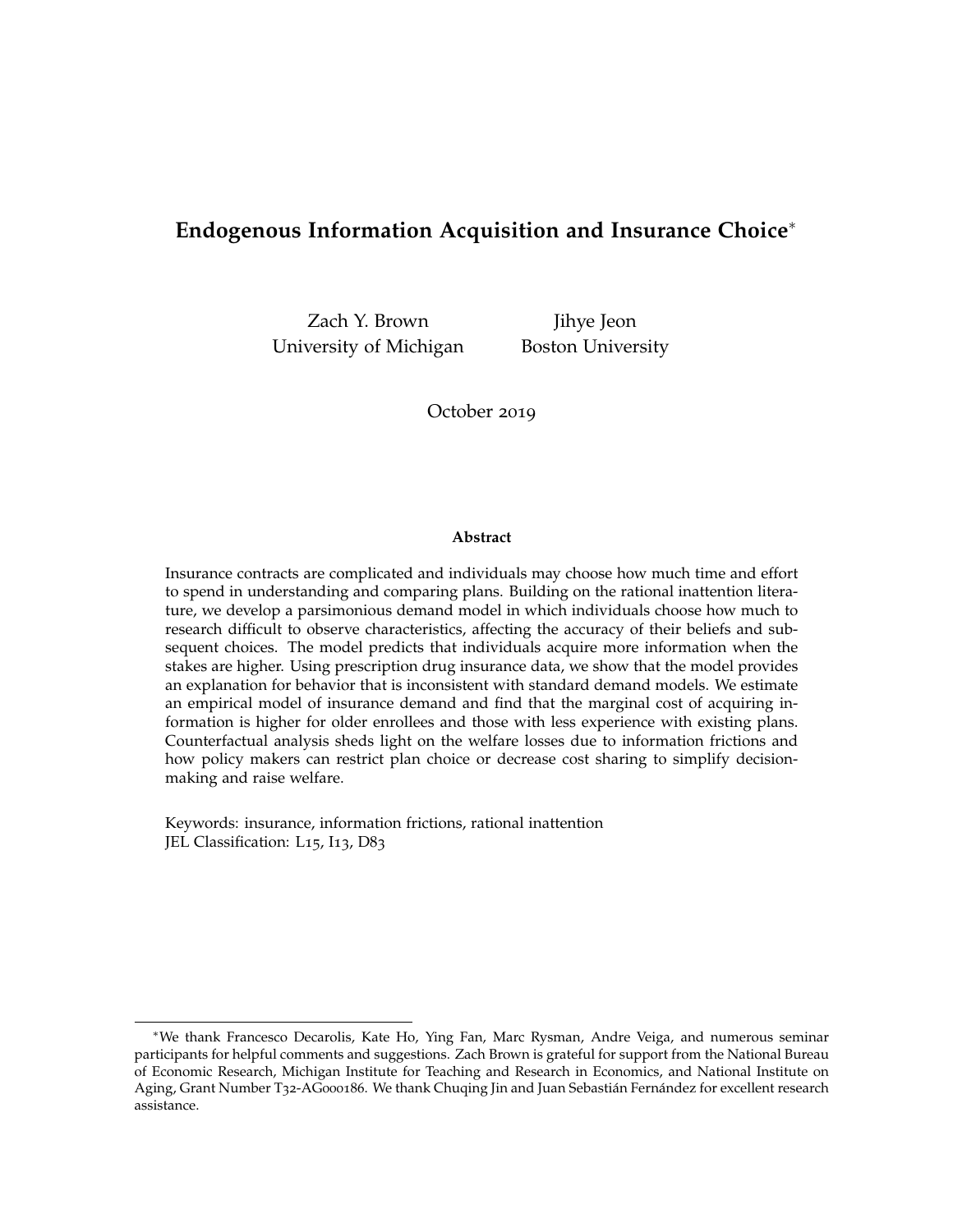## **1 Introduction**

When individuals are deciding between complicated alternatives, they may first choose how much time and effort to put into learning about their options. If individuals face low stakes then they may choose to acquire little information and resulting choices will largely be based on easy to observe characteristics or initial beliefs. Conversely, individuals facing high stakes may incur significant cost conducting research in order to make an informed choice.

This issue is particularly relevant for insurance choice. While premiums are easy to observe, out-of-pocket costs can be difficult to compare given that insurance contracts often have complicated non-linear designs with different reimbursement and cost sharing policies for different types of claims. Individuals may choose how much time and effort to put into learning about out-of-pocket costs for each plan, as well as other opaque characteristics. Depending on the cost of information acquisition and who has incentive to acquire it, some individuals may choose dominated insurance plans, with important implications for regulation of insurance markets.

We develop a micro-founded theoretical framework for examining demand in the presence of an information acquisition cost for a subset of product characteristics. We focus on insurance choice, although the model can be applied more broadly. The model generates predictions that are distinct from those of standard discrete-choice demand models. We find reduced-form evidence consistent with the model's predictions using data from Medicare prescription drug insurance, also known as Medicare Part D. We then use an empirical model directly based on the theoretical framework to examine the welfare effects of information frictions through counterfactual analysis.

The model builds on theoretical work incorporating rational inattention in discrete choice models (Matějka and McKay [2015](#page-43-0)). In the model, individuals first decide how much to research their options given easy to observe information such as plan premiums and their prior beliefs. The more research that individuals do, the more accurate their beliefs will tend to be about out-of-pocket costs or other difficult to observe characteristics. They then choose an insurance plan to maximize expected utility given their resulting beliefs.

A key implication of the model is that the amount of information acquired by individuals depends on the stakes. Individuals with small consequences from choosing the wrong plan,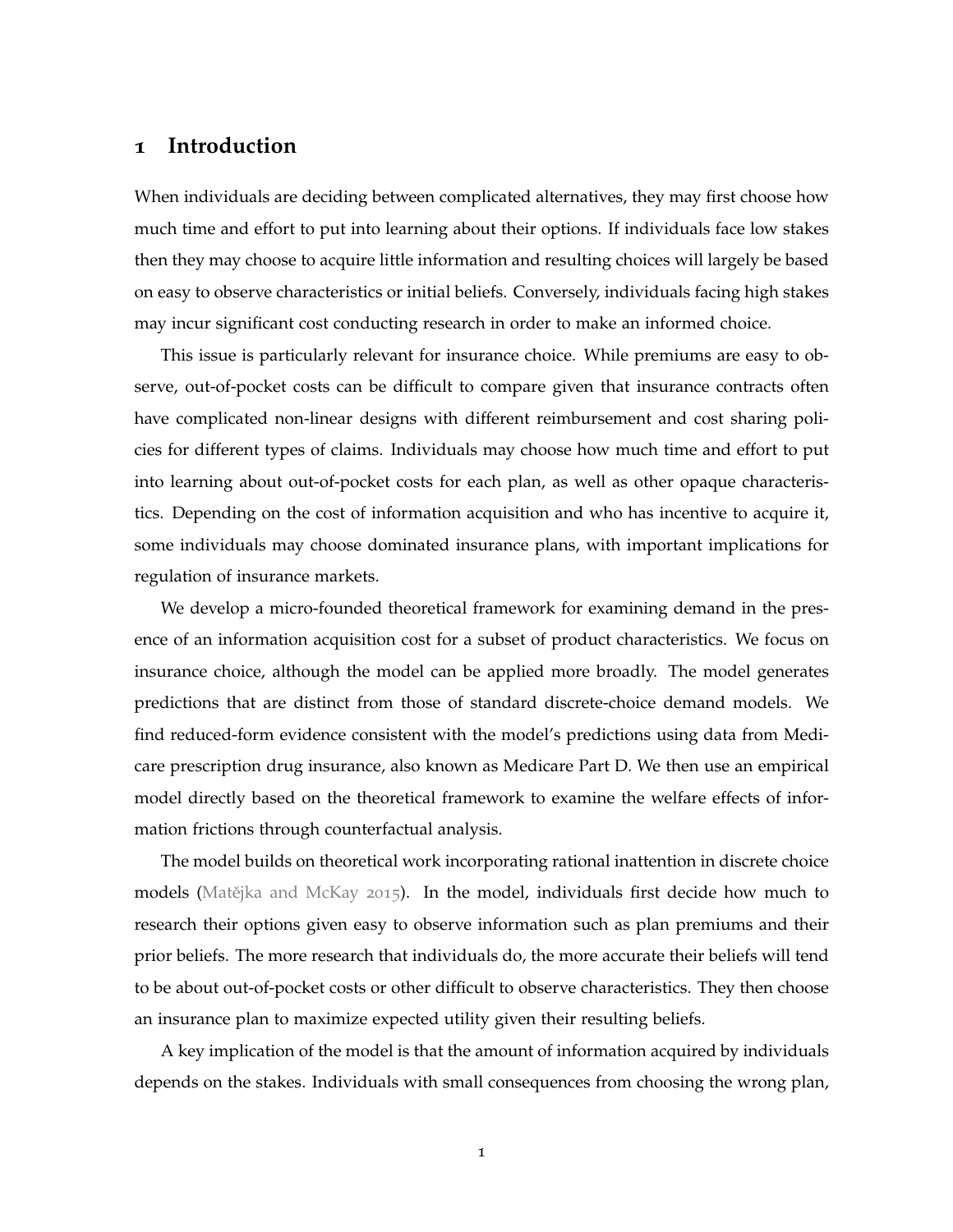such as those expecting few claims, acquire less information than individuals with large consequences. When individuals choose not to acquire much information, they mainly base their decision on easily observed characteristics such as the premium. We show that this generates a non-monotonic relationship between the stakes and the quality of choices that individuals make. In addition, the model implies that the relative weight that individuals place on premiums versus out-of-pocket cost depends on the stakes.

Reduced-form results are consistent with the model. We leverage administrative data from Medicare Part D. Focusing on individuals that are forced to make an active choice, i.e. new enrollees and those who had a previous plan that was discontinued, we find that the quality of decision making is affected by the stakes. In order to address the concern that preferences may be correlated with the stakes, we show that the results hold when exploiting within-individual variation in the stakes. In other words, in years in which an individual faces higher stakes, such as when the individual is expecting to be in the Medicare Part D coverage gap, the individual makes better choices, which suggests they are acquiring more information. Therefore, the individual's demand is more elastic with respect to out-ofpocket cost in these years. These results are not consistent with standard models of insurance demand that have been previously used in the literature.

We develop an empirical model directly based on the theoretical framework. Importantly, we derive closed-form expressions for choice probabilities, allowing for a feasible estimation strategy. This allows us to recover the marginal cost of information, a key policy-invariant parameter. The model allows for heterogeneous preferences, including a taste shock, which may be important for rationalizing why individuals do not always choose the lowest cost plan. We also allow for heterogeneous marginal cost of information. For instance, researching plans may be easier when individuals have previous experience with Medicare Part D plans.

Empirical results imply that endogenous information frictions play an important role in our setting. The marginal cost of information is especially high for older enrollees and those with little prior experience choosing Medicare Part D plans. If individuals had full information, they would choose plans that had somewhat higher premiums in exchange for significantly lower out-of-pocket costs. Average annual premiums would increase from \$587 to \$645 but annual out-of-pocket costs would decline from \$668 to \$577. Assuming that these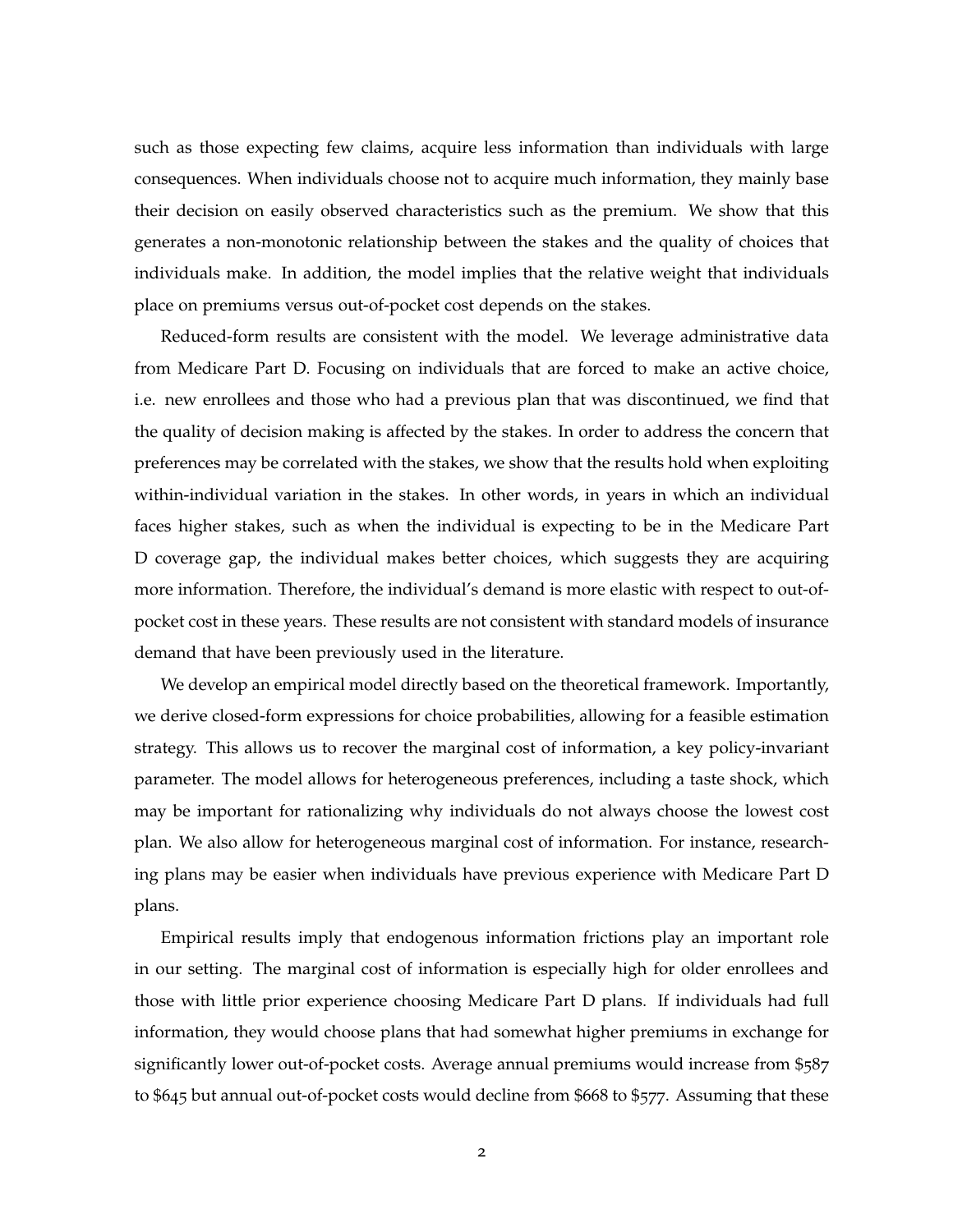results can be applied to all enrollees, this implies savings of about \$1.1 billion for the overall Medicare Part D market. In addition, information frictions also cause individuals to choose plans with suboptimal quality and risk, implying that welfare effects are larger than the savings. Estimates imply that full information would generate annual welfare gains of \$459 per individual excluding information acquisition costs. The average annual information acquisition costs are \$273 per enrollee for those making active choices. However, given heterogeneity in the marginal cost of information and the incentives to acquire information, there is large variation in individuals' cost of information acquisition.

A key policy question we ask is how restricting the choice set affects welfare. Policy makers often set minimum standards for insurance plans, implicitly restricting the choice set.<sup>1</sup> In standard demand models, restricting the choice set strictly decreases welfare, which seems at odds with individuals' strong desire for a reduced and simplified choice set documented in existing papers and surveys.<sup>2</sup> By contrast, the model presented in this paper implies that policy makers can increase welfare by strategically removing plans. This simplifies the choice set, lowering information acquisition costs and reducing the likelihood of poorly informed individuals choosing dominated plans. Removing plans with average utility in the lowest quartile increases annual welfare by \$364 per enrollee, almost half of which is due to a reduction in information acquisition costs. However, if the choice set is restricted too much, individuals with heterogeneous preferences cannot find a plan that is a good match, reducing welfare.

Next, we use the model to simulate changes to cost sharing. Cost sharing is increasing for Medicare prescription drug plans even though premiums have remained fairly constant.<sup>3</sup> On one hand, this potentially raises the stakes for individuals, increasing incentives for research. On the other hand, it increases part of the plan characteristics that is hard to observe, possibly leading to larger mistakes. Therefore, it is important to understand how information acquisition and plan choice change when cost sharing changes. In counterfactual

<sup>&</sup>lt;sup>1</sup>This is also closely related to standardization of health exchanges. See [Ericson and Starc](#page-43-1) ([2016](#page-43-1)).

<sup>&</sup>lt;sup>2</sup>For example, [Altman et al.](#page-42-0) ([2006](#page-42-0)) conduct a survey and find that  $73\%$  of seniors, 91% of pharmacists, and 92% of doctors agree that the Medicare prescription drug benefit is too complicated. Additionally, 68% of seniors favor simplifying the new benefit by reducing the number of available plans and 60% agree with the statement that Medicare should select a handful of plans that meet certain standards, so seniors have an easier time choosing.

<sup>3</sup>See [Figure](#page-15-0) 3.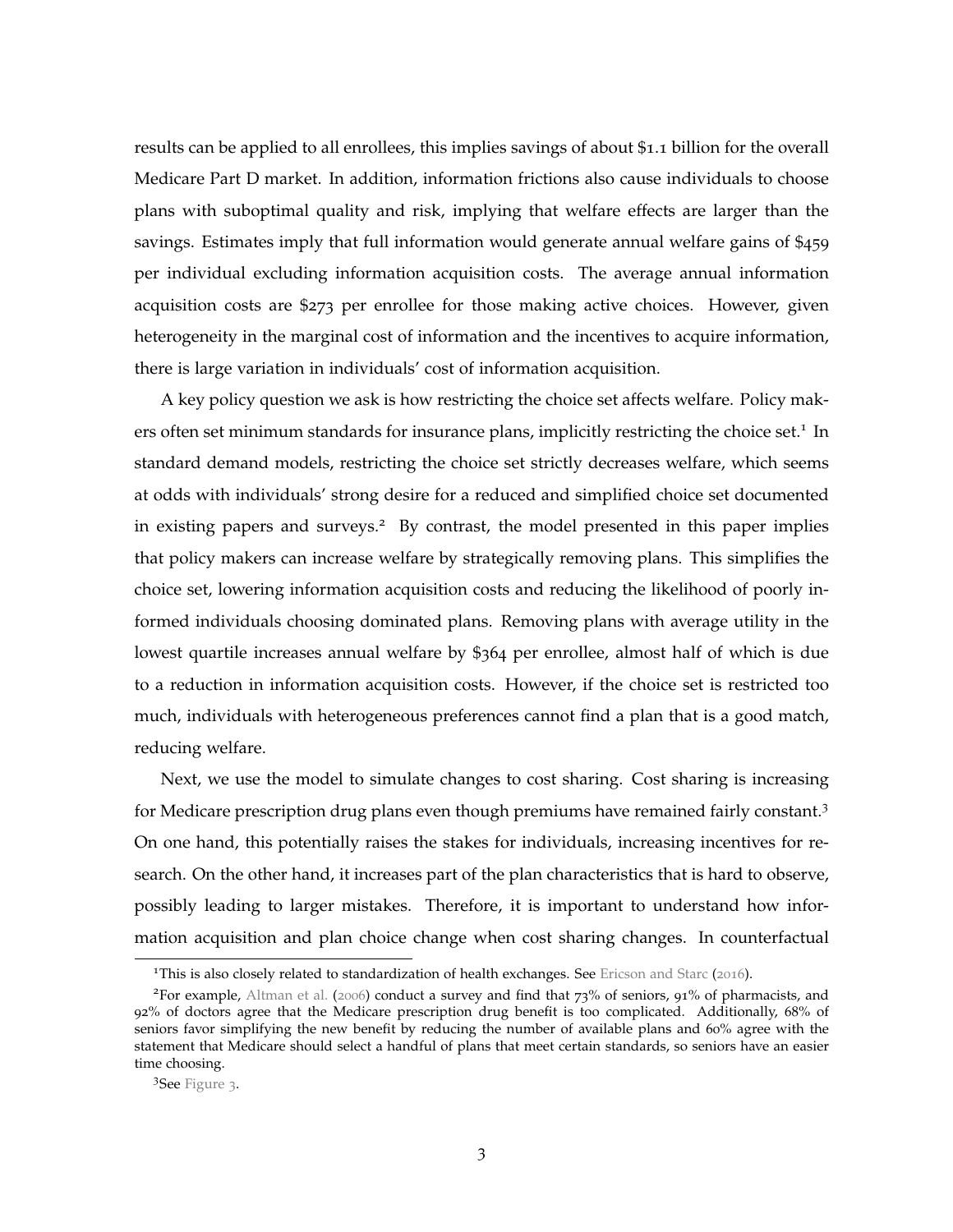simulations, we find that imposing an out-of-pocket cost cap substantially lowers information acquisition costs and reduces the probability that individuals "accidentally" choose low premium but high out-of-pocket cost plans. A \$15,000 out-of-pocket cap increases welfare by \$184, substantially more than what would be estimated using a standard demand model. The results imply that policy makers should take into account how cost sharing affects incentives for information acquisition.

The counterfactual analysis focuses on the demand-side effects of endogenous information acquisition, however we also argue there are potentially important implications for insurer competition. Using the model, we find demand elasticity with respect to premiums is -1.2 while demand elasticity with respect to out-of-pocket costs is only -0.4, implying that insurers have more incentive to compete on premiums.<sup>4</sup>

We also examine the implications of endogenous information acquisition for adverse selection. While an influential theoretical literature on adverse selection implies that high risk types always choose high coverage plans, there is evidence that this is not always the case [\(Cutler et al.](#page-42-1) [2008](#page-42-1)). One explanation for this puzzle is that information frictions make it difficult to choose high coverage plans, especially for those with high marginal cost of information. We use the empirical model to examine this issue and find that costly information acquisition attenuates adverse selection relative to the full information case.

Finally, we briefly discuss how the model can be applied to other settings with endogenous information acquisition, especially complex choices in which some characteristics are easier to observe than others.

#### **1.1 Related Literature**

There is an influential literature documenting that individuals choose dominated health insurance plans, often overpaying significantly (e.g. [Abaluck and Gruber](#page-42-2) [2011](#page-42-2); [Heiss et al.](#page-43-2) [2013](#page-43-2); [Bhargava et al.](#page-42-3) [2017](#page-42-3)). It has been argued that this is due to the complexity of health insurance plans and the fact that individuals are not using all available information. For instance, [Handel and Kolstad](#page-43-3) ([2015](#page-43-3)) survey individuals choosing health insurance and find that they do not fully understand the insurance plans, making it difficult to choose correctly.

<sup>4</sup>There are implications for other dimensions of insurer competition, such as the number and complexity of plan offerings.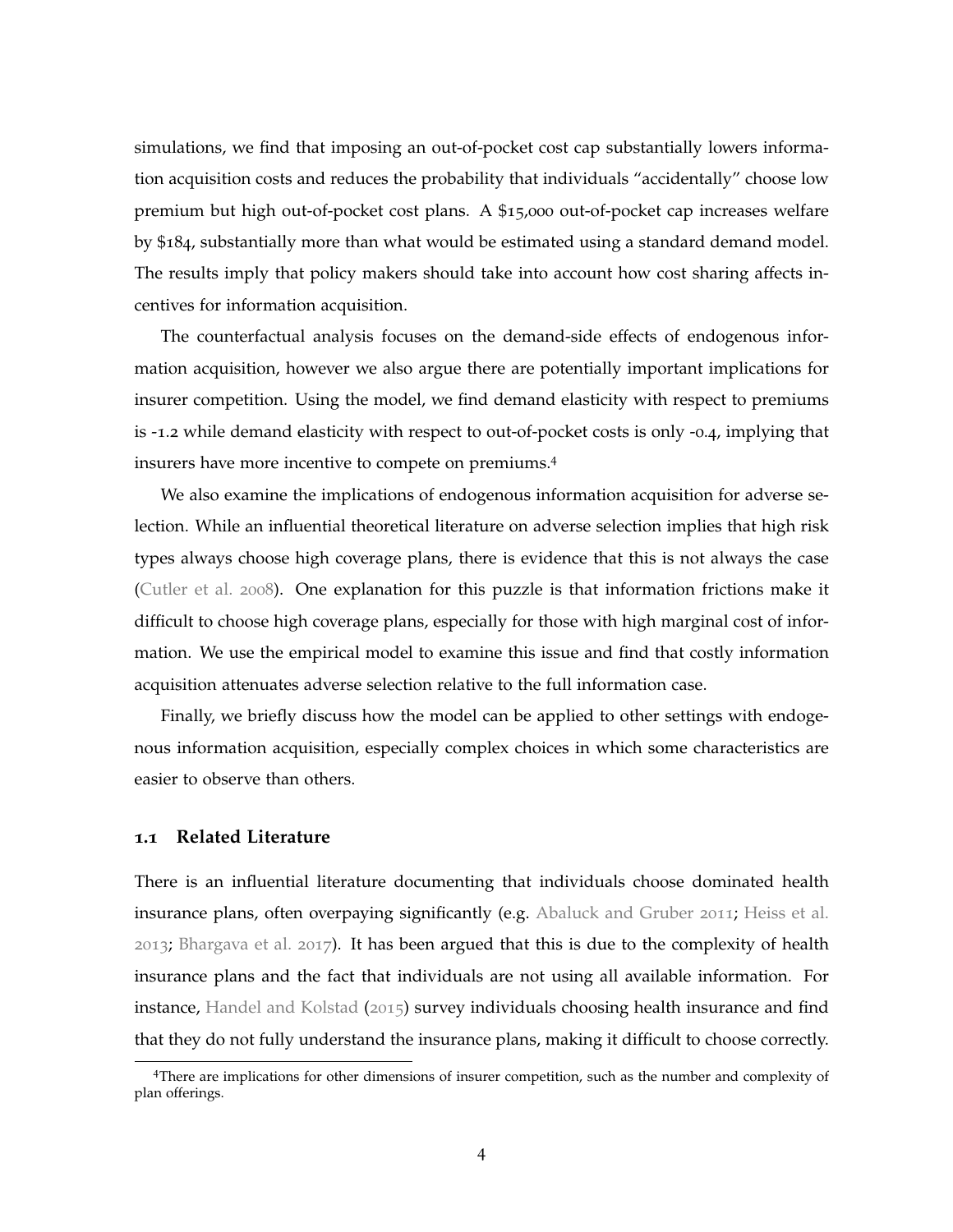There is also evidence that consumers respond to easy-to-use information [\(Kling et al.](#page-43-4) [2012](#page-43-4); [Bundorf et al.](#page-42-4) [2019](#page-42-4)). In related work, [Handel et al.](#page-43-5) ([2015](#page-43-5)) examine the implications for regulation of insurance markets using a model with exogenous information frictions.

Our model of endogenous information acquisition builds on the rational inattention model originally developed by [Sims](#page-44-0) ([2003](#page-44-0)). We leverage theoretical results from Matějka [and McKay](#page-43-0) ( $2015$ ) that link rational inattention models to discrete choice demand. This result is further generalized by [Fosgerau et al.](#page-43-6) ([2019](#page-43-6)). Other theoretical work incorporating rational inattention in a discrete choice framework includes [Caplin et al.](#page-42-5) ([2016](#page-42-5)a) and [Caplin](#page-42-6) [et al.](#page-42-6) ([2016](#page-42-6)b). In this framework, decision makers choose how much and what type of information to acquire. Given a cost of acquiring information, which is proportional to the change in entropy, individuals optimally learn about the payoff structure of various options. There is very limited work incorporating the rational inattention framework into structural models. One exception is recent work by [Joo](#page-43-7) ([2019](#page-43-7)) who uses the rational inattention framework to examine quantity-surcharges for laundry detergent.

A related literature also examines consumer inertia in insurance plan choice (e.g. [Handel](#page-43-8) [2013](#page-43-8); [Polyakova](#page-44-1) [2016](#page-44-1); [Ho et al.](#page-43-9) [2017](#page-43-9); [Abaluck and Adams](#page-42-7) [2018](#page-42-7)). Individuals may remain enrolled in a high cost plan even when there are lower cost plans that become available. In contrast to this literature, we focus on how individuals tradeoff premium and out-of-pocket payments. In our empirical analysis, we examine individuals that cannot choose to remain enrolled in a previous plan and have to make an active choice, allowing us to abstract from switching costs. However, information acquisition costs can provide a micro-foundation for endogenous switching costs. Individuals may choose to remain enrolled in an insurance plan to avoid repeatedly incurring information acquisition costs.<sup>5</sup>

Finally, our approach is related to the literature on consumer search [\(Stigler](#page-44-2) [1961](#page-44-2); [Dia](#page-43-10)[mond](#page-43-10) [1971](#page-43-10)). The search framework has been incorporated into empirical demand models and applied to a variety of markets (e.g. [Hortaçsu and Syverson](#page-43-11) [2004](#page-43-11); [Hong and Shum](#page-43-12) [2006](#page-43-12); [De Los Santos et al.](#page-44-3) [2012](#page-44-3); [Seiler](#page-44-4) [2013](#page-44-4); [Honka](#page-43-13) [2014](#page-43-13)). In search models, individuals start with full information about one option "for free" and then pay a cost to become fully informed about other options in their choice set, searching either sequentially or non-sequentially.

<sup>5</sup>Nudging individuals to switch plans would then impose an additional cost on individuals. Also see related discussion in [Ho et al.](#page-43-9) ([2017](#page-43-9)).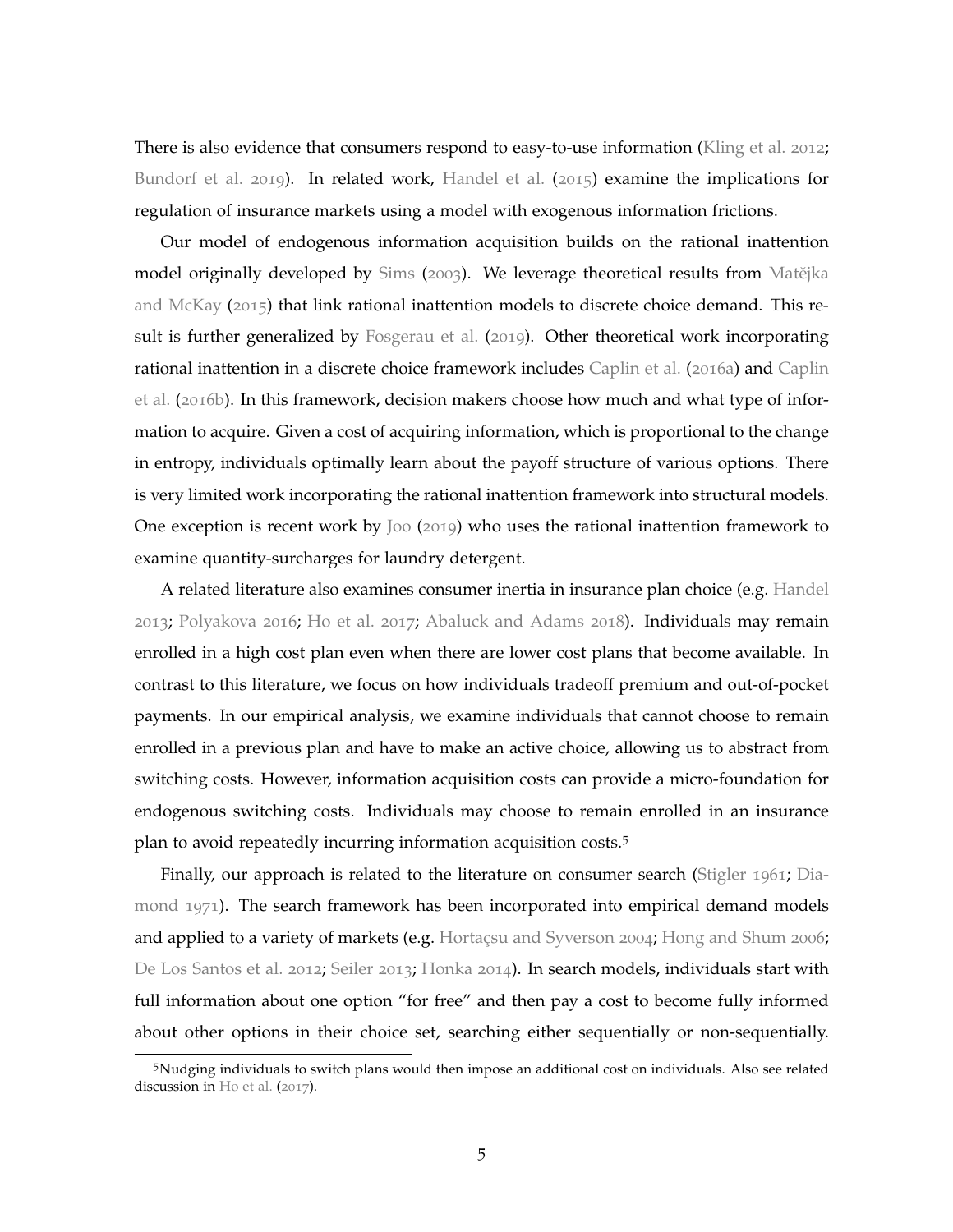One implication is that consumers will, at a minimum, have full information about the option they choose. In contrast to standard search models, our model focuses on the case in which some characteristics are easier to observe than others. We argue that this is a key feature of insurance markets—premiums are easy to compare but out-of-pocket cost are not. In addition, individuals may choose to acquire partial information about any of the options in their choice set. This is consistent with the evidence that individuals are often not fully informed about insurance plans, including their chosen option.<sup>6</sup> In general, search models are well suited to situations with a large number of simple options while the rational inattention approach is useful for analyzing markets with complicated product attributes.

The remainder of this paper is as follows. [Section](#page-6-0) 2 presents the basic framework. [Section](#page-13-0)  $3$  discusses background and data. [Section](#page-17-0)  $4$  presents reduced-form evidence consistent with the model. [Section](#page-34-0)  $5$  presents an empirical framework and Section 6 presents counterfactual results. [Section](#page-41-0) 7 concludes.

## <span id="page-6-0"></span>**2 Theoretical Framework**

In this section, we present a basic version of the discrete choice model in which individuals minimize expected total cost when part of the cost, i.e. out-of-pocket costs, are initially unobserved unless individuals acquire information. We leverage theoretical results linking the rational inattention framework with discrete choice models (Matějka and McKay [2015](#page-43-0); [Fos](#page-43-6)[gerau et al.](#page-43-6) [2019](#page-43-6)). This literature focuses on the conditions necessary for equivalence between rational inattention and random utility models. In contrast, our model is useful for clarifying how demand with endogenous information acquisition differs from standard demand models when attributes are initially partially observed. In addition, we show that, under relatively innocuous assumptions, one can derive a straightforward expression for choice probabilities. The results from the simple theoretical framework motivate our reduced-form analysis in the following section. In [Section](#page-23-0) 5, we present a richer empirical framework that accounts for individual risk aversion, preferences over non-cost characteristics, and idiosyncratic taste shocks.

Individual *i* chooses between *N* alternatives indexed by *j*. Each alternative has cost

<sup>&</sup>lt;sup>6</sup>See, for instance, [Handel and Kolstad](#page-43-3) ([2015](#page-43-3)).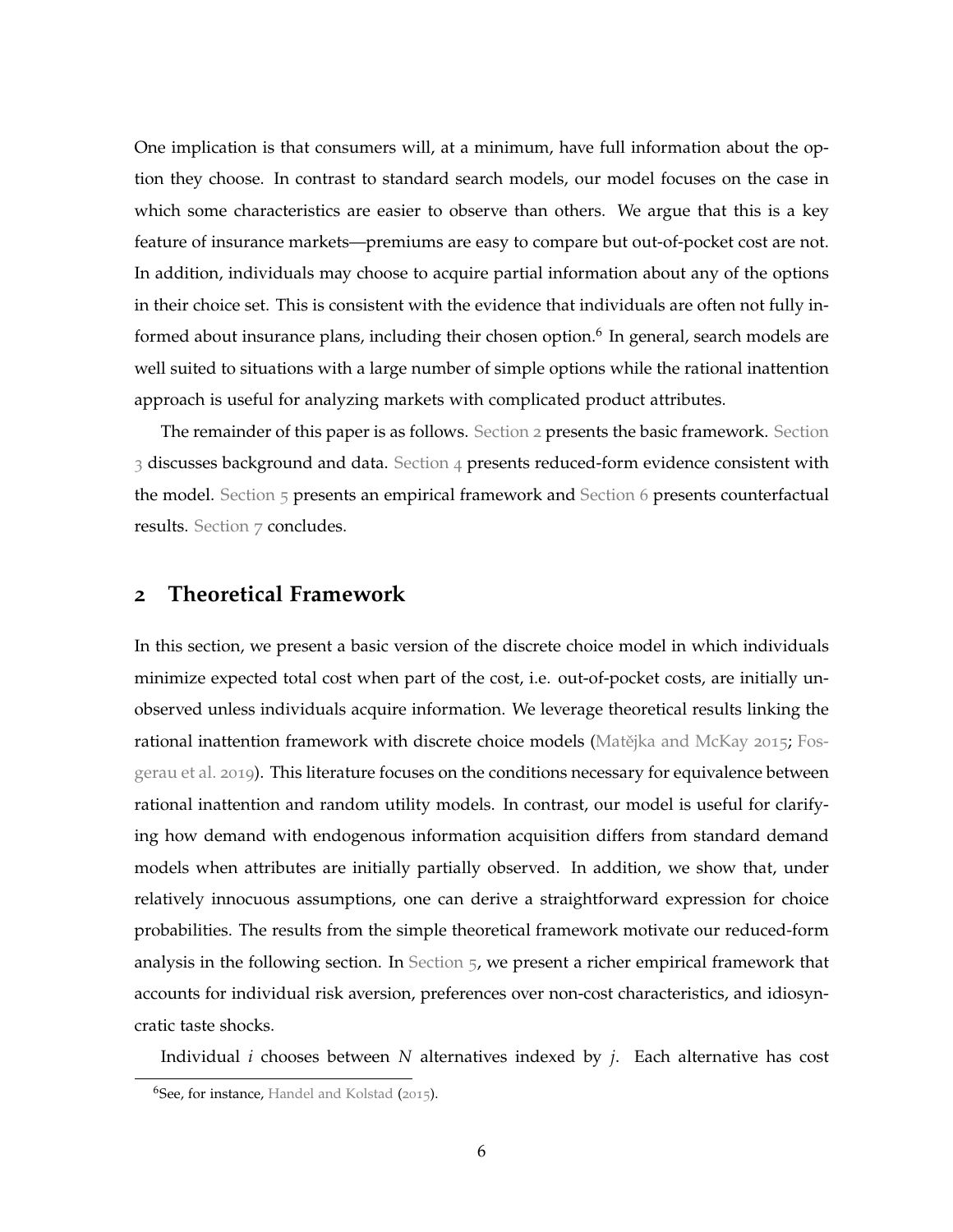*pj* , which is initially observed, and *vij*, which is initially unobserved unless the individual acquires costly information. The vector of payoffs,  $\mathbf{u}_i \in \mathbb{R}^N$ , is determined by the vector of observed cost,  $\mathbf{p} \in \mathbb{R}^N$ , and initially unobserved cost,  $\mathbf{v}_i \in \mathbb{R}^N$ . Specifically,

<span id="page-7-0"></span>
$$
u_{ij} = -p_j \underbrace{-v_{ij}}_{\text{Initially}} -v_{ij}_{\text{Initially}}
$$
\n
$$
\underbrace{\text{Initially}}_{\text{Cost}} \underbrace{\text{Initially}}_{\text{Cost}}
$$
\n
$$
(1)
$$

In the case of insurance choice,  $p_j$  is the premium and  $v_{ij}$  is expected out-of-pocket costs. Information on plan premiums is readily available, often listed on websites or in published material. Conversely, individual-specific expected out-of-pocket costs are difficult to observe as it requires forming expectations about claims and mapping those claims to out-of-pocket costs via complicated insurance contracts that potentially involve deductibles, copays, coinsurance, and catastrophic coverage.

Following Matějka and McKay ([2015](#page-43-0)), we can consider the decision problem having two stages. In the first stage, individuals have a prior and rationally choose how much information to acquire about *vij*, forming posterior beliefs about the total cost of each option. In the second stage, individuals maximize expected utility given beliefs that were formed in the first stage.

We start with the second stage decision. After acquiring the chosen amount of information, the individual has beliefs  $B_i \in \Delta(\mathbb{R}^N)$  about the expected payoff of each option where the set of all probability distributions is given by ∆**R***N*. The individual chooses the option that solves

$$
\max_{j\in J} \left[ -p_j - \mathbb{E}_{B_i}[v_{ij}] \right] \tag{2}
$$

In the first stage, the individual chooses what signals to receive based on the expected payoff, the cost of information, and the prior. The individual's potential information acquisition strategies are unconstrained—any information about any of the options can be acquired in any manner, subject to the cost of information. In particular, individuals may wish to become partially informed about options, i.e. receive vector of signals, **s***<sup>i</sup>* , with limited information content.

The information strategy can be expressed as a joint distribution of signals and payoffs,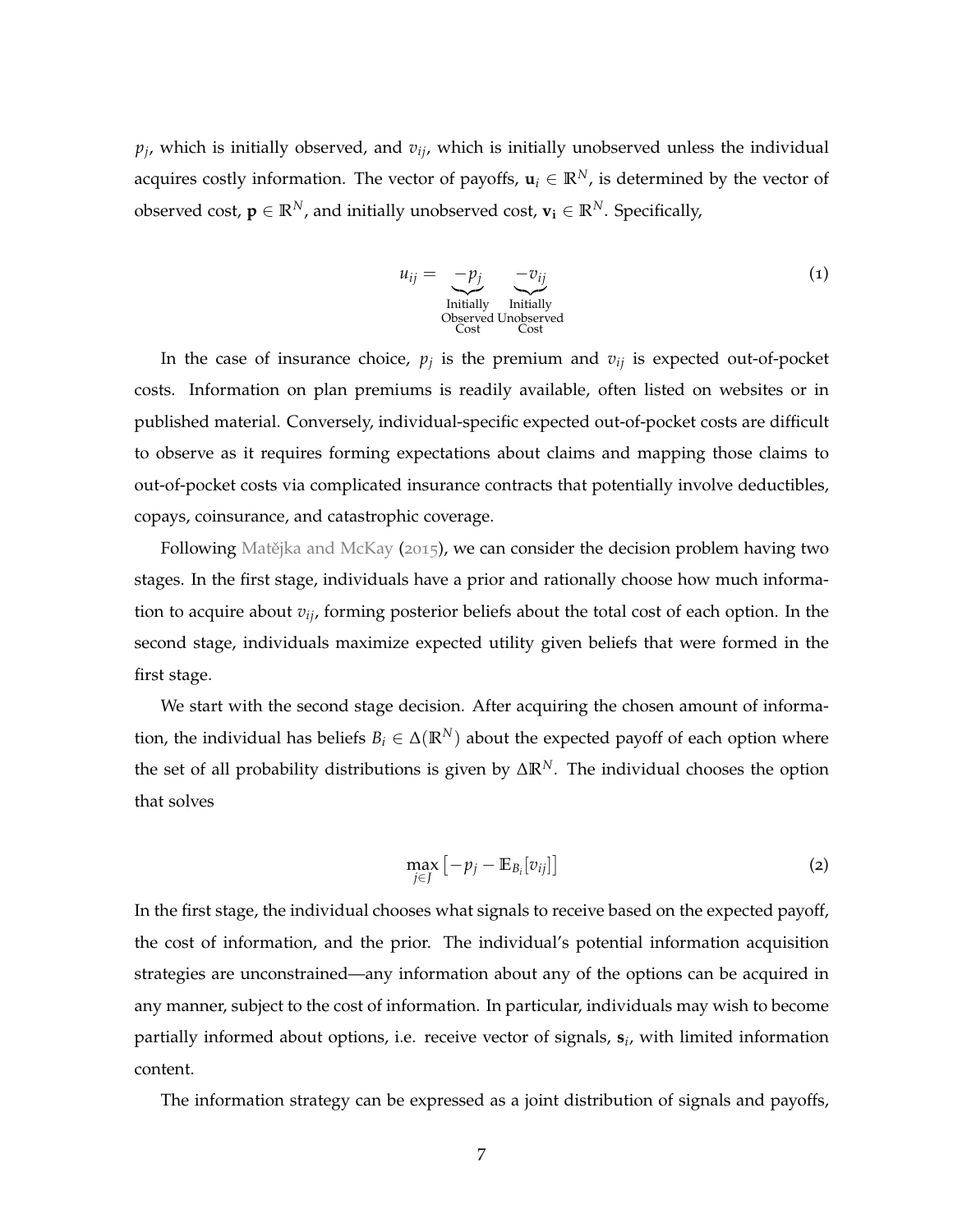$F(\mathbf{s}_i, \mathbf{v}_i) \in \Delta(\mathbb{R}^{2N})$ . Given the individual's prior,  $G_i$ , the individual chooses the conditional distribution  $F(\mathbf{s}_i|\mathbf{v}_i)$ . This results in posterior belief  $F(\mathbf{v}_i|\mathbf{s}_i)$ .

Given constant marginal cost of information  $\lambda$ , total cost of information takes the form

<span id="page-8-1"></span>
$$
c(F) = \lambda \left( - \int_{v_i} g(\mathbf{v}_i) \log g(\mathbf{v}_i) d\mathbf{v}_i + \mathbb{E}_{\mathbf{s}_i} \left[ \int_{\mathbf{v}_i} f(\mathbf{v}_i | \mathbf{s}_i) \log f(\mathbf{v}_i | \mathbf{s}_i) d\mathbf{v}_i \right] \right)
$$
(3)

where  $g(\mathbf{u}_i)$  is the pdf of the prior and  $f(\mathbf{u}_i|\mathbf{s}_i)$  is the pdf of the joint distribution of signals and payoffs.

As is standard in the rational inattention literature, the cost of information is proportional to the change in entropy between the prior and signal, often referred to as the mutual information. This can be thought of as a measure of the reduction in uncertainty after signals are received. This cost function has attractive properties and is meant to reflect the time and cognitive load necessary to acquire and process information. In particular, the cost function is consistent with an individual asking a series of yes-no questions with a fixed cost per question.<sup>7</sup>

The individual chooses an information acquisition strategy that solves

$$
\max_{F(\mathbf{s}_i, \mathbf{v}_i) \in \Delta(\mathbb{R}^{2N})} \int_{\mathbf{v}_i} \int_{\mathbf{s}_i} \max_{j \in J} \left[ -p_j - \mathbb{E}_{B_i} [F(\cdot | \mathbf{s}_i)] F(d\mathbf{s}_i | \mathbf{v}_i) G(d\mathbf{v}_i) \right] - c(F)
$$
\n
$$
\text{s.t.} \quad \int_{\mathbf{s}_i} F(d\mathbf{s}_i, \mathbf{u}_i) = G(\mathbf{u}_i) \ \forall \mathbf{u}_i \in \mathbb{R}.
$$
\n(4)

After information acquisition, individuals maximize expected utility,  $\mathbb{E}_{B_i}[u_{ij}] = -p_j - \mathbb{E}_{B_i}[v_{ij}]$ . Posterior beliefs*, B<sub>i</sub>,* are determined by the signals received by the individual. Matějka and [McKay](#page-43-0) ([2015](#page-43-0)) show that the optimal strategy results in choice probabilities that are closely related to the multinomial logit model, reflecting both the true payoffs and prior beliefs.

<span id="page-8-0"></span>
$$
P_{ij} = \frac{P_{ij}^{0} e^{(-p_j - v_{ij})/\lambda}}{\sum_{j=1}^{N} P_{ij}^{0} e^{(-p_j - v_{ij})\lambda}}
$$
(5)

The choice probabilities in [equation](#page-9-0)  $\frac{1}{2}$  imply that it is as if individuals maximize utility

<sup>7</sup>See discussion in [Cabrales et al.](#page-42-8) ([2013](#page-42-8)) and Matějka and McKay ([2015](#page-43-0)).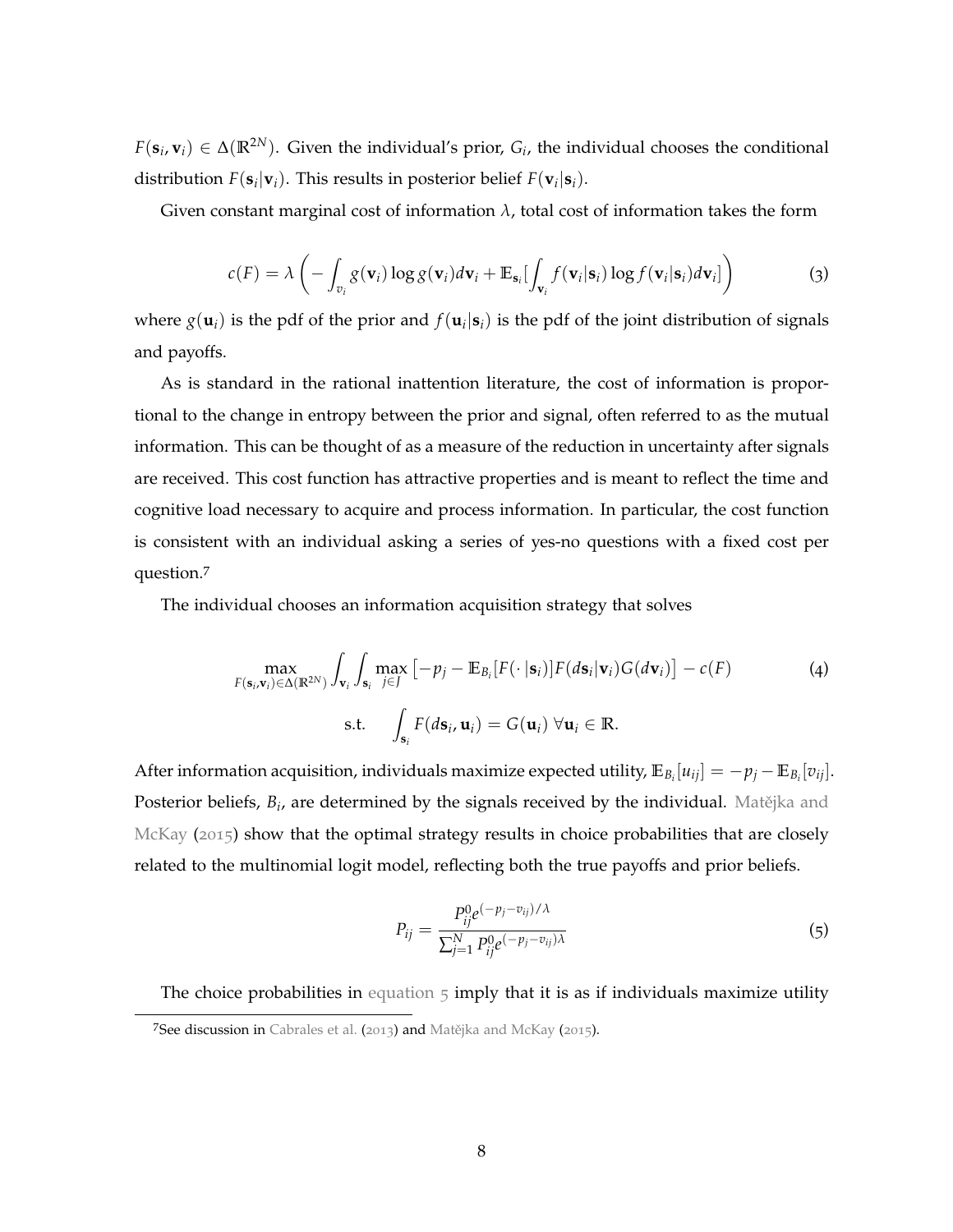given by

$$
\tilde{u}_{ij} = -p_j - v_{ij} + \lambda \log P_{ij}^0 + \lambda e_{ij}
$$
\nActual Utility

\nContinuity

\nContinuity of Prior

\nBelief Error

where *eij* is distributed EV1. The distribution of the belief error is not an assumption, but rather a natural consequence of the rational inattention framework.

 $P_{i1}^0$ , ...,  $P_{iN}^0$  can be interpreted as the expected choice probabilities for each option in the choice set based the prior but before the realization of signals. These are obtained from solving

<span id="page-9-1"></span>
$$
\max_{P_{ij}^0\ldots P_{iN}^0} \int_{\mathbf{v}} \lambda \log \Sigma_j P_{ij}^0 e^{(-p_j - v_{ij})/\lambda} G(d\mathbf{v}) \text{ s.t. } \sum_j P_{ij}^0 = 1, P_{ij}^0 \ge 0 \ \forall j
$$
 (7)

We show that there exists a closed-form solution for  $P_{ij}^0$ , and therefore  $P_{ij}$ , under relatively innocuous assumptions. Developing a tractable model of demand with endogenous information is important for a few reasons. First, [equation](#page-9-1)  $\gamma$  makes it difficult to interpret demand in this framework. Second, estimating the empirical model presented in [Section](#page-23-0)  $5$ would be infeasible given the high dimensional integration involved in solving for  $P_{ij}^0$ .

We assume that individuals have a common prior mean and variance for all of the options in their choice set. In section [Section](#page-23-0) 5, we generalize this to account for heterogeneous prior mean. Furthermore, we make an assumption about the distribution of  $G(\mathbf{v})$ . We describe the derivation and this distribution in greater detail in [Appendix A.](#page-45-0)

Given these assumptions, choice probabilities are given by

<span id="page-9-0"></span>
$$
P_{ij} = \frac{e^{(-p_i l/(l-1) - v_{ij})/\lambda}}{\sum_{k} e^{(-p_k l/(l-1) - v_{ik})/\lambda}}
$$
(8)

where  $l^2 = \frac{6\sigma^2}{\pi^2\lambda^2} + 1$  and  $\sigma^2$  is the variance of the prior for  $v_{ij}$ . In [Appendix G](#page-67-0) we conduct a Monte Carlo exercise to assess the importance of the distributional assumption regarding the prior and argue the the model is an accurate approximation even if the distribution of the prior is misspecified and is actually normally distributed.

Given the above expression for choice probabilities, expected utility can be expressed as

$$
\tilde{u}_{ij} = -p_j - \underbrace{\frac{(l-1)}{l} (v_{ij} - \lambda e_{ij})}_{\text{Expected}}.
$$
\n(9)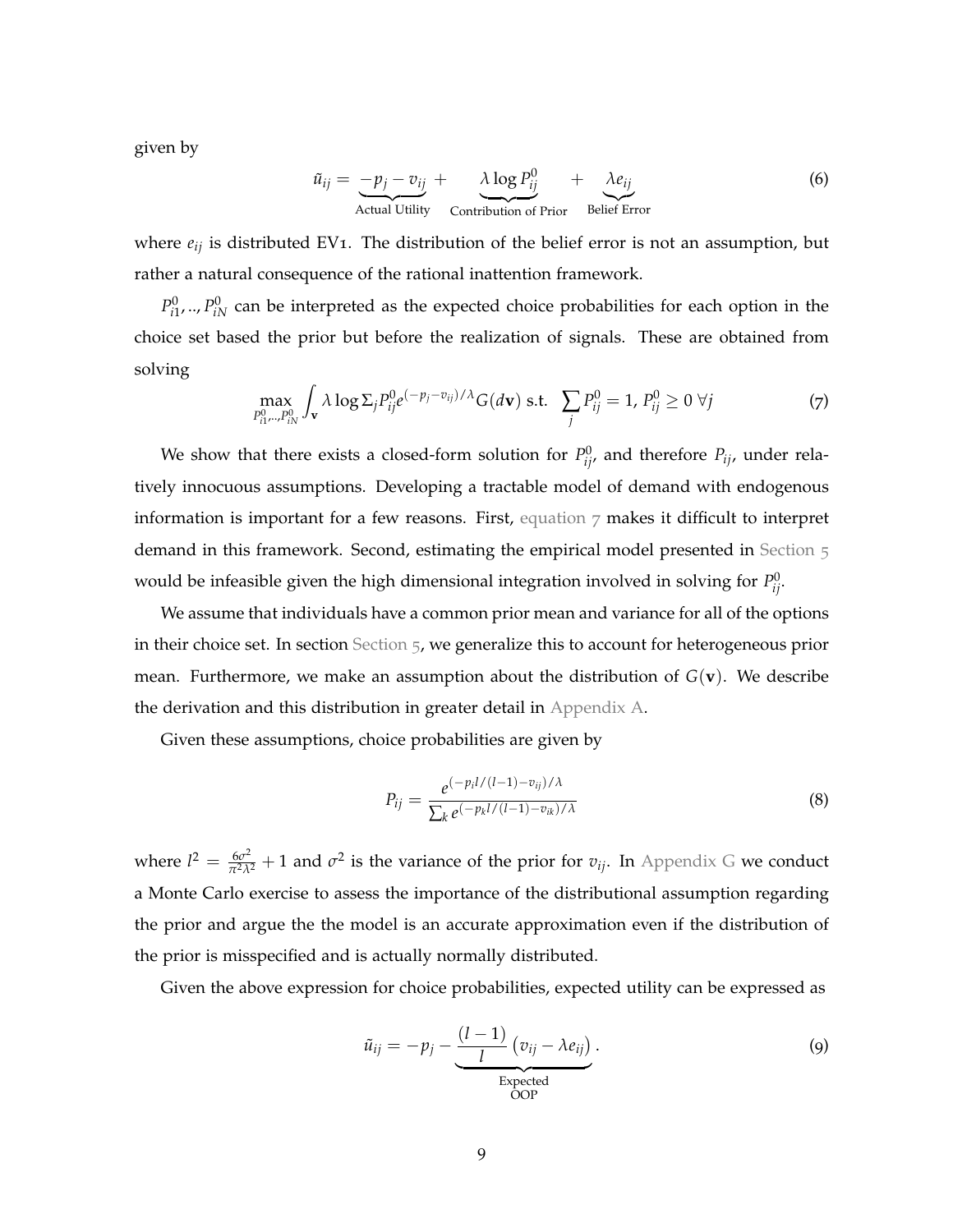<span id="page-10-0"></span>Figure 1 Predicated Information Acquisition and Fraction Choosing Lowest Cost Plan by Stakes



a. Information Acquisition by Stakes b. Fraction Choosing Lowest Cost Plan by Stakes

*Notes:* Charts show mean fraction of individuals choosing lowest cost option from simulations based on endogenous information model with 3 options,  $\lambda = 2$ ,  $\sigma = 10$ , and premium standard deviation of 4.

The expected out-of-pocket cost depends on both the variance of an individual's prior and the cost of information. Alternatively, the error term can be normalized and expected utility can be written

<span id="page-10-1"></span>
$$
\tilde{u}'_{ij} = -\frac{l}{\underbrace{\lambda(l-1)}_{\text{Premium}}} p_j - \underbrace{\frac{1}{\lambda}}_{\text{Weyht}} v_{ij} + \underbrace{e_{ij}}_{\text{Nonmalized}} \tag{10}
$$

Even though payoffs are deterministic in this simple version of the model, it is as if choices are the result of a random utility model. Rather than a taste shock, the idiosyncratic error is due to endogenous information frictions. Note that *eij* is normalized and has scale parameter 1 and is distributed iid EV1.

The model implies that choices depend on the stakes. To see this, note that  $\sigma$ , the standard deviation of the prior, can be interpreted as a measure of the stakes. When individuals have a less precise prior, i.e. when  $\sigma$  is large, there may be greater negative consequences from making an uninformed choice so there is more incentive to acquire information. In other words, individuals acquire more information when the stakes are high. This is depicted graphically in [Figure](#page-10-0) 1 Panel a. In the figure, information acquisition is simulated for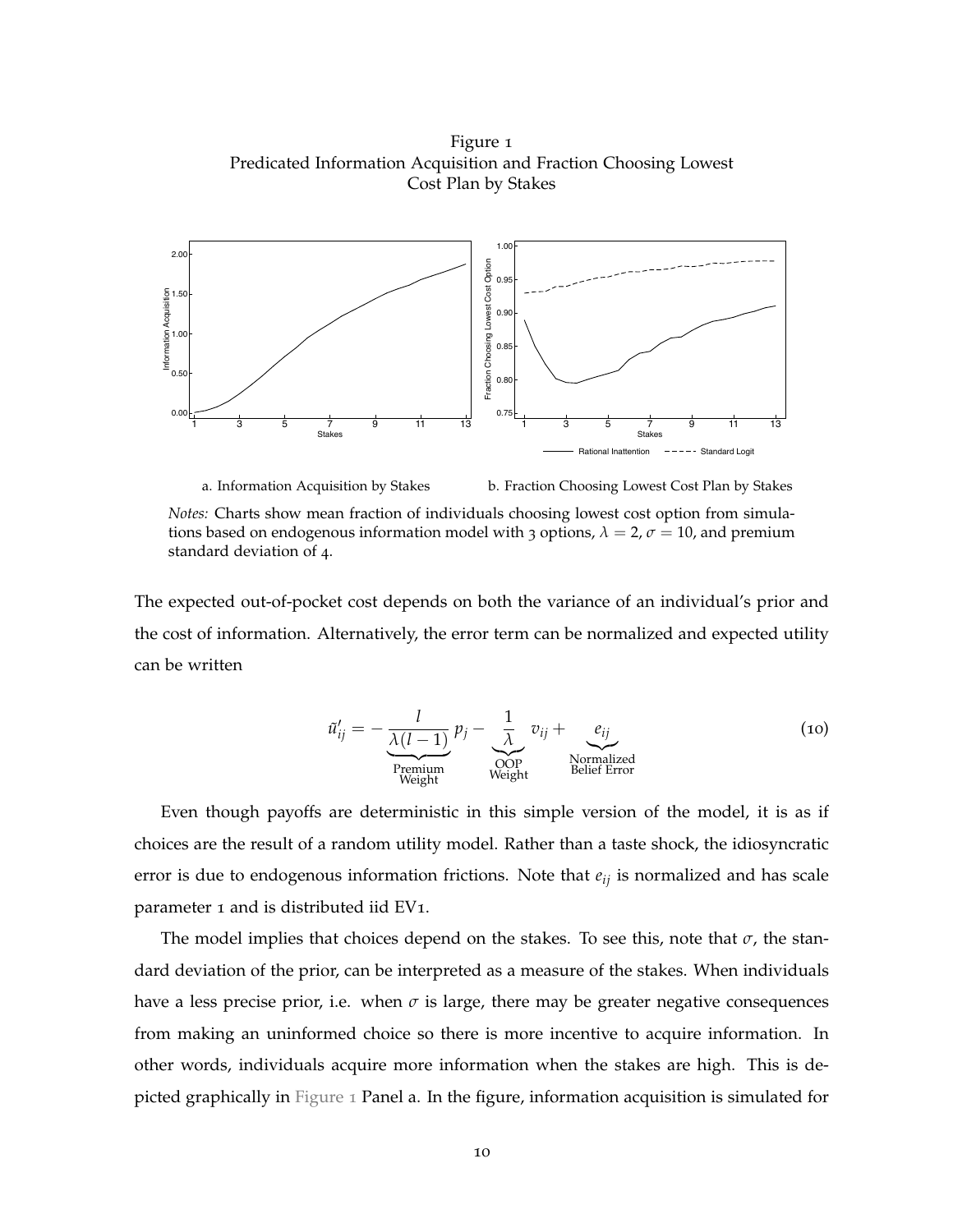<span id="page-11-0"></span>Figure 2 Predicted Logit Coefficient on Premium and Out-of-Pocket cost by Stakes



*Notes:* Chart shows implied logit coefficient on annual out-of-pocket cost and annual premium from simulations based on endogenous information model with 3 options,  $\lambda = 2$ ,  $\sigma$  = 10, and premium standard deviation of 4.

different values of the stakes using [Equation](#page-8-1) 3.

Endogenous information acquisition has important implications for choice quality and overspending. [Figure](#page-10-0) 1 Panel b shows the fraction of individuals choosing the lowest cost plan as a function of the stakes. A key implication of the model is that there is a nonmonotonic relationship between the stakes and overspending. When the stakes are low, plans have similar out-of-pocket costs. Despite the fact that individuals acquire little information, they often choose correctly just by choosing a plan with low premiums. As the stakes grow and comparisons become more complex, it becomes more difficult for individuals to choose the lowest cost plan despite the fact that they are acquiring more information. This implies a positive relationship between stakes and overspending. However, once the stakes are large enough, individuals become highly informed given the strong incentive to acquire information. In this range, there is a negative relationship between stakes and overspending.

Our model of endogenous information acquisition can be contrasted with standard demand models assuming full information. If utility is only a function of the cost, as in [Equa](#page-7-0)[tion](#page-7-0) 1, the stakes will have no effect on choices. In a logit demand model with a taste shock, there is a monotonic relationship between stakes and probability of choosing the least expen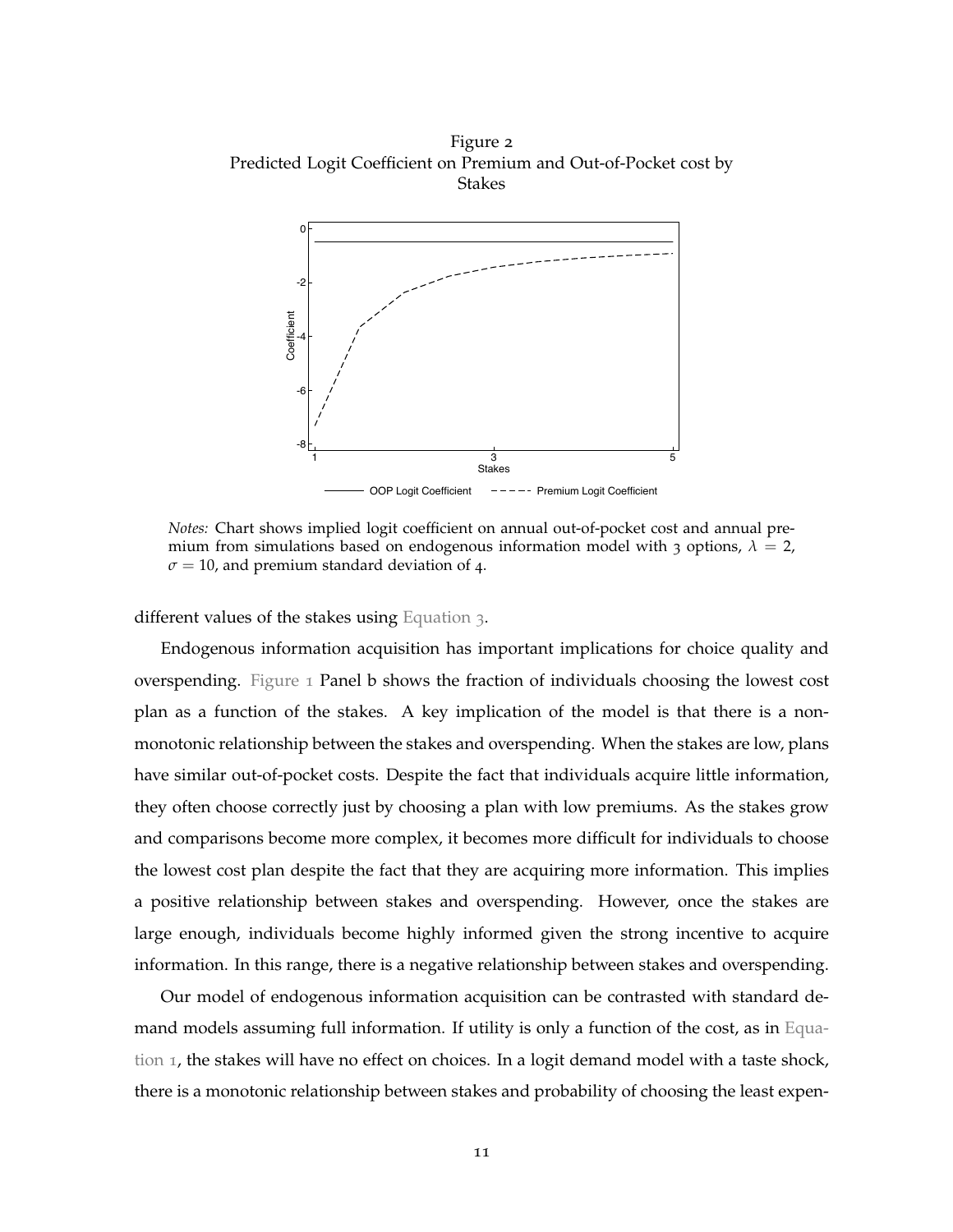sive plan. As the stakes grow, the taste shock becomes less important, generating a positive relationship. This can be seen in [Figure](#page-10-0) 1 Panel b.

Moreover, the model has stark predictions for the effective weight that decision makers place on  $p_j$  and  $v_{ij}$ . Under full information, a change in  $p_j$  affects choices the same as an equivalent change in  $v_{ij}$ , i.e. the elasticity of demand is the same for  $p_j$  and  $v_{ij}$ . However, in the demand model with endogenous information acquisition where *vij* is initially unobserved, the weight that individuals appear to place on characteristics is endogenous and differs for  $p_j$  and  $v_{ij}$ . In [Equation](#page-10-1) 10, the coefficient on  $v_{ij}$  is solely a function of the cost of information, however the coefficient on  $p_j$  depends on both the cost of information and the stakes. As shown in [Figure](#page-11-0) 2, the magnitude of the the coefficient on  $p_j$  decreases when the stakes increase. As individuals acquire more information about  $v_{ij}$ , the weight on  $p_j$  and  $v_{ij}$ converge. Consequently, elasticity of demand with respect to premium differs from elasticity of demand with respect to expected out-of-pocket cost.<sup>8</sup> These elasticities converge as the stakes increase or the cost of information decreases.

Finally, the endogenous information model can be contrasted with alternative models featuring behavior that is not rational. [Handel and Schwartzstein](#page-43-14) ([2018](#page-43-14)) note that the failure of individuals to use all available information could reflect information frictions, as in the rational inattention framework, or some other psychological distortion or mental gap. Although there are many possible models of psychological distortions, it is not clear why these distortions would be a function of the stakes. For instance, premiums may simply be more "salient" than out-of-pocket costs when individuals are making a plan choice. In this case, the weight that individuals place on out-of-pocket costs and premiums should not converge as the stakes increase and one would not expect the relationships seen in [Figure](#page-11-0) 1 and Figure [2](#page-11-0).

In [Section](#page-17-0) 4 we test the predictions of the model using data on Medicare prescription drug insurance choice. In particular, we ask whether choices are affected by the stakes in a manner consistent with the model presented in this section.

<sup>8</sup>The elasticities are derived in [Appendix A.](#page-45-0)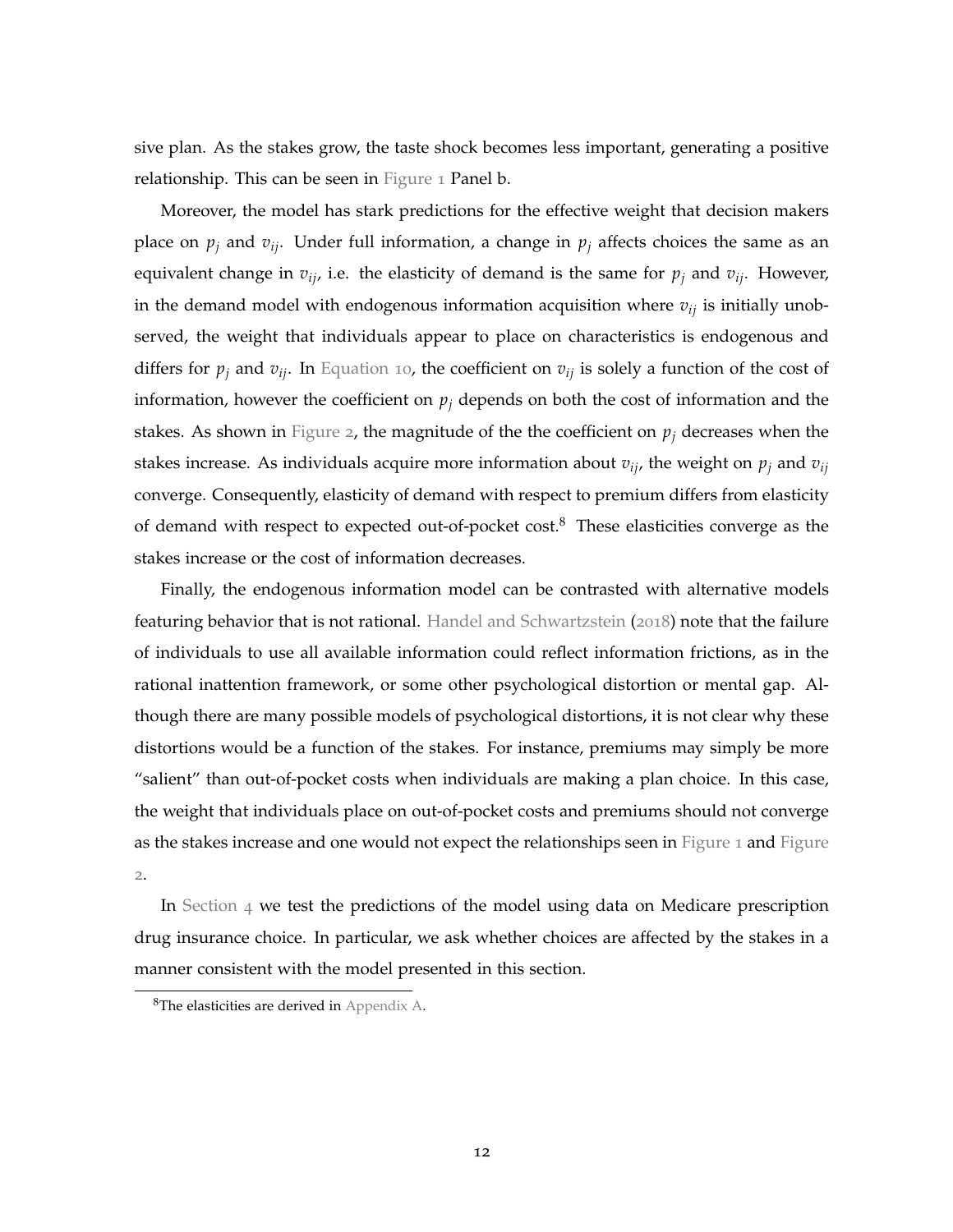## <span id="page-13-0"></span>**3 Background and Data**

Many markets feature products that are complicated to understand, for example, due to a large choice set or opaque product characteristics. The difficulty in comparing reimbursements or out-of-pocket costs across products is especially salient in many different types of insurance plans including health insurance, car insurance, and life insurance. For our application, we focus on Medicare prescription drug insurance, known as Medicare part D. When individuals choose a Medicare prescription drug plan, it is easy to compare premiums either on the Medicare website or in printed material. As with other types of insurance, expected out-of-pocket costs are difficult to calculate, potentially requiring costly effort. First, individuals must know their likely drug usage over the coming year, including dosage and frequency. Then individuals must understand how this maps into out-of-pocket costs. Given the complexity of deductibles, copayments, coinsurance, the donut hole, and catastrophic coverage this may require significant time and effort, especially for the older population that is eligible for Medicare Part D. Resources for patients often note that it is especially important for those with high cost to research their Medicare plans.<sup>9</sup>

The Medicare website provides an online tool, PlanFinder, that helps individuals compare out-of-pocket costs across plans after entering information about drug usage. However, the tool is still difficult to use, especially for older patients that may not be familiar with the internet.<sup>10</sup> In surveys, individuals often report that the plans are still too complicated and difficult to compare.<sup>11</sup> The difficulty in comparing out-of-pocket costs is also highlighted by [Kling et al.](#page-43-4) ([2012](#page-43-4)), who find that individuals would choose less expensive plans with easier to use information. To the extent that the PlanFinder aids consumer choice, we would expect the cost of information to be lower in the market for Medicare Part D plans relative to other insurance markets.

In order to construct out-of-pocket costs, we use a 20 percent sample of Medicare Part D beneficiaries from 2010 to 2015, 13.9 million individuals. The large sample size allows us

<sup>9</sup>For example, cancercare.org notes that "Choosing a Medicare plan, however, can be very challenging. Because costs are so high, it's especially important for people with cancer to understand how plans cover care and treatment." See https://www.cancercare.org/blog/choosing-the-right-medicare-program-when-you-havecancer.

<sup>&</sup>lt;sup>10</sup>See, for instance, [McGarry et al.](#page-44-5) ([2018](#page-44-5)).

<sup>11</sup>See [Altman et al.](#page-42-0) ([2006](#page-42-0)) and [Cummings et al.](#page-42-9) ([2009](#page-42-9)).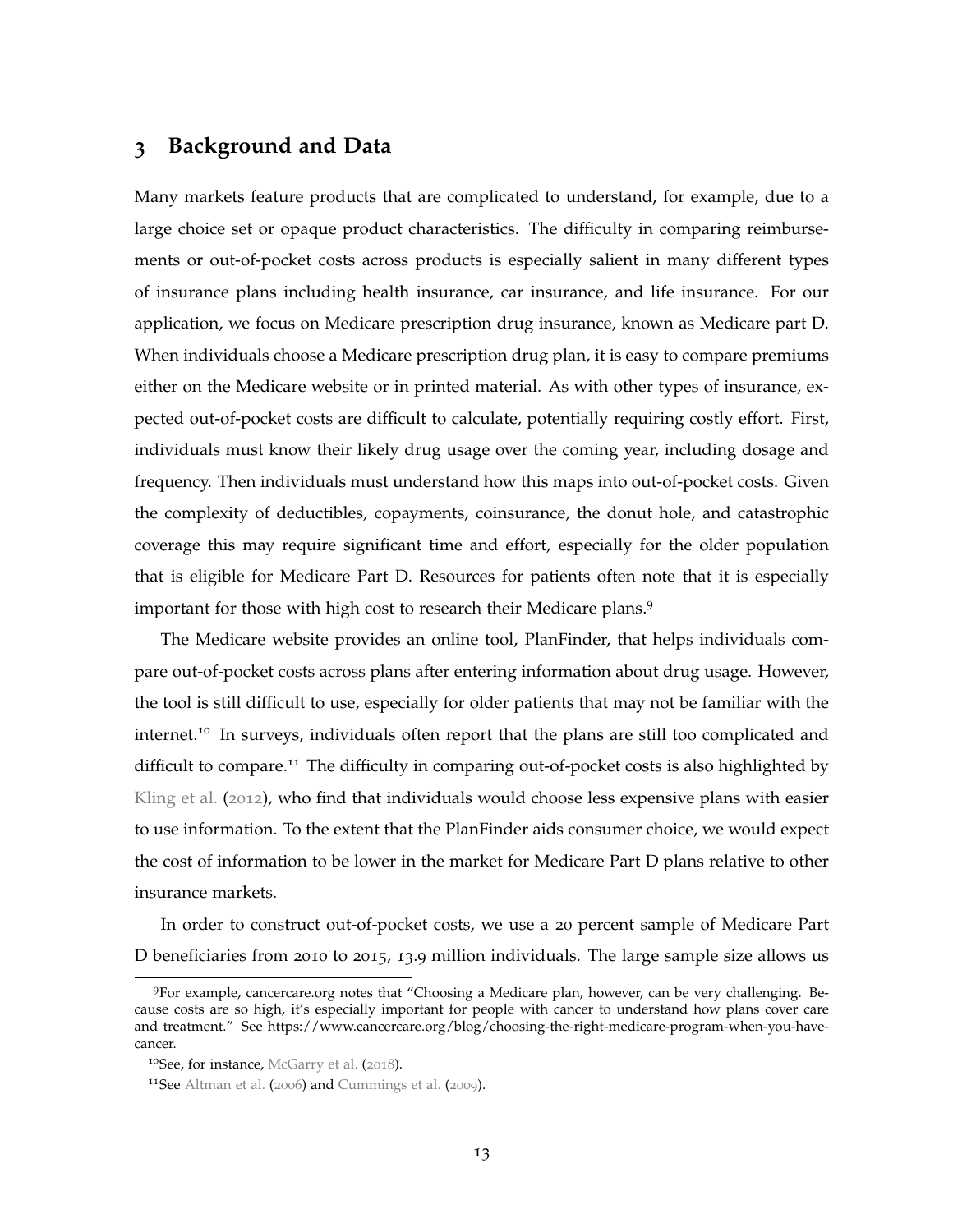| Demographics:<br>Age<br>76.8<br>7.3<br>Female<br>0.606<br>0.489<br>Zip income (1,000s)<br>76.1<br>34.5<br>Zip education (pct BA)<br>16.9<br>29.2<br>Rural<br>0.072<br>0.259<br>Years enrolled in Part D<br>5.67<br>2.20<br>Alzheimers<br>0.093<br>0.290<br>Lung disease<br>0.109<br>0.312<br>Kidney disease<br>0.171<br>0.377 |               | Mean  | <b>SD</b> |
|-------------------------------------------------------------------------------------------------------------------------------------------------------------------------------------------------------------------------------------------------------------------------------------------------------------------------------|---------------|-------|-----------|
|                                                                                                                                                                                                                                                                                                                               |               |       |           |
|                                                                                                                                                                                                                                                                                                                               |               |       |           |
|                                                                                                                                                                                                                                                                                                                               |               |       |           |
|                                                                                                                                                                                                                                                                                                                               |               |       |           |
|                                                                                                                                                                                                                                                                                                                               |               |       |           |
|                                                                                                                                                                                                                                                                                                                               |               |       |           |
|                                                                                                                                                                                                                                                                                                                               |               |       |           |
|                                                                                                                                                                                                                                                                                                                               |               |       |           |
|                                                                                                                                                                                                                                                                                                                               |               |       |           |
|                                                                                                                                                                                                                                                                                                                               |               |       |           |
|                                                                                                                                                                                                                                                                                                                               | Heart failure | 0.145 | 0.352     |
| Depression<br>0.120<br>0.325                                                                                                                                                                                                                                                                                                  |               |       |           |
| <b>Diabetes</b><br>0.281<br>0.449                                                                                                                                                                                                                                                                                             |               |       |           |
| Other chronic condition<br>0.468<br>0.323                                                                                                                                                                                                                                                                                     |               |       |           |
| Chosen option:                                                                                                                                                                                                                                                                                                                |               |       |           |
| Annual premium<br>165.0<br>504.9                                                                                                                                                                                                                                                                                              |               |       |           |
| Out-of-pocket cost (RE)<br>681.5<br>978.1                                                                                                                                                                                                                                                                                     |               |       |           |
| Out-of-pocket cost (PF)<br>673.3<br>1379.7                                                                                                                                                                                                                                                                                    |               |       |           |
| Total spending<br>1178.2<br>1396.3                                                                                                                                                                                                                                                                                            |               |       |           |
| Relative to least expensive option:                                                                                                                                                                                                                                                                                           |               |       |           |
| Difference (RE)<br>531.6<br>425.5                                                                                                                                                                                                                                                                                             |               |       |           |
| Percent difference (RE)<br>0.16<br>0.32                                                                                                                                                                                                                                                                                       |               |       |           |
| Difference (PF)<br>1217.2<br>459.4                                                                                                                                                                                                                                                                                            |               |       |           |
| Percent difference (PF)<br>0.20<br>0.34                                                                                                                                                                                                                                                                                       |               |       |           |
| Plans in Choice Set<br>26.5<br>6.9                                                                                                                                                                                                                                                                                            |               |       |           |
| Number of individuals<br>64,071                                                                                                                                                                                                                                                                                               |               |       |           |
| Choice situations<br>84,193                                                                                                                                                                                                                                                                                                   |               |       |           |

<span id="page-14-0"></span>Table 1 Summary of Insurance Choice for Forced Switchers

to construct more precise estimates of expected out-of-pocket costs. We focus on the period starting in 2010 since this is when detailed drug formulary data becomes available. This allows us to more accurately construct out-of-pocket costs.<sup>12</sup>

 $\overline{\phantom{0}}$ 

In the context of our model, we wish to construct a measure of expected out-of-pocket costs that reflects the beliefs of individuals as the cost of information goes to zero (or information acquisition goes to infinity). Following [Abaluck and Gruber](#page-42-10) ([2016](#page-42-10)), we construct two measures of out-of-pocket cost. The primary measure, based on the rational expectations assumption, is constructed by binning individuals into groups based on similarity and then constructing out-of-pocket costs for each individual for each plan in their choice set by ap-

<sup>&</sup>lt;sup>12</sup> [Abaluck and Gruber](#page-42-10) ([2016](#page-42-10)) use an earlier sample requiring formularies to be inferred from observed out-ofpocket payments.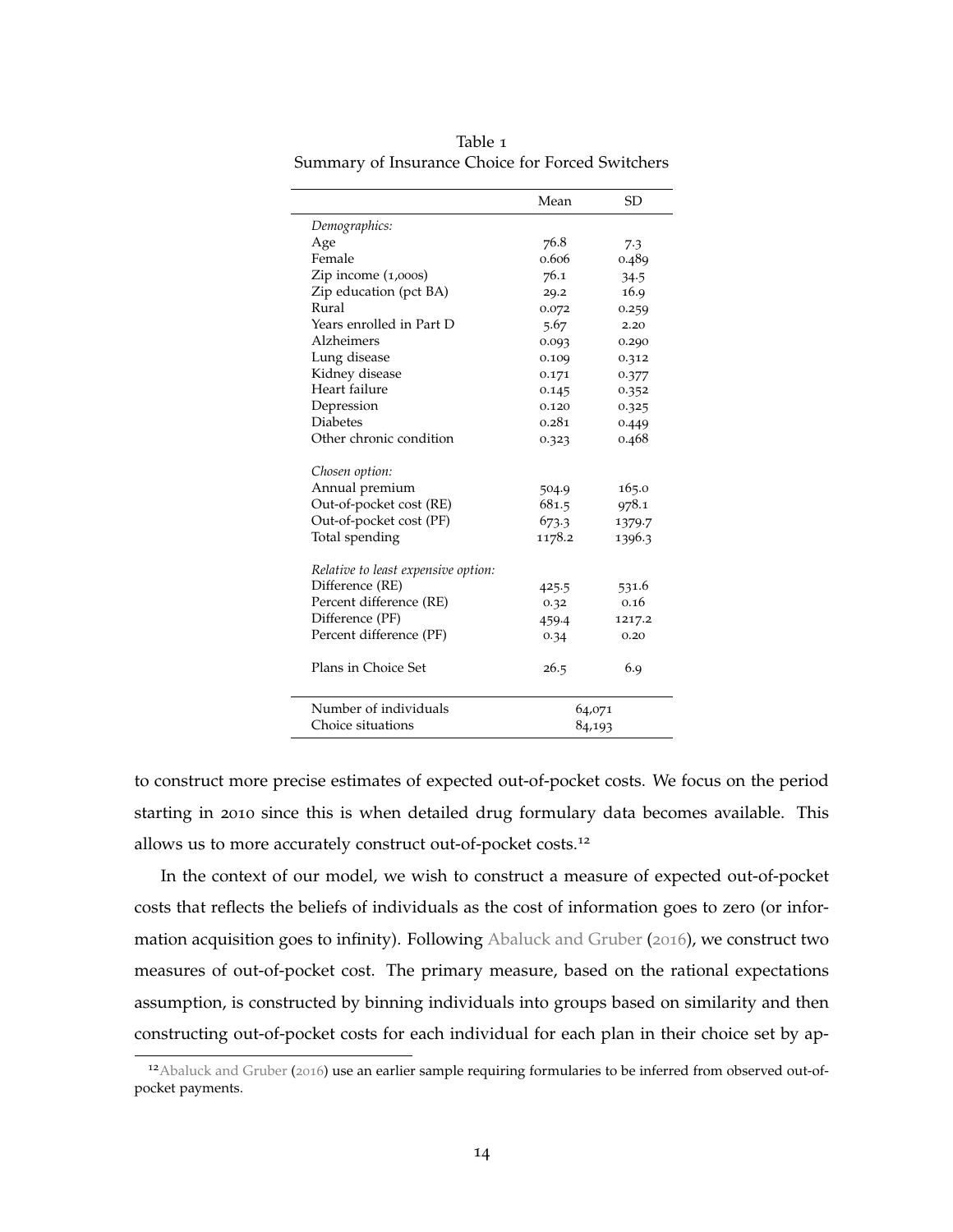Figure 3 Premiums and Cost Sharing Trends in Medicare Part D

<span id="page-15-0"></span>

*Notes:* Cost sharing defined as out-of-pocket cost as a fraction of gross drug cost. Standard error bars show 95% confidence interval for the mean.

plying the plan's formulary and cost sharing rules to observed drug utilization in the chosen plan. As in [Abaluck and Gruber](#page-42-10) ([2016](#page-42-10)), we allow for substitution to equivalent drugs in less expensive tiers. Then out-of-pocket costs for each plan are averaged across individuals in the group to obtain an estimate of expected out-of-pocket cost. Similarly, a plan's risk is calculated by considering the variance in out-of-pocket costs among similar individuals. We describe the procedure for constructing out-of-pocket costs in greater detail in [Appendix B.](#page-52-0)

[Abaluck and Gruber](#page-42-10) ([2016](#page-42-10)) validate their Part D calculator and show that estimated expected out-of-pocket costs for chosen plans are very close to actual out-of-pocket costs. Nevertheless, there is concern about measurement error, and therefore we also construct an alternative measure of out-of-pocket costs based on a perfect foresight assumption. In this approach, we assume that, with full information, individuals would know their future utilization exactly. Therefore, each individual's realized claims is used to construct out-ofpocket costs. This approach abstracts from moral hazard.

[Table](#page-14-0) 1 shows the calculated out-of-pocket costs for the two measures, rational expectations (RE) and perfect foresight (PF). Consistent with the previous evidence, we find that the difference between the cost of an individual's chosen plan and the cost of the least expensive plan in their choice set is quite large on average.

The previous literature has documented the importance of consumer inertia in plan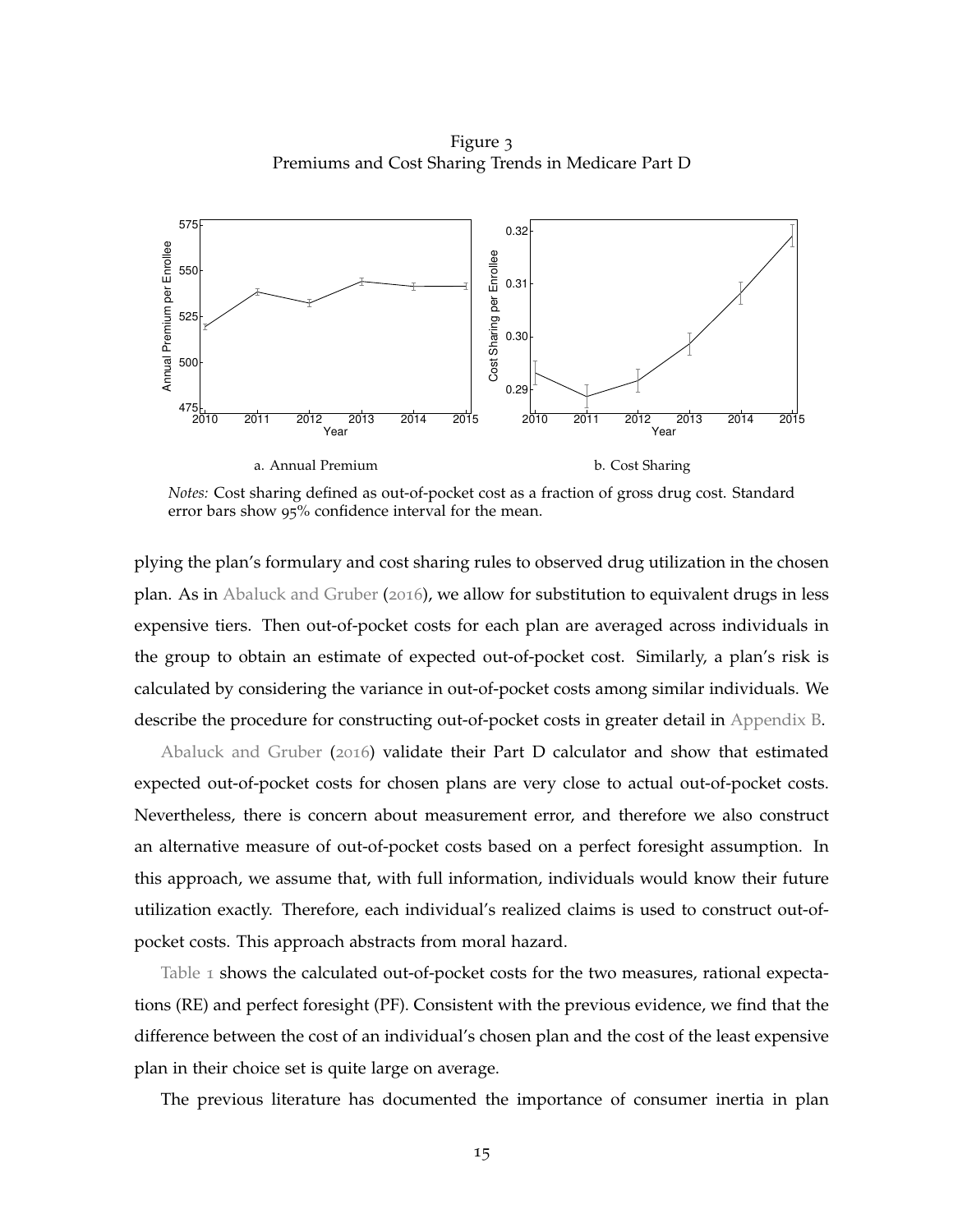Figure 4 Variation in Stakes



*Notes:* Stakes are defined as the standard deviation in annual out-of-pocket cost across plans in an individual's choice set.

choice (e.g. [Handel](#page-43-8) [2013](#page-43-8); [Polyakova](#page-44-1) [2016](#page-44-1); [Ho et al.](#page-43-9) [2017](#page-43-9)). We focus on individuals that are forced to make a choice due to the fact that they are new enrollees or their previous plan is no longer available. Importantly, these individuals do not have previous experience with any of the plans in their choice set, implying that they likely start with a common prior across options. Due to a change in identifiers, we are not able to construct a comparable sample of individuals for 2013. For this reason, 2013 is removed from the sample. Individuals forced to make an active choice constitute 22.0 percent of the sample. After these restrictions, we use a 1 percent sample for the primary analysis, 84,193 choice situations.

The claims data contain information on age and sex of each individual. We also construct indicators for the most common chronic conditions. In addition, we use individuals' zip code to merge on education and income from the American Community Survey. The demographics of the individuals in the sample are presented in [Table](#page-14-0) 1. The demographics of individuals that are forced to make an active choice are very similar to the demographics of the overall Medicare Part D population.<sup>13</sup>

We now turn to the definition of the stakes used in the empirical analysis. Individuals may understand the variance of *vij* across alternatives, forming the basis of their prior *G*. Motivated by this, we define the stakes as the standard deviation in expected out-of-pocket

<sup>13</sup>See [Appendix A-](#page-56-0)2.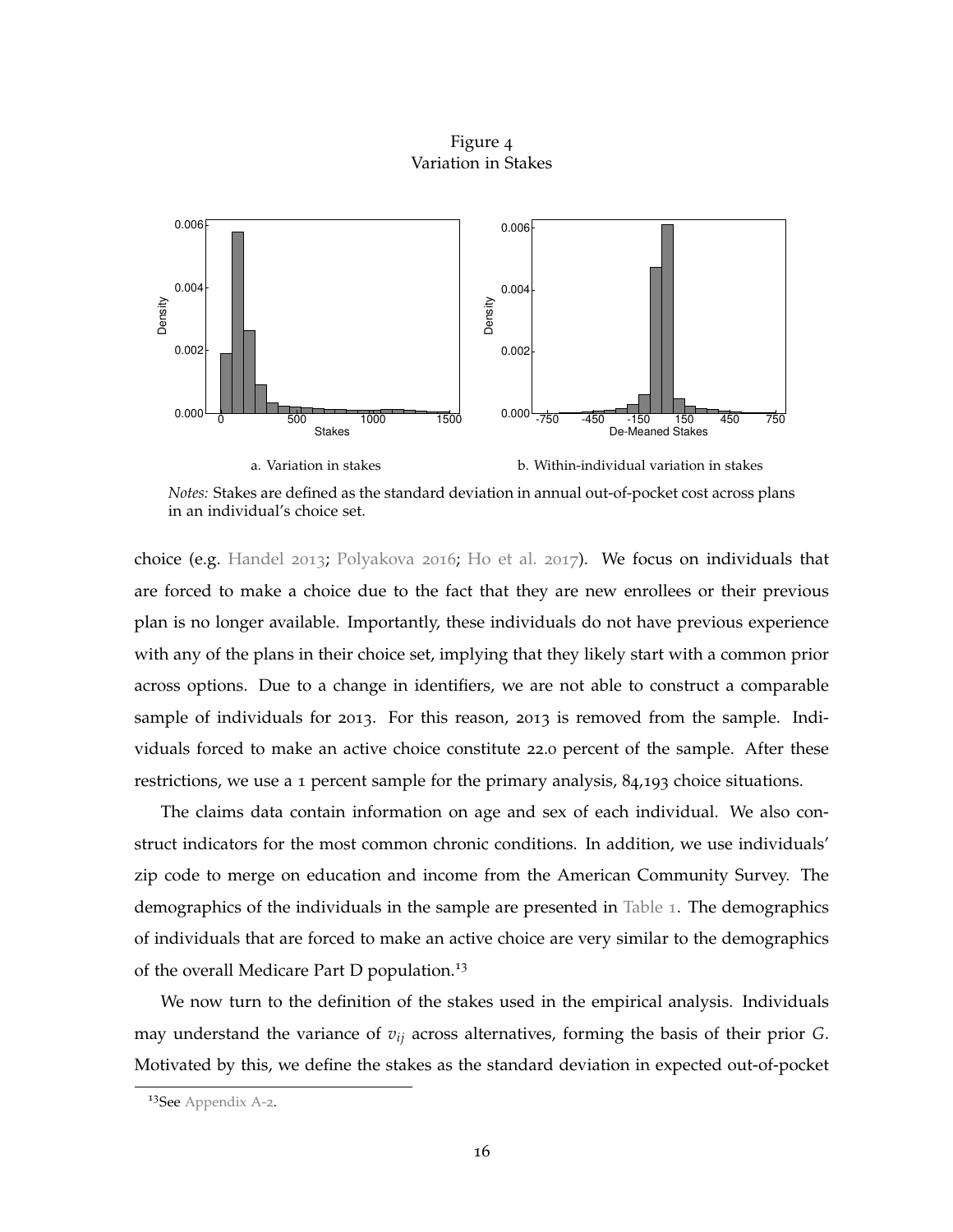costs across plans in an individual's choice set.<sup>14</sup> Therefore, the stakes are low when when expected out-of-pocket costs are similar across plans, perhaps because the individual expects to have few claims or individuals know that plans have similar coverage. In this case, the model predicts that individuals acquire little information. Conversely, individuals have more incentive to acquire information when out-of-pocket costs differ widely across plans since there is more scope for accidentally choosing an expensive plan, i.e. when the stakes are high.

This measure of the stakes is significantly correlated with health, including whether a patient has a chronic condition.<sup>15</sup> However, it is important to note that the stakes are not always higher when individuals face higher out-of-pocket costs. For instance, if individuals face very high out-of-pocket costs, they may hit the catastrophic coverage portion of Medicare Part D plans, leading to low variance in cost across plans. In this case, the individual could face relatively low stakes.

## <span id="page-17-0"></span>**4 Reduced-Form Evidence**

Motivated by the results of the model in [Section](#page-6-0) 2, we now examine how insurance plan choice is affected by the stakes. We use individual-level data on Medicare prescription drug plan choice and exploit within-individual variation, i.e. the same individual who makes an active plan choice facing different stakes.

#### **Stakes and Overspending**

We start by examining the relationship between the fraction of individuals choosing the lowest cost plan and the stakes. [Figure](#page-18-0) 5 shows that there is a non-monotonic relationship. As in [Figure](#page-10-0) 1 Panel b, the relationship is U-shaped indicating that individuals are more likely to be making optimal choices when either the stakes are very low, so out-of-pocket costs do not matter, or the stakes are very high, so there is high incentive to acquire information. We interpret this as initial evidence in support of the model. However, there are concerns that individuals facing high stakes have different preferences than individuals facing low stakes.

<sup>14</sup>This is analogous to the standard assumption in the search literature that individuals know the distribution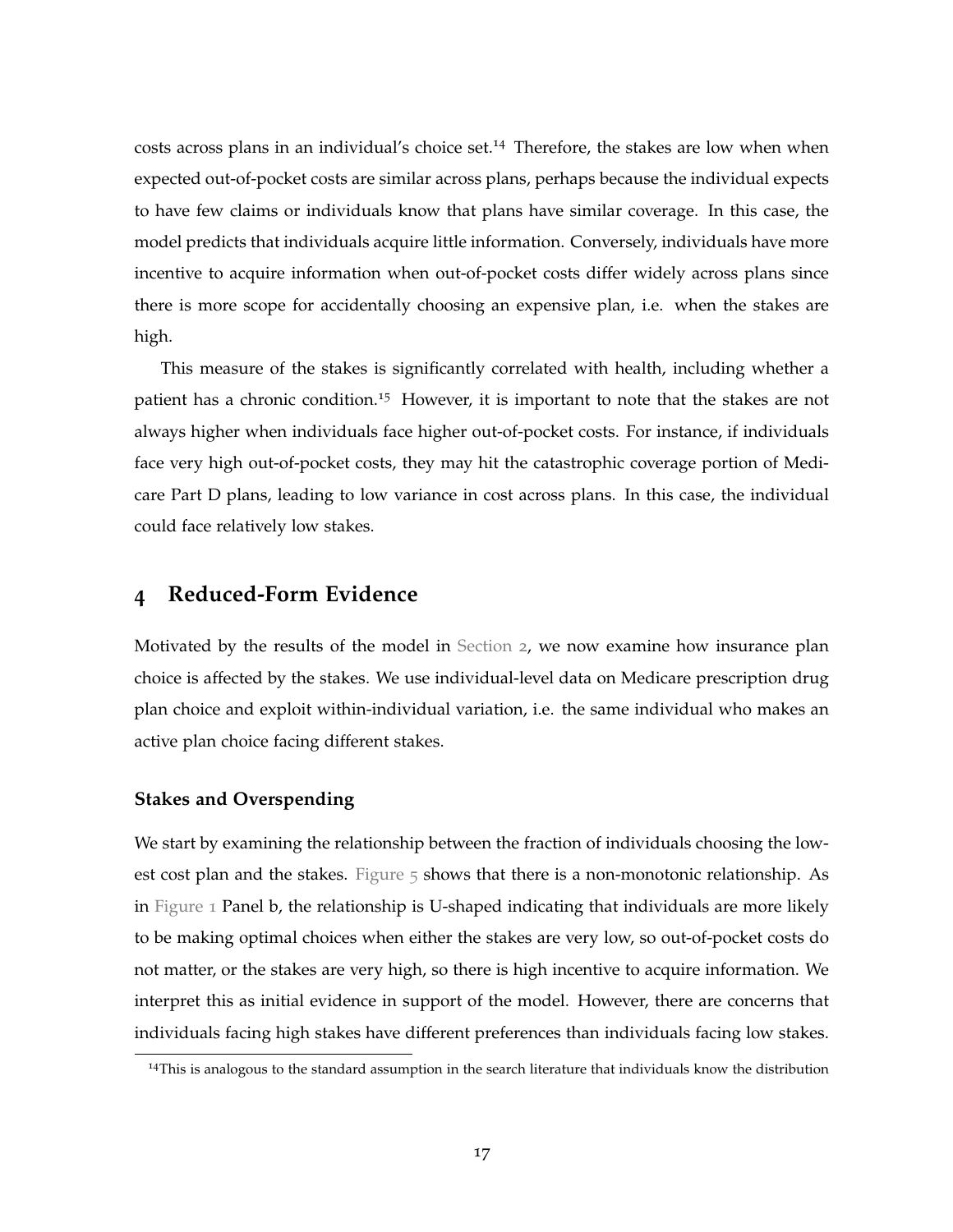Figure 5 Fraction Choosing Lowest Cost Plan by Stakes

<span id="page-18-0"></span>

*Notes:* Chart shows mean fraction of individuals choosing lowest cost option. Standard error bars show 95% confidence interval for the mean.

In order to examine the causal effect of stakes on the fraction of individuals choosing the lowest cost plan, we exploit within-individual variation. For individual *i* in year *t*, we estimate the following linear probability model

$$
y_{it} = \beta_0 + \alpha_1 \text{Stakes}_{it} + \alpha_2 \text{Stakes}_{it}^2 + \beta X_{it} + \gamma_i + \theta_t + \varepsilon_{it}
$$
\n
$$
\tag{11}
$$

where  $\gamma_i$  are individual fixed effects,  $\theta_t$  are year fixed effects, and  $X_{it}$  are average plan characteristics.<sup>16</sup> By including individual fixed effects, identification of *α*<sup>1</sup> and *α*<sup>2</sup> exploits within-individual variation in the stakes. Year fixed effects control for changes in plans offered over the period. The dependent variable, *yit*, is an indicator for whether individual *i* chose the option with the lowest total cost, defined as the sum of the annual premium plus and the annual expected out-of-pocket cost calculated using rational expectations assumption. The primary hypothesis is that there is a U-shaped relationship between stakes and the dependent variable, i.e.  $\alpha_1 < 0$  and  $\alpha_2 > 0$ .

Estimates are presented in [Table](#page-19-0) 2. Across specifications including different controls and

of prices in their choice set.

<sup>&</sup>lt;sup>15</sup>See [Appendix Table A-](#page-55-0)1.

 $16$ We include controls for star quality, deductible, generic coverage, coverage in the donut hole, and cost sharing. In addition, we control for within-plan out-of-pocket cost variance to account for risk-aversion.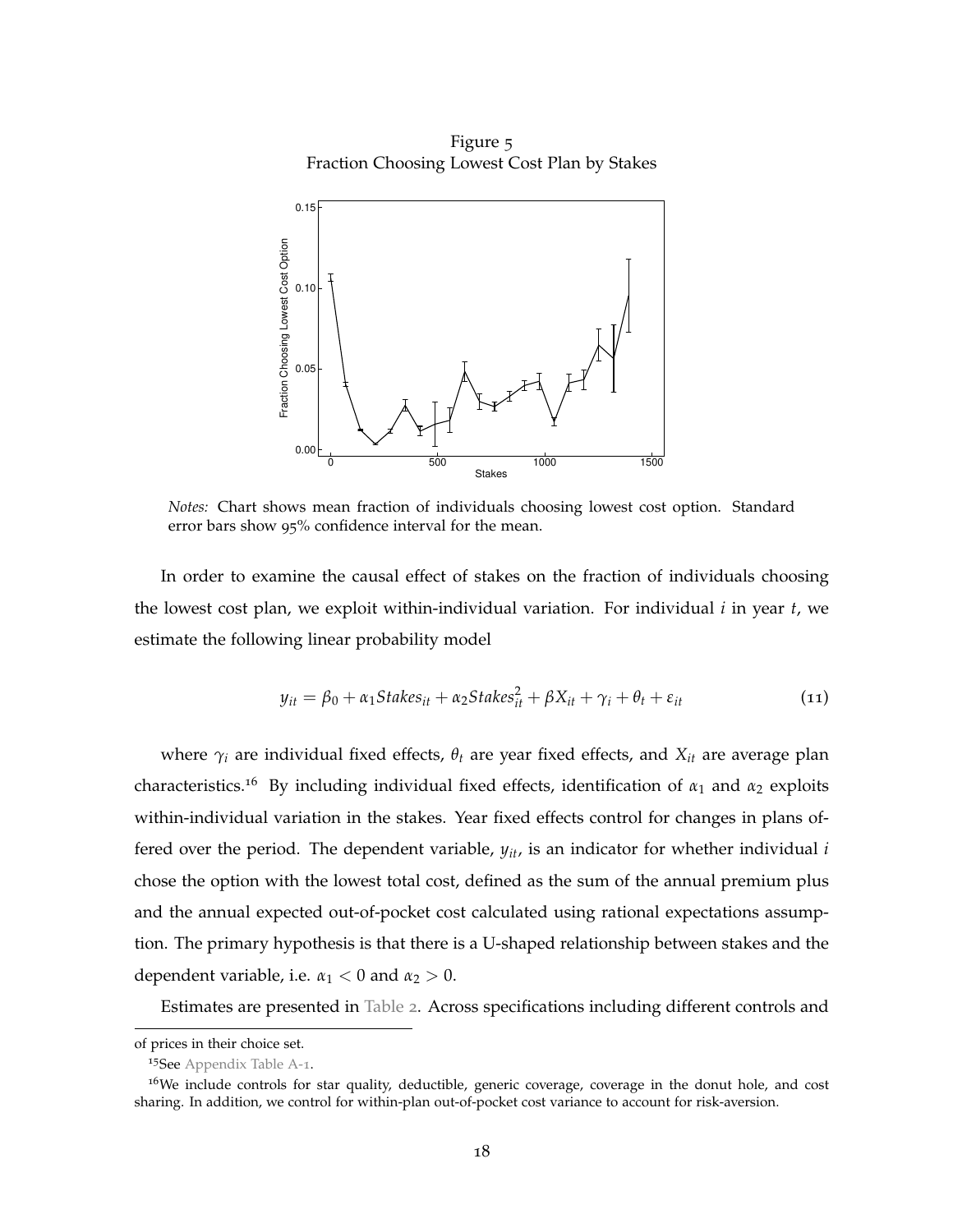fixed effects, we consistently find that  $\alpha_1 < 0$  and  $\alpha_2 > 0$ , implying a U-shaped relationship. The coefficients are all highly statistically significant. The preferred specification, presented in column 5, includes both individual and year fixed effects. The coefficients imply that individuals are initially less likely to choose the lowest cost plan as the stakes increase. However, once the stakes are higher than \$333, individuals are more likely to choose the lowest cost plan as the stakes increase.

One concern is that there is measurement error stemming from the fact that each individual's out-of-pocket costs are predicted based on the average of similar individuals.<sup>17</sup> As a robustness check, we use individual's actual utilization to predict out-of-pocket costs, e.g. a perfect foresight assumption. The regression results are presented in [Appendix Table A-](#page-56-1)3. All of the specification also imply a U-shaped relationship, although the standard errors are slightly larger.

The fraction of individuals choosing the lowest cost plan is only one measure of choice quality. In [Appendix Figure A-](#page-64-0)1 we examine the fraction of individuals choosing a plan in the lowest decile of the plans in their choice set and the average percentile rank of individuals' chosen plan. In addition, to the extent that plan riskiness and quality are also initially

<sup>17</sup>The concern about measurement error in out-of-pocket costs is also alleviated by the fact that it is unlikely to generate the non-monotonic relationship seen in the data.

|                              | $\left( 1\right)$ | $\left( 2\right)$ | (3)         | $\left( 4 \right)$ | (5)         |
|------------------------------|-------------------|-------------------|-------------|--------------------|-------------|
| Stakes (100s)                | $-2.443***$       | $-1.969***$       | $-0.448***$ | $-0.521***$        | $-0.392***$ |
|                              | (0.055)           | (0.055)           | (0.078)     | (0.078)            | (0.079)     |
| Stakes Squared               | $0.222***$        | $0.184***$        | $0.064***$  | $0.071***$         | $0.059***$  |
|                              | (0.005)           | (0.005)           | (0.007)     | (0.007)            | (0.007)     |
| Plan Characteristic Controls | N <sub>0</sub>    | Yes               | No          | Yes                | Yes         |
| Individual FEs               | N <sub>0</sub>    | No                | Yes         | <b>Yes</b>         | Yes         |
| Year FEs                     | N <sub>0</sub>    | No                | No          | No                 | Yes         |
| Implied minimum              | 551.1             | 534.0             | 351.2       | 369.1              | 333.0       |
| Adjusted R2                  | 0.010             | 0.034             | 0.396       | 0.399              | 0.400       |
| Observations                 | 84,193            | 84,193            | 84,193      | 84,193             | 84,193      |

<span id="page-19-0"></span>Table 2 Non-Monotonic Effect of Stakes on Choice of Lowest Cost Insurance Plan

*Notes:* Estimates from linear probability model where dependent variable is percent choosing lowest cost plan. Standard errors in parentheses. \*  $p < 0.10$ , \*\*  $p < 0.05$ , \*\*\*  $p < 0.01$ .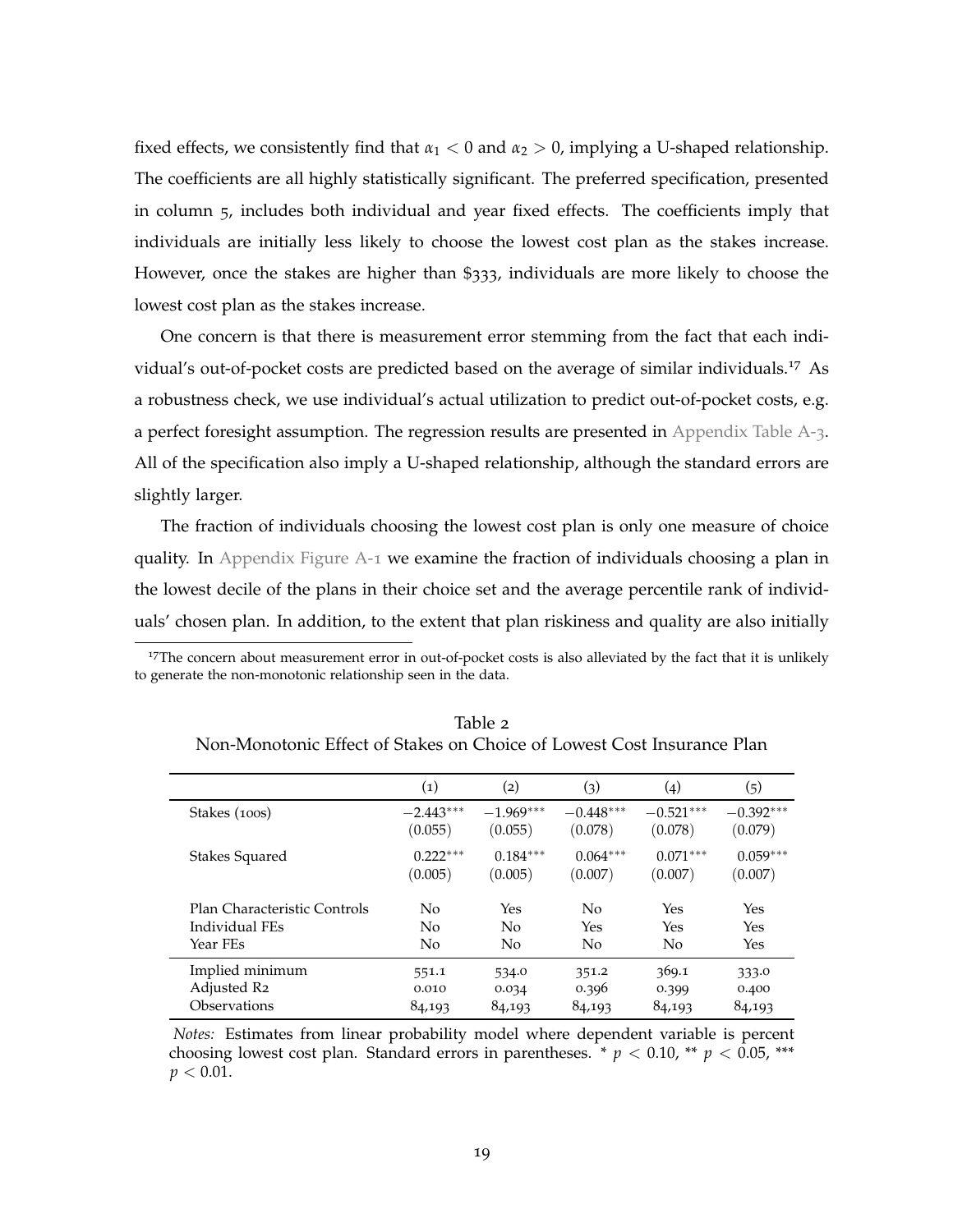<span id="page-20-0"></span>Figure 6 Logit Coefficient on Premium and Expected Out-of-Pocket Cost by Stakes



*Notes:* Chart shows logit coefficient on annual out-of-pocket cost and annual premium interacted with indicators for the stakes. Logit specification includes controls for risk aversion (OOP variance), plan quality rating, deductible, generic coverage, coverage in the donut hole, and cost sharing. Standard error bars show 95% confidence interval.

unobserved unless individuals conduct costly research, we would expect a similar U-shaped relationship between these outcomes and stakes. We examine these outcomes in [Appendix](#page-64-1) [Figure A-](#page-64-1)2. Across all of these alternative outcomes, we find evidence of a U-shaped relationship between the stakes and choice quality.

#### **Stakes and Logit Coefficients**

In order to examine the relative weight that individuals place on out-of-pocket cost and premiums, and how this varies according to the stakes, we estimate a model based on the standard logit framework. We use the model to further test the theoretical predictions in [Section](#page-6-0) 2. The model is "reduced-form" in the sense that we do not incorporate the cost of information. In [Section](#page-23-0) 5 we estimate a demand model that is directly based on the rational inattention framework.

We start by considering the following specification for observable utility of plan *j*

<span id="page-20-1"></span>
$$
v_{ijt} = \alpha_1 p_{jt} + \alpha_2 p_{jt} Stakes_{it} + \gamma_1 v_{ijt} + \gamma_2 v_{jt} Stakes_{it} + \theta \tilde{\sigma}_{ijt}^2 + \beta X_{ijt}
$$
(12)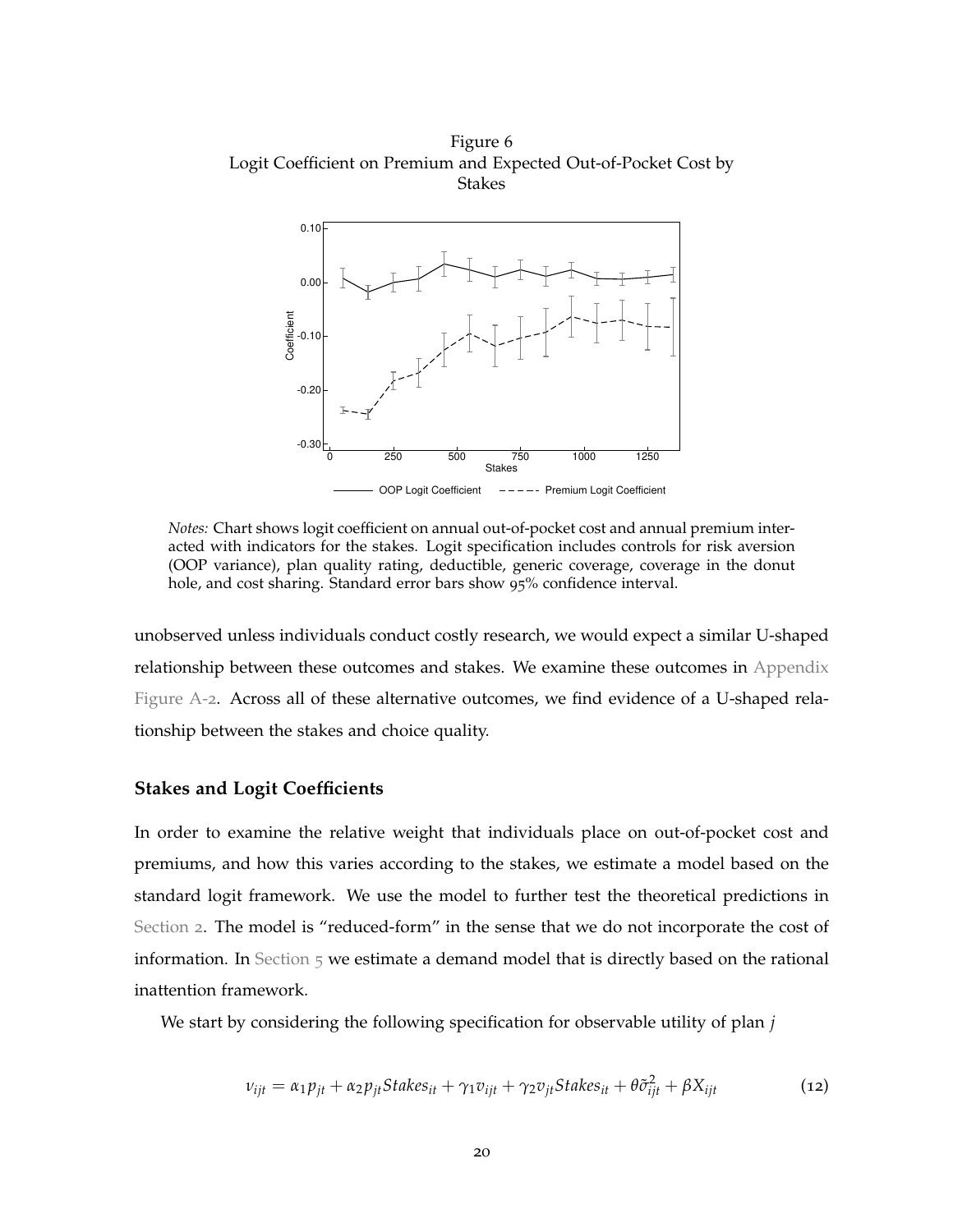The specification controls for risk aversion by including  $\tilde{\sigma}^2_{ijt}$ , the variance of out-of-pocket costs for plan *j*. <sup>18</sup>. We also include other plan characteristics, *Xijt*. Given additive i.i.d. EV1 error, choice probabilities are  $P_{ijt} = \exp[v_{ijt}]/(\sum_k \exp[v_{ikt}]).$ 

If the assumptions of the standard logit model hold, we would expect  $\alpha_1 = \gamma_1$  since both coefficients should be equal to the negative marginal utility of income. The stakes do not affect decisions in the standard model, therefore  $\alpha_2 = \gamma_2 = 0$ . In contrast to the standard logit model, the model presented in [Section](#page-6-0) 2 predicts  $\alpha_1 < \gamma_1$  and  $\alpha_2 > 0$  since individuals acquire more information about out-of-pocket costs when the stakes are high.

[Figure](#page-20-0) 6 presents the results in graphical form by interacting stake bins with coefficients on premium and out-of-pocket cost.<sup>19</sup> When the stakes are low, individuals appear to place a high value on reducing premiums relative to the value that they place on reducing out-ofpocket cost, i.e. the coefficient on premium is low relative to the coefficient on out-of-pocket cost. This is consistent with the idea that individuals do not have incentive to become informed about out-of-pocket costs. As the stakes rise, the relative weight that individuals appear to place on premiums declines, consistent with the model predictions depicted in [Figure](#page-11-0) 2.

The results using the specification described in [Equation](#page-20-1) 12 are presented in [Table](#page-22-0) 3 Column 2. Consistent with the model, the interaction of premium and stakes is positive and statistically significant. The interaction of out-of-pocket cost and stakes is very small and statistically insignificant, also consistent with the model.

The primary concern is that the results reflect heterogeneity in preferences that are correlated with the stakes rather than endogenous information acquisition. We address this in a few ways. First, we allow for heterogeneity in the price coefficients by including separate coefficients on observable individual characteristics interacted with the stakes. Observable individual characteristics include age, gender, race indicators, average chronic conditions, zip code income and education, and an indicator for rural locality. The results, presented in [Table](#page-22-0)  $3$  Column  $3$ , are qualitatively the same.

To address the concern that there still may be unobserved preference heterogeneity, we

 $18$ This can be derived by considering a first-order Taylor series expansion when individuals have CARA utility. <sup>19</sup>Formally, the logit specification assumes observable utility  $v_{ijt} = \sum_g \alpha_g p_{jt} D_{ijtg} + \sum_g \gamma_g v_{jt} D_g + \theta \tilde{\sigma}_{ijt}^2 + \beta Z_{ijt}$ where *Stakes*<sub>it</sub> is divided into groups indexed by *g* and  $D_{ijtg} = 1$  if *Stakes*<sub>it</sub> is in group *g* and  $D_{ijtg} = 0$  otherwise.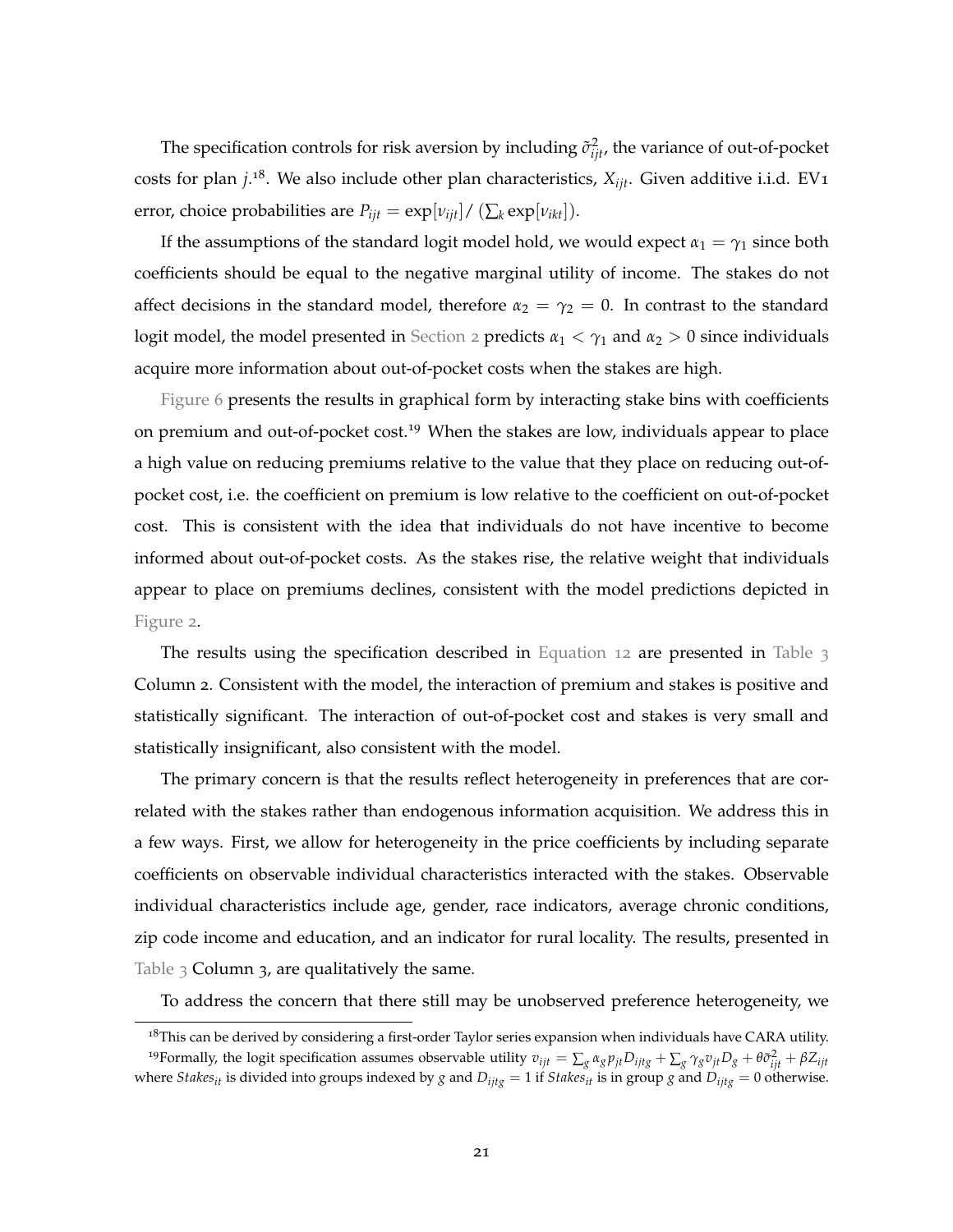<span id="page-22-0"></span>

|                                                            | (1)                              | (2)                     | (3)                     | (4)                              | (5)                              | (6)                              |
|------------------------------------------------------------|----------------------------------|-------------------------|-------------------------|----------------------------------|----------------------------------|----------------------------------|
| Premium (100s)                                             | $-0.233***$                      | $-0.276***$             | $-0.477***$             | $-0.291***$                      | $-0.477***$                      | $-0.477***$                      |
| Premium $\times$ Indiv. avg stakes                         | (0.003)                          | (0.003)                 | (0.020)                 | (0.003)<br>$0.019***$<br>(0.001) | (0.021)<br>$0.017***$<br>(0.001) | (0.021)<br>$0.017***$<br>(0.001) |
| Premium $\times$ Stakes                                    |                                  | $0.020***$              | $0.017***$              | $0.008***$                       | $0.007***$                       |                                  |
| Premium $\times$ Stakes $\times$ 1( $\Delta$ Stakes $>$ 0) |                                  | (0.001)                 | (0.001)                 | (0.001)                          | (0.001)                          | $0.005***$<br>(0.001)            |
| Premium $\times$ Stakes $\times$ 1( $\Delta$ Stakes $<$ 0) |                                  |                         |                         |                                  |                                  | $0.011***$                       |
| Out-of-Pocket Cost (100s)                                  | $-0.017***$<br>(0.002)           | $0.018***$<br>(0.005)   | 0.011<br>(0.014)        | $0.020***$<br>(0.004)            | 0.011<br>(0.014)                 | (0.001)<br>0.005<br>(0.014)      |
| OOP $\times$ Indiv. avg stakes                             |                                  |                         |                         | 0.000                            | 0.000                            | 0.000                            |
| $OOP \times$ Stakes                                        |                                  | $-0.000$<br>(0.000)     | $-0.000$<br>(0.000)     | (0.000)<br>$-0.000$<br>(0.000)   | (0.000)<br>$-0.001**$<br>(0.000) | (0.000)                          |
| OOP $\times$ Stakes $\times$ 1( $\Delta$ Stakes $>$ 0)     |                                  |                         |                         |                                  |                                  | $-0.001**$                       |
| OOP $\times$ Stakes $\times$ 1( $\Delta$ Stakes $<$ 0)     |                                  |                         |                         |                                  |                                  | (0.000)<br>$-0.000$<br>(0.000)   |
| Premium $\times Z_i$<br>OOP $\times Z_i$                   | N <sub>0</sub><br>N <sub>0</sub> | N <sub>0</sub><br>No    | Yes<br>Yes              | N <sub>o</sub><br>No             | Yes<br>Yes                       | Yes<br>Yes                       |
| Log Likelihood<br>Observations                             | $-114,187$<br>1,025,674          | $-113,814$<br>1,025,674 | $-113,391$<br>1,025,674 | $-113,654$<br>1,025,674          | $-113,251$<br>1,025,674          | $-113,230$<br>1,025,674          |

Table 3 Interaction of Stakes and Price Coefficient in Standard Logit Model

*Notes:* Stakes in hundreds of dollars. All specifications include controls for risk aversion (OOP variance), plan quality rating, deductible, generic coverage, coverage in the donut hole, and cost sharing. Standard errors in parentheses. \* *p* < 0.10, \*\* *p* < 0.05, \*\*\* *p* < 0.01.

include a separate coefficient on the interaction between premium and an individual's average stakes during the period. We also include out-of-pocket cost interacted with an individual's average stakes during the period. Therefore, within-individual variation in the stakes identified the coefficient on  $p_{it} \times$  *Stakes*<sub>*it*</sub> and  $v_{it} \times$  *Stakes*<sub>*it*</sub>. The results, with and without the interaction of observable characteristics, are presented in [Table](#page-22-0)  $\beta$  Column 4 and 5. The coefficient on premium interacted with the within-individual stakes remains positive and statistically significant in both specifications, although smaller in magnitude. The interaction of out-of-pocket cost and within-individual stakes remains small in magnitude. This provides additional evidence in support of the endogenous information model.

Finally, we examine whether the magnitude of the effect is different for an increase in the stakes compared to a decrease in the stakes. The results, which exploit the same within-individual variation, are presented in [Table](#page-22-0)  $\beta$  Column 6. Focusing on how the stakes affect the weight that individuals put on premiums, the results imply a statistically significant and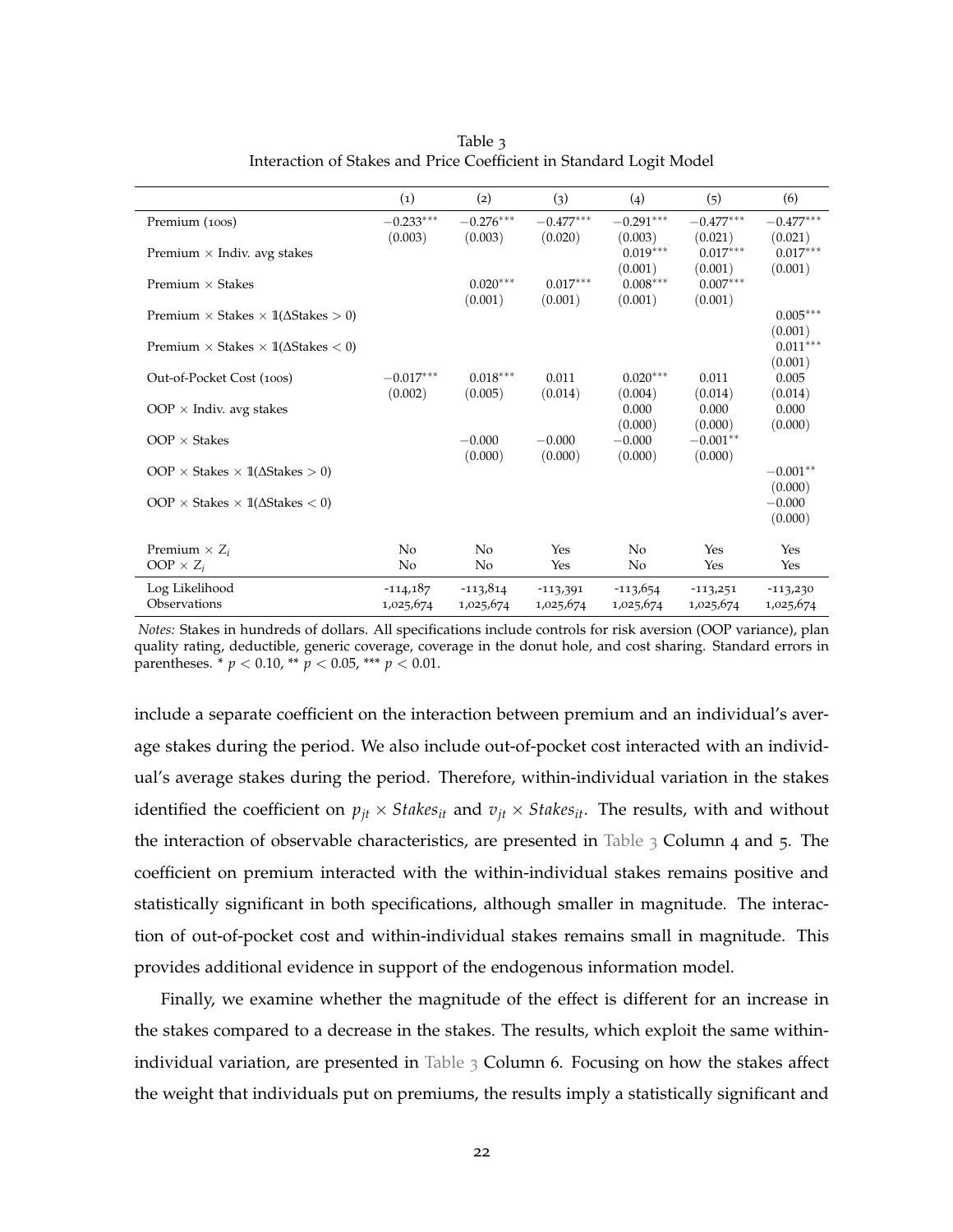positive effect for both an increase and a decrease. However, the effect of a decrease in the stakes is larger in magnitude.

As an additional robustness check, we allow for additional heterogeneity in preferences by including a random-coefficient on premium and out-of-pocket cost. The results, which are very similar to the baseline specification, are presented in [Appendix Table A-](#page-57-0)4. We also examine the results for both the baseline model and random coefficient model using the alternative definition of out-of-pocket cost, i.e. assuming perfect foresight. Results, presented in [Appendix Table A-](#page-58-0)5 and [Appendix Table A-](#page-59-0)6, also qualitatively similar.

Taken together, the reduced-form evidence implies that individuals respond to incentives to acquire information, consistent with the rational inattention model presented in [Section](#page-6-0) [2](#page-6-0). However, analyzing counterfactual welfare requires estimating a model directly based on the rational inattention framework.

## <span id="page-23-0"></span>**5 Empirical Model**

In this section, we develop an empirical model of demand with endogenous information acquisition that incorporates preferences over non-pecuniary plan characteristics. In addition, we generalize the simple model in [Section](#page-6-0) 2 to incorporate an idiosyncratic taste shock. Incorporation of a taste shock is important for capturing unobserved preferences which could explain why individuals do not choose cost minimizing plans. In this way, the model seeks to identify the degree to which individuals choose expensive plans due to preferences over non-price characteristics versus information frictions.

Consider individual *i* choosing plan  $j \in \mathcal{J}_{it}$  in year *t* where the choice set is defined by  $\mathcal{J}_{it}$ . Individuals have CARA utility,  $\exp \left( -\gamma (W - \hat{C}_{ijt}) \right)$ , where cost,  $\hat{C}_{ijt}$ , is normally distributed. In particular, let  $C_{ijt} \sim N(p_{jt} + v_{ijt}, \sigma_{ijt}^2)$  where  $p_{jt}$  is the premium,  $v_{ijt}$  is expected out-ofpocket cost, and  $\sigma_{ijt}^2$  is the within-plan variance of out-of-pocket cost.

Indirect utility can then be expressed as  $-\alpha \left( \exp(\gamma(p_{jt}+v_{ijt})+\frac{1}{2}\gamma^2\widetilde{\sigma_{ijt}^2}\right)$ . Following the previous literature, we consider a first-order Taylor expansion of indirect utility. Reparameterizing and adding preferences over non-cost characteristics, utility can be expressed as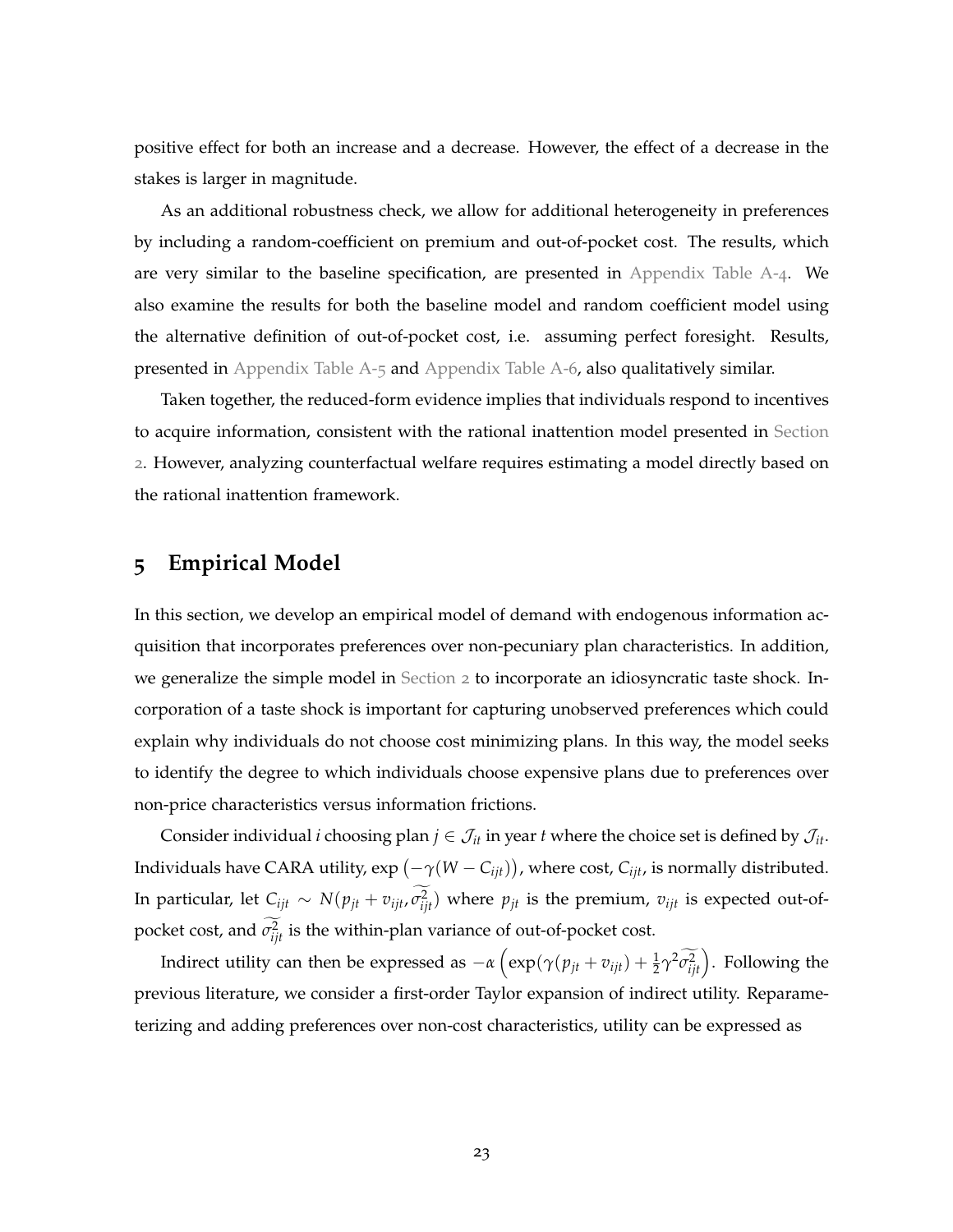$$
u_{ijt} = \underbrace{\alpha_i v_{ijt} + \beta_1 X_{jt}^u + \beta_2 \widehat{\sigma_{ijt}^2}}_{\text{Initially Unknown}} + \underbrace{\alpha_i p_{jt} + \beta_3 X_{jt}^k + \epsilon_{ijt}}_{\text{Known}}.
$$
 (13)

As in [Section](#page-6-0) 2, a key assumption is that  $p_{jt}$  is initially observed while  $v_{ijt}$  can be observed only if individuals choose to acquire costly information. The model can accommodate plan characteristics that are initially unknown,  $X_{jt}^u$ , as well as plan characteristics that are initially known,  $X_{jt}^n$ . In the baseline specification, we assume that plan quality is initially unobserved. Plan risk is also difficult to observe–it also requires knowing all contract terms. For this reason, we assume that  $\sigma_{ijt}^2$  is initially unknown and also requires costly information acquisition.

The idiosyncratic taste shock  $\epsilon_{ijt}$  is assumed to be i.i.d. with variance normalized to  $\pi^2/6$ , as in standard logit models. In contrast to the standard logit model, we do not assume that the taste shock is distributed EV<sub>1</sub>.<sup>20</sup> As in a standard model, the taste shock is assumed to be known by the decision maker, but not to the econometrician.<sup>21</sup> The magnitude of parameter  $\alpha_i$  can be interpreted as the marginal utility per dollar when individuals are fully informed.

Let  $\xi_{ijt} \equiv \alpha_i v_{ijt} + \beta_1 X_{jt}^u + \beta_2 \sigma_{ijt}^2$  be the component of utility that is initially unknown to the individual but can be observed with costly information acquisition. We assume that individuals have prior mean  $\xi_{ijt}^0$ , which may differ across options. Given that individuals do not have any previous experience with the plans, their prior variance is given by

$$
\sigma_{it}^2 = Var_j \left[ \xi_{ijt} \right] \tag{14}
$$

which is common to all options in an individual's choice set.<sup>22</sup> The prior distribution for each option are assumed to be independent. Let this multivariate distribution have CDF given by  $G(\xi)$ .

 $^{20}$ This assumption, which is pivotal for deriving a tractable model, is described in greater detail in [Appendix](#page-47-0) [A-](#page-47-0)2. The logit and probit model, which assume EV1 and normally distributed errors respectively, often yield nearly identical estimates. Similarly, we argue that the model's assumption regarding the distribution of the idiosyncratic shock is innocuous. Also see related Monte Carlo simulation in [Appendix G.](#page-67-0)

 $21$ The model can also accommodate a taste shock that is initially unobserved unless individuals acquire costly information. To the extent that the taste shock reflects factors such as an individual's preference for a specific insurer company, we expect these characteristics to be easily observable by the individual.

<sup>&</sup>lt;sup>22</sup>This is analogous to the search literature in which individuals are assumed to know the distribution of prices.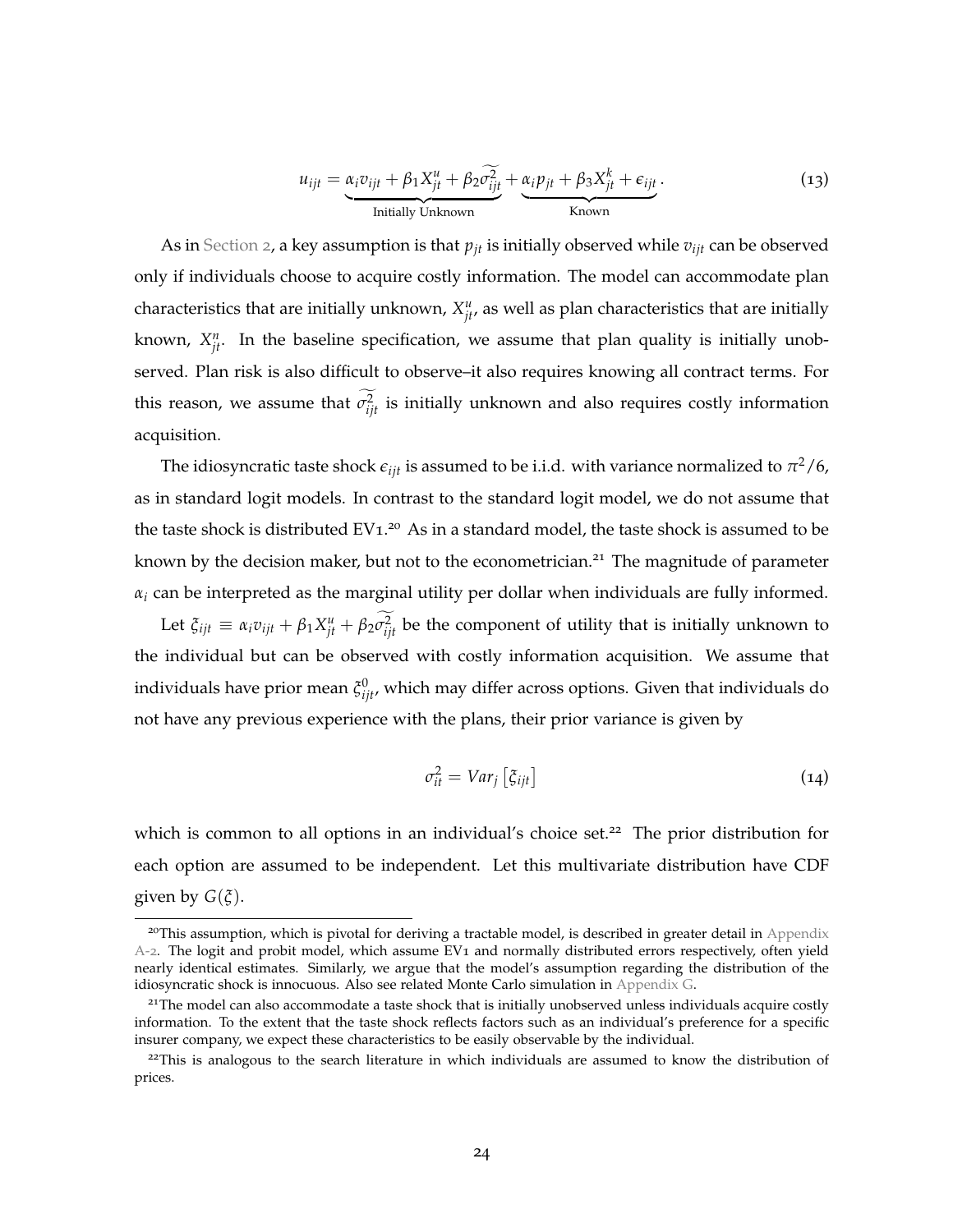As in [Section](#page-6-0) 2, we use the fact that the distribution of the prior and the taste shock emit a closed form solution for initial choice probabilities before information acquisition. This in turn allows as to derive an expression for choice probabilities after information acquisition:

<span id="page-25-0"></span>
$$
P_{ijt} = \frac{\exp\left[\frac{\alpha_i v_{ijt} + \beta_1 X_{ji}^u + \beta_2 \widehat{c_{ijt}^2}}{k_{it} \lambda_{it}} + \frac{\alpha_i l_{it} p_{jt} + l_{it} \beta_3 X_{jt}^k + \xi_{ijt}^0}{k_{it} \lambda_{it}(l_{it}-1)}\right]}{\sum_{k \in \mathcal{J}_{it}} \exp\left[\frac{\alpha_i v_{ikt} + \beta_1 X_{kt}^u + \beta_2 \widehat{c_{ikt}^2}}{k_{it} \lambda_{it}} + \frac{\alpha_i l_{it} p_{kt} + l_{it} \beta_3 X_{kt}^k + \xi_{ikt}^0}{k_{it} \lambda_{it}(l_{it}-1)}\right]}.
$$
(15)

where

$$
l_{it}^{2} \equiv \frac{6\sigma_{it}^{2}}{\pi^{2}\lambda_{it}^{2}} + 1, \ \ k_{it}^{2} \equiv \frac{l_{it}^{2} + \lambda_{it}^{2}(l_{it} - 1)^{2}}{\lambda_{it}^{2}(l_{it} - 1)^{2}}
$$
(16)

The derivation for [Equation](#page-25-0) 15 is found in [Appendix A-](#page-47-0)2.

Given choice probabilities, the choice problem is as if the individual maximizes utility given by

$$
\tilde{u}_{ijt} = \alpha_i \frac{l_{it}}{k_{it}\lambda_{it}(l_{it}-1)} p_j + \alpha_i \frac{1}{k_{it}\lambda_{it}} v_{ij} + \frac{1}{k_{it}\lambda_{it}(l_{it}-1)} \xi_{ijt}^0 + \beta_i \frac{1}{k_{it}\lambda_{it}} \chi_{jt}^u + \beta_i \frac{l_{it}}{k_{it}\lambda_{it}(l_{it}-1)} X_{jt}^k + e_{ij} \quad (17)
$$

Unlike the simple model in [Section](#page-6-0) 2, the normalized idiosyncratic error, *eij*, now reflects the combined effect of the taste shock as well as heterogenous beliefs. By construction, *eij* is distributed iid extreme value type 1 with scale parameter 1. Further discussion can be found in [Appendix A-](#page-47-0)2.

It is useful to consider the choice probabilities as the marginal cost of information goes to zero. This is given by

<span id="page-25-1"></span>
$$
\lim_{\lambda_{it}\to 0} P_{ijt} = \frac{\exp\left[\alpha_i(v_{ijt} + p_{jt}) + \beta_1 X_{jt}^u + \beta_2 \widetilde{c}_{ijt}^2 + \beta_3 X_{jt}^k\right]}{\sum_{k \in \mathcal{J}_{it}} \exp\left[\alpha_i(v_{ikt} + p_{kt}) + \beta_1 X_{kt}^u + \beta_2 \widetilde{c}_{ikt}^2 + \beta_3 X_{kt}^k\right]}
$$
(18)

which are choice probabilities under full information.

We now describe the specific assumptions we make regarding heterogeneity in the price coefficient,  $\alpha_i$ , the cost of information,  $\lambda_{it}$ , and the prior mean  $\xi_{ijt}^0$ . We allow for observable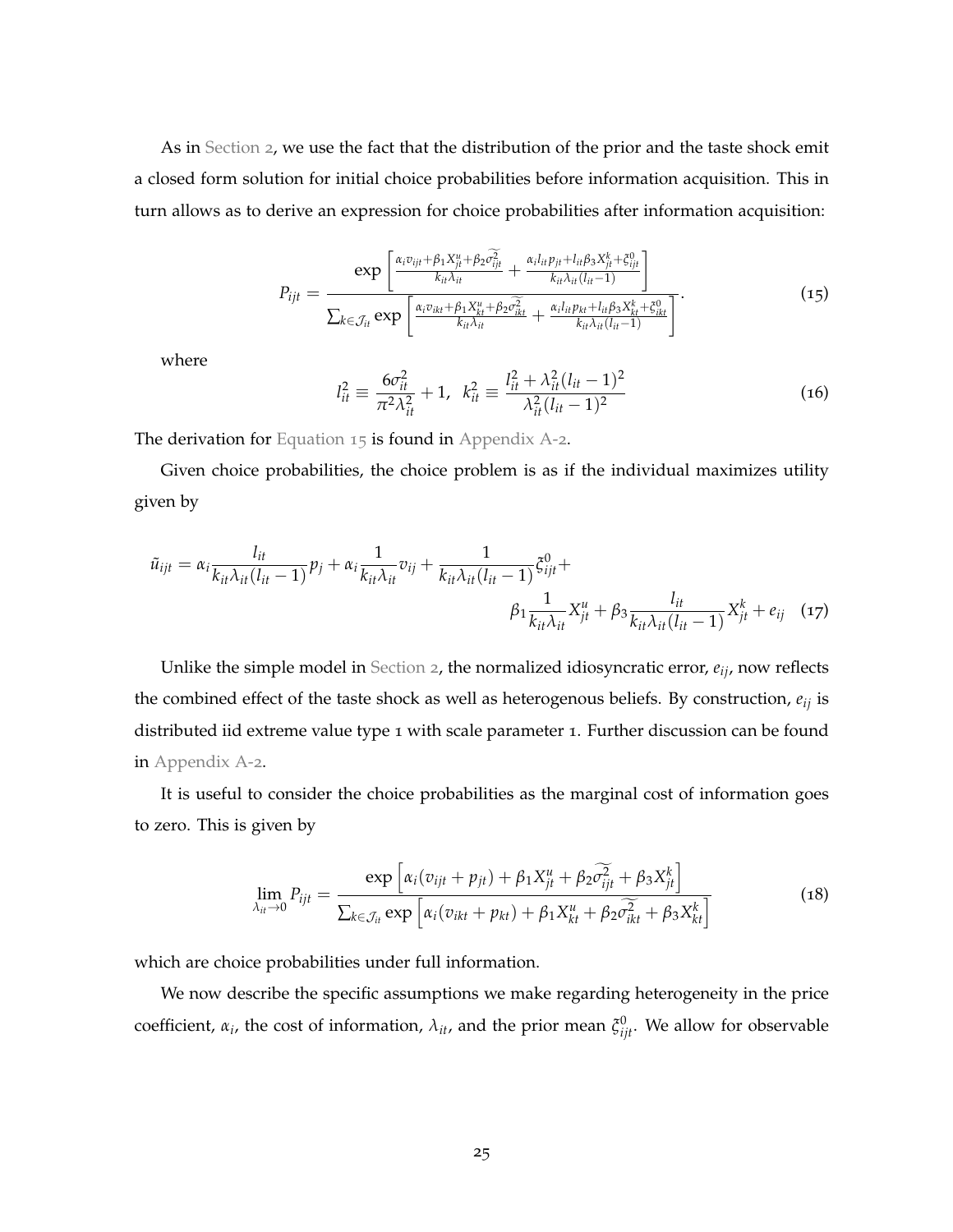heterogeneity in price sensitivity by assuming

$$
\alpha_i = -\exp(\beta^\alpha Z_i) \tag{19}
$$

where *Z<sup>i</sup>* are time-invariant individual characteristics (including a constant). Similarly, we also allow for heterogeneity in the cost of information by assuming

$$
\lambda_{it} = \exp(\beta^{\lambda 1} Z_i + \beta^{\lambda 2} W_{it})
$$
\n(20)

where  $W_{it}$  are time varying characteristics including the individual's health status and experience with Medicare Part D. Although *λit* varies across individuals, we assume that it is common to all options in an individual's choice set. This is consistent with the fact that Medicare Part D plans all have similar benefits designs, making them equally complicated.

In the baseline specification, we assume that an individual has a common prior mean across options in her choice set. This is motivated by the fact that individuals in our sample lack previous experience with any of the plans in their choice set. Given a prior mean that is common across options,  $\xi_{ijt}^0$  can be normalized to zero for every option. Since choice probabilities only depend on differences in expected utility, the normalization of the prior is inconsequential.

We also consider specifications in which individuals start with additional information about plans, i.e. allow for heterogeneous prior means. We consider a model in which  $ξ_{ijt}^0$ is determined by average out-of-pocket spending for the plan across all individuals in each year. In other words, individuals initially know the mean out-of-pocket cost for a plan but do not known their individual out-of-pocket cost until they conduct costly research. In addition, we consider specification that allow for individuals to have a heterogeneous prior that is based on observable characteristics, allow for unobserved plan quality, and use alternative measures of expected out-of-pocket cost. We describe these specifications in greater detail in [Appendix C.](#page-53-0)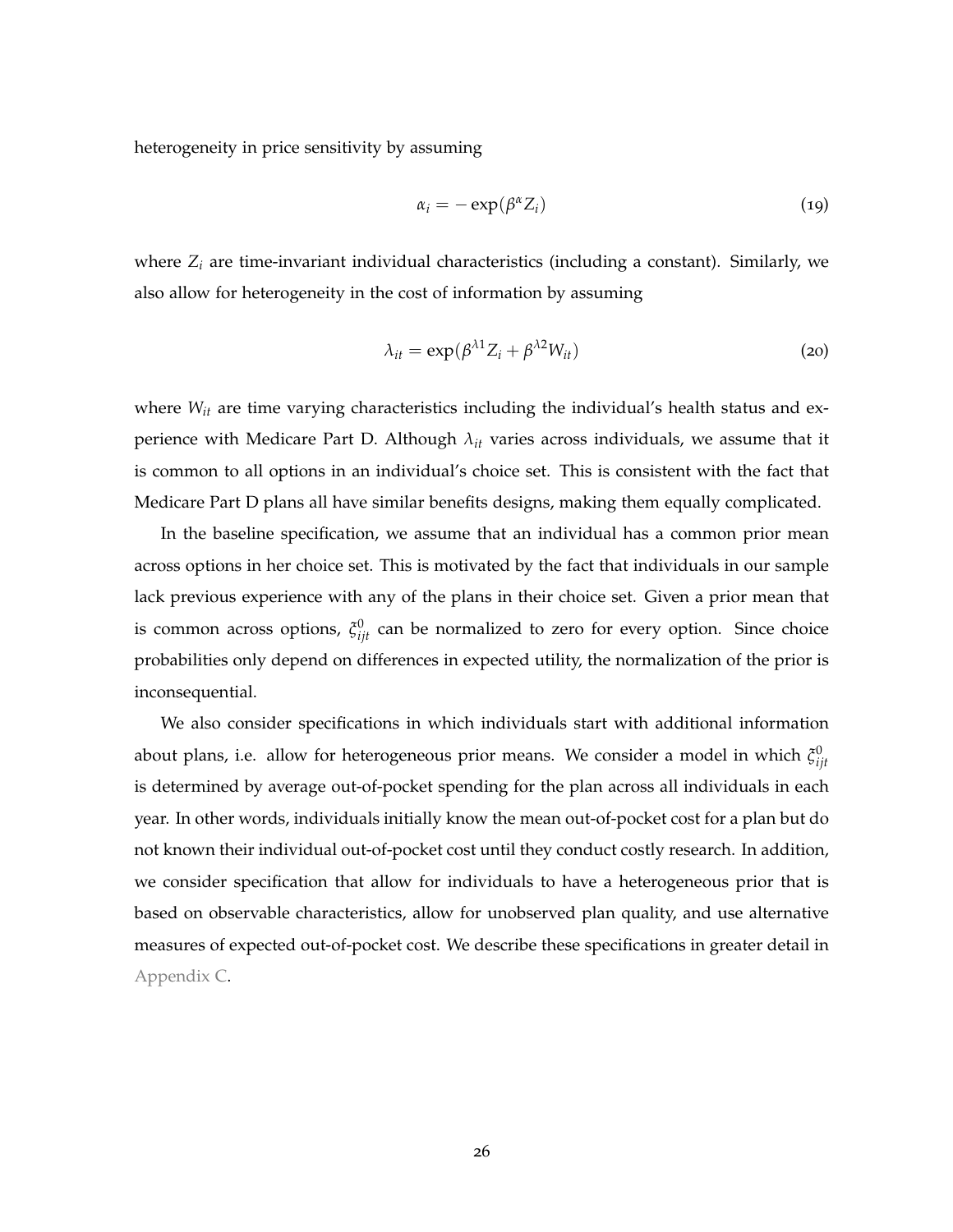#### **5.1 Alternative Models of Insurance Demand without Endogenous Information**

We compare the results of the endogenous information model to three alternative models of demand used in the literature. As a benchmark, we estimate a *standard logit model* assuming that individuals have full information about both premiums and expected out-of-pocket cost. Next, we estimate a model in which demand is a function of premium and coverage characteristics, such as the deductible, rather than expected out-of-pocket cost. This approach is widely used in the empirical literature.<sup>23</sup> We call this model the *coverage characteristics model*. Finally, we estimate a *differential weight model* in which there is a different coefficient on premium and expected out-of-pocket cost. This approach has been previously applied in the context of Medicare Part D.<sup>24</sup>

The details of these alternative models are presented in [Appendix D.](#page-54-0) Parameter estimates are in [Table A-](#page-60-0)8.

#### <span id="page-27-0"></span>**5.2 Welfare**

With costly information acquisition, individuals choose plans that maximize expected utility given beliefs but do not necessarily maximize ex-post utility. Welfare must take into account the fact that individuals may have incorrect beliefs, leading to choices that are incorrect ex-post. In addition, total welfare should account for individual's information acquisition cost.

Under full information about product characteristics including out-of-pocket cost, but before the taste shock is known, consumer surplus for individual *i* in year *t* takes the usual form<sup>25</sup>

$$
CS_{it}^{FullInfo} = \mathbb{E}_e[\max(u_i)] = \frac{1}{|\alpha_i|} \log \left( \sum_{j \in \mathcal{J}_{it}} \exp(v_{ijt}) \right) \tag{21}
$$

where  $v_{ijt} = \alpha_i v_{ijt} + \beta_1 X_{jt}^u + \beta_2 \sigma_{ijt}^2 + \alpha_i p_{jt} + \beta_3 X_{jt}^k$  is the true utility excluding the i.i.d. shock  $\epsilon_{ijt}$ .

<sup>&</sup>lt;sup>23</sup>This general approach has been used by [Bundorf et al.](#page-42-11) ([2012](#page-42-11)), [Handel](#page-43-8) ([2013](#page-43-8)), [Decarolis et al.](#page-42-12) ([2015](#page-42-12)), [Polyakova](#page-44-1) ([2016](#page-43-1)), [Ericson and Starc](#page-43-1) (2016), [Tebaldi](#page-44-6) ([2017](#page-44-6)), and many others.

<sup>&</sup>lt;sup>24</sup>See, for example, [Abaluck and Gruber](#page-42-10) ([2011](#page-42-2)), Abaluck and Gruber ([2016](#page-42-10)), and [Ho et al.](#page-43-9) ([2017](#page-43-9)).

<sup>25</sup>See [Small and Rosen](#page-44-7) ([1981](#page-44-7)). Note that this expression is up to a constant.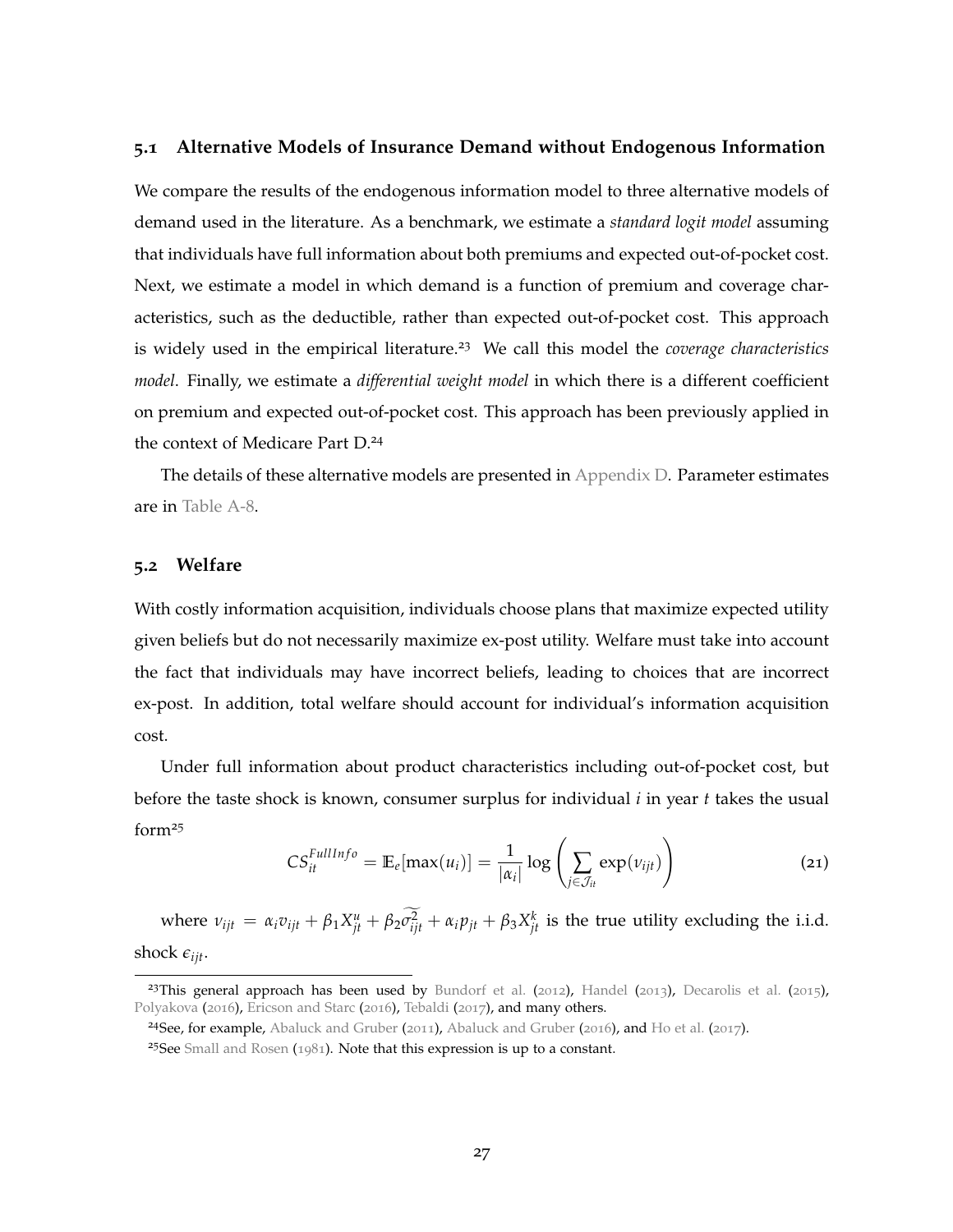Consumer surplus with endogenous information is given by

$$
CS_{it}^{RI} = \frac{1}{|\alpha_i|} \log \sum_j e^{\tilde{v}_{ijt}} + \frac{1}{|\alpha_i|} \sum_j P_{ijt} [v_{ijt} - \tilde{v}_{ijt}]
$$
 (22)

where  $\tilde{v}_{ijt} = \frac{\alpha_i v_{ijt} + \beta_1 X_{jt}^u + \beta_2 \sigma_{ijt}^2}{k_{it} \lambda_{it}} + \frac{\alpha_i l_{it} p_{jt} + \xi_{ijt}^0 + \beta_3 l_{it} X_{jt}^k}{k_{it} \lambda_{it} (l_{it}-1)}$  is the belief utility excluding the i.i.d. shock  $e'_{ijt}$ . The first term is the expected welfare calculated as if beliefs were correct. Note that  $1/|\alpha|$  is the marginal utility of income. The second term adjusts for the fact that there may be a difference between beliefs and the true utility of each option. This term is the weighted average of the difference between anticipated consumer surplus and true consumer surplus where the weights are the probability of choosing each option as determined by [Equation](#page-25-0) [15](#page-25-0).<sup>26</sup> Further detail is provided in [Appendix A-](#page-51-0)3.

Following the assumptions of the rational inattention model in [Section](#page-6-0) 2, the cost of information is determined by the mutual information

$$
\hat{C}_{it} = \frac{\lambda_{it}}{|\alpha_i|} \mathbb{E}_{\epsilon} \left( H(G) - \mathbb{E}_{s}[H(F(\cdot|s))] \right)
$$
(23)

This can be expressed in terms of the initial choice probabilities before individuals acquire information and the final choice probabilities

<span id="page-28-0"></span>
$$
\hat{C}_{it} = \frac{\lambda_{it}}{|\alpha_i|} \int_{\epsilon} \left( - \sum_{j \in \mathcal{J}_{it}} P_{ijt}^0(\epsilon) \log P_{ijt}^0(\epsilon) + \int_{\xi} \left( \sum_{j \in \mathcal{J}_{it}} P_{ijt}(\xi, \epsilon) \log P_{ijt}(\xi, \epsilon) \right) G(d\xi) \right) M(d\epsilon) \tag{24}
$$

where  $G(\xi)$  is the distribution of the prior and  $M(\epsilon)$  is the distribution of the taste shock. In practice, the entropy of posterior beliefs can be evaluated using simulation methods by drawing from distribution  $G(\xi)$  and  $M(\epsilon)$  and averaging over the draws.

The welfare loss due to information frictions is then given by

$$
\Delta CS_{it} = CS_{it}^{FullInfo} - CS_{it}^{RI} + \hat{C}_{it}.
$$
\n(25)

 $26$ See [Train](#page-44-8) ([2015](#page-44-8)) which considers the case in which beliefs are exogenously determined.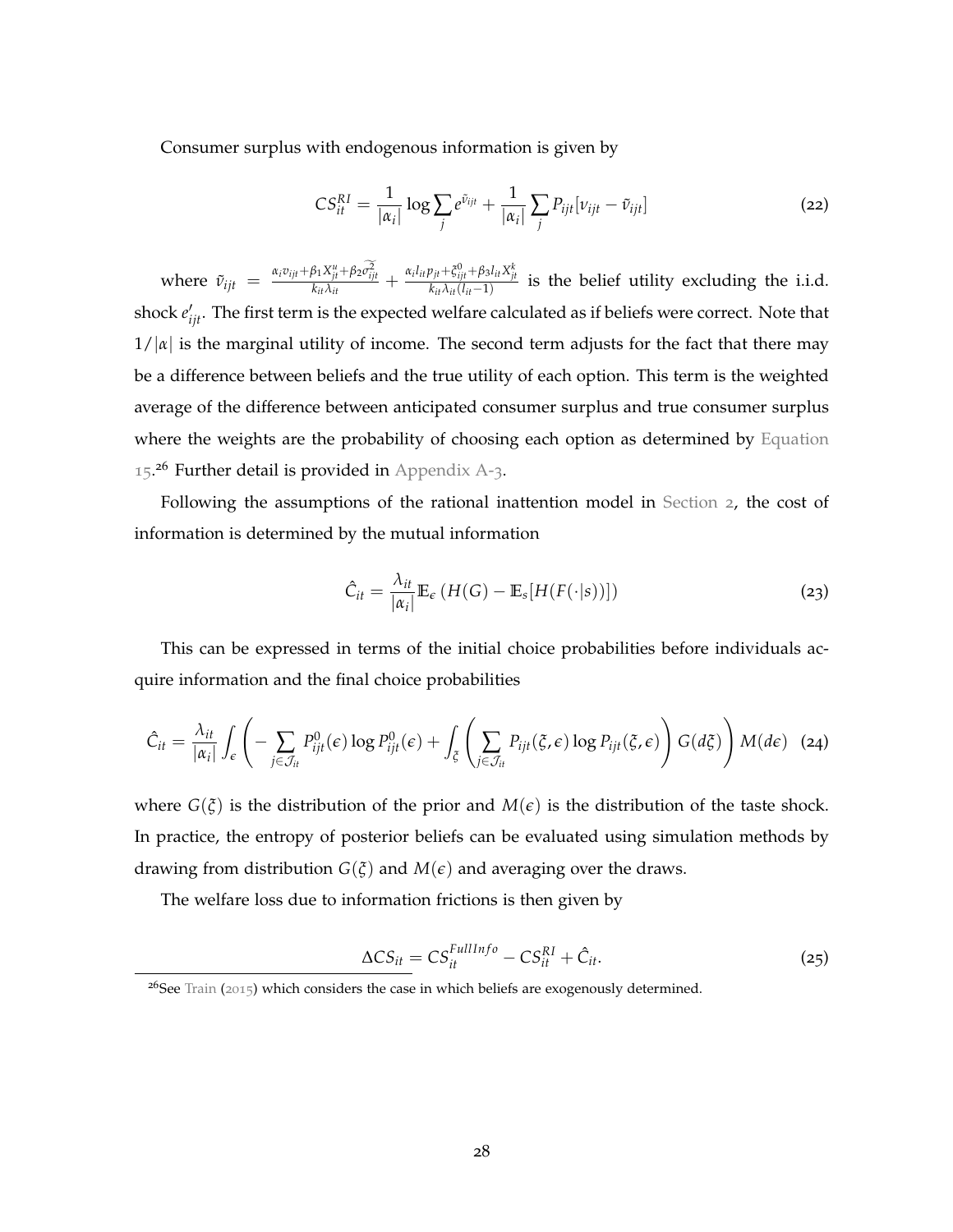#### **5.3 Identification and Estimation**

The key empirical challenge is separately identifying preferences and incorrect beliefs. Specifically, we wish to separately identify the price coefficient and the cost of information. In many applications, information frictions in which an individual receives a imprecise signal of product characteristics imply an error term that is essentially observationally equivalent to a taste shock.

For identification, we leverage the fact that individuals observe premiums but do not initially observe out-of-pocket costs. If observed choices are equally sensitive to premiums and out-of-pocket costs, then we conclude that there are no information frictions and heterogenous preferences are largely a result of the taste shock (or preferences over not-price characteristics). This can be seen by noting that, under full information, a change in premiums and an equivalent change in out-of-pocket cost have the same effect on choice probabilities in [Equation](#page-25-1) 18.

Conversely, if choices are more sensitive to premiums than out-of-pocket costs, we conclude that individuals must have an information acquisition cost making it costly to observe accurate out-of-pocket costs. This can be seen by noting that, for  $\lambda_{it} > 0$ , premiums and out-of-pocket cost enter differently in [Equation](#page-25-0) 15.

Identifying heterogeneity in the price coefficient and cost of information follows a similar argument. If individuals with certain characteristics are more sensitive to both premiums and out-of-pocket cost, this group must have higher price sensitivity. However, if these individuals appear to be more sensitive to premiums relative to out-of-pocket costs holding the stakes fixed, it must be that they have a higher cost of information.

The estimation strategy is straight-forward. Given that we derive closed-form choice probabilities, we employ maximum likelihood. The likelihood function is similar to the standard likelihood function for a multinomial logit, however the parameter vector  $\beta^\lambda$  enters representative utility non-linearly.<sup>27</sup> The log-likelihood function is reported in [Appendix A-](#page-47-0)

[2](#page-47-0).

<sup>&</sup>lt;sup>27</sup>One challenge is that the log-likelihood is prone to numerical rounding errors when  $\lambda_{it}$  is large relative to  $\sigma_{it}^2$ or vice versa, causing the log-likelihood to be non-finite. We address this by ensuring that estimation is robust to using increased numerical precision by employing Multiprecision Computing Toolbox for Matlab.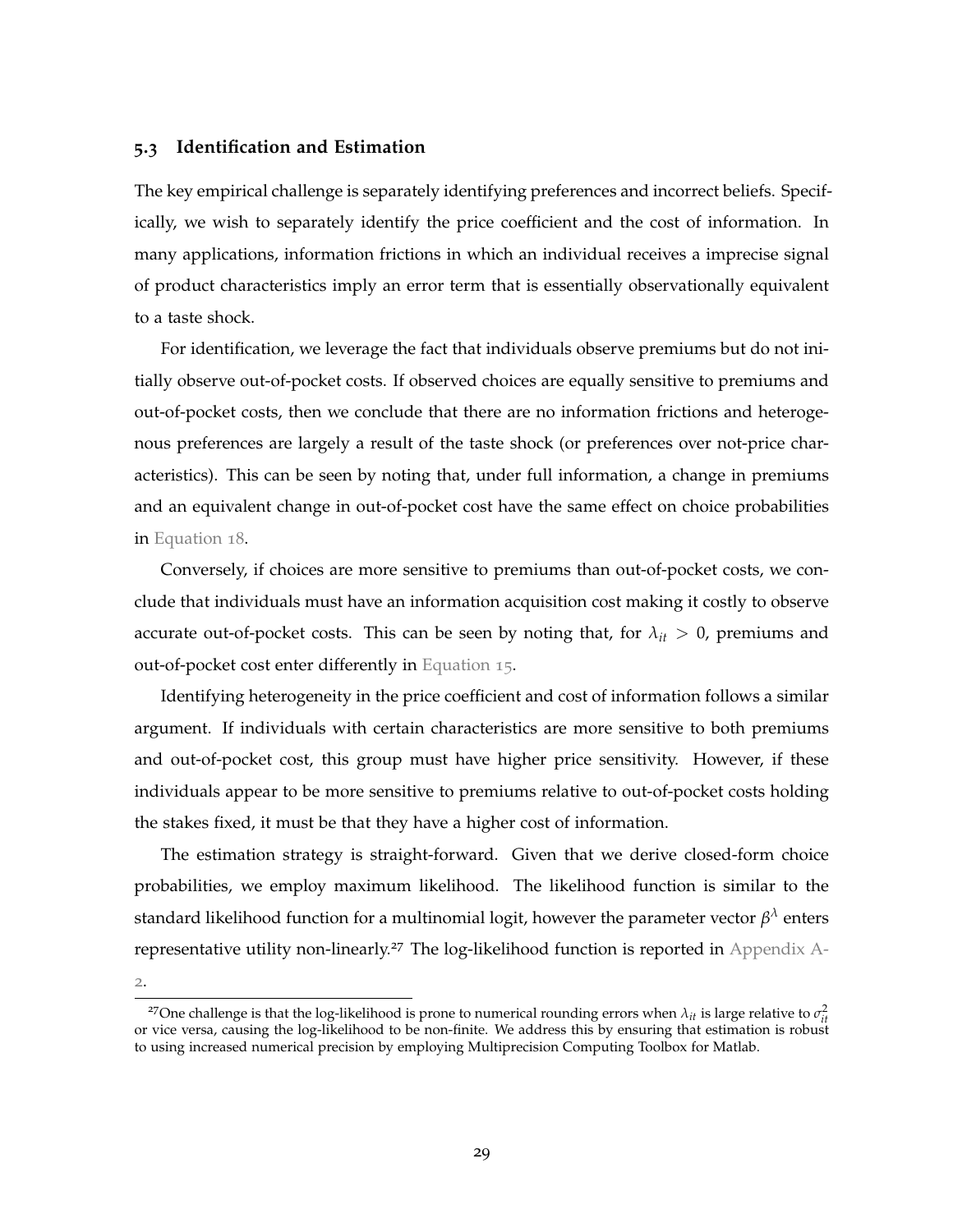#### **5.4 Empirical Model Estimates and Fit**

|                                                  | Specification 1<br>Homogenous Prior |           | Specification 2<br>Heterogenous Prior<br>Plan Average OOP |           |
|--------------------------------------------------|-------------------------------------|-----------|-----------------------------------------------------------|-----------|
|                                                  | Estimate                            | <b>SE</b> | Estimate                                                  | <b>SE</b> |
| Price Sensitivity $(\beta^{\alpha})$             |                                     |           |                                                           |           |
| Constant                                         | $-2.1507$                           | (0.0248)  | $-2.1752$                                                 | (0.0279)  |
| Income                                           | $-0.0004$                           | (0.0008)  | 0.0009                                                    | (0.0008)  |
| Education                                        | $-0.0028$                           | (0.0016)  | $-0.0044$                                                 | (0.0017)  |
| Age                                              | $-0.1614$                           | (0.0340)  | $-0.1805$                                                 | (0.0359)  |
| Age <sup>2</sup>                                 | 0.0009                              | (0.0002)  | 0.0010                                                    | (0.0002)  |
| Female                                           | $-0.0222$                           | (0.0293)  | $-0.0104$                                                 | (0.0315)  |
| Rural                                            | 0.1259                              | (0.0520)  | 0.0789                                                    | (0.0572)  |
| Other Plan Characteristics                       |                                     |           |                                                           |           |
| Plan Quality                                     | 1.5887                              | (0.0620)  | 1.6303                                                    | (0.0732)  |
| Risk                                             | $-0.0343$                           | (0.0017)  | $-0.0344$                                                 | (0.0019)  |
| Marginal cost of information $(\beta^{\lambda})$ |                                     |           |                                                           |           |
| Constant                                         | 3.6751                              | (0.1109)  | 3.5234                                                    | (0.1033)  |
| Income                                           | 0.0018                              | (0.0008)  | 0.0021                                                    | (0.0008)  |
| Education                                        | $-0.0095$                           | (0.0018)  | $-0.0095$                                                 | (0.0018)  |
| Age                                              | 0.3751                              | (0.0553)  | 0.3481                                                    | (0.0544)  |
| Age <sup>2</sup>                                 | $-0.0022$                           | (0.0003)  | $-0.0020$                                                 | (0.0003)  |
| Female                                           | 0.0466                              | (0.0352)  | 0.0481                                                    | (0.0344)  |
| Rural                                            | 0.0363                              | (0.0785)  | $-0.0178$                                                 | (0.0758)  |
| Part D Experience                                | $-0.5712$                           | (0.0247)  | $-0.5428$                                                 | (0.0247)  |
| Has alzheimers                                   | 0.0651                              | (0.0633)  | 0.0766                                                    | (0.0621)  |
| Has lung disease                                 | 0.1135                              | (0.0585)  | 0.1397                                                    | (0.0580)  |
| Has kidney disease                               | 0.0122                              | (0.0474)  | 0.0192                                                    | (0.0463)  |
| Has heart failure                                | 0.1456                              | (0.0521)  | 0.1430                                                    | (0.0511)  |
| Has depression                                   | 0.0084                              | (0.0532)  | 0.0121                                                    | (0.0522)  |
| Has diabetes                                     | 0.1329                              | (0.0408)  | 0.1527                                                    | (0.0405)  |
| Has other chronic condition                      | 0.0197                              | (0.0402)  | 0.0254                                                    | (0.0394)  |
| Mean price sensitivity                           | $-0.1169$                           |           | $-0.1146$                                                 |           |
| Mean marginal cost of information                | 2.9134                              |           | 2.8359                                                    |           |
| LL.                                              | 123,303.7                           |           | 123,771.1                                                 |           |
| Observations                                     | 1,058,745                           |           | 1,058,745                                                 |           |

<span id="page-30-0"></span>

| Table 4                                                            |  |
|--------------------------------------------------------------------|--|
| Estimates for Demand Model with Endogenous Information Acquisition |  |

*Notes:* Premium and out-of-pocket cost are in hundreds of dollars. Continuous individual characteristics (income, education, age, and age squared) are demeaned. Standard errors in parentheses.

The parameter estimates from the demand model are presented in [Table](#page-30-0) 4. Focusing on Specification 1, which we take to be the baseline, average price sensitivity for individuals in the sample is estimated to be -0.12. The coefficient on age is highly significant indicating that older individuals are more price sensitive, although the quadratic term is positive and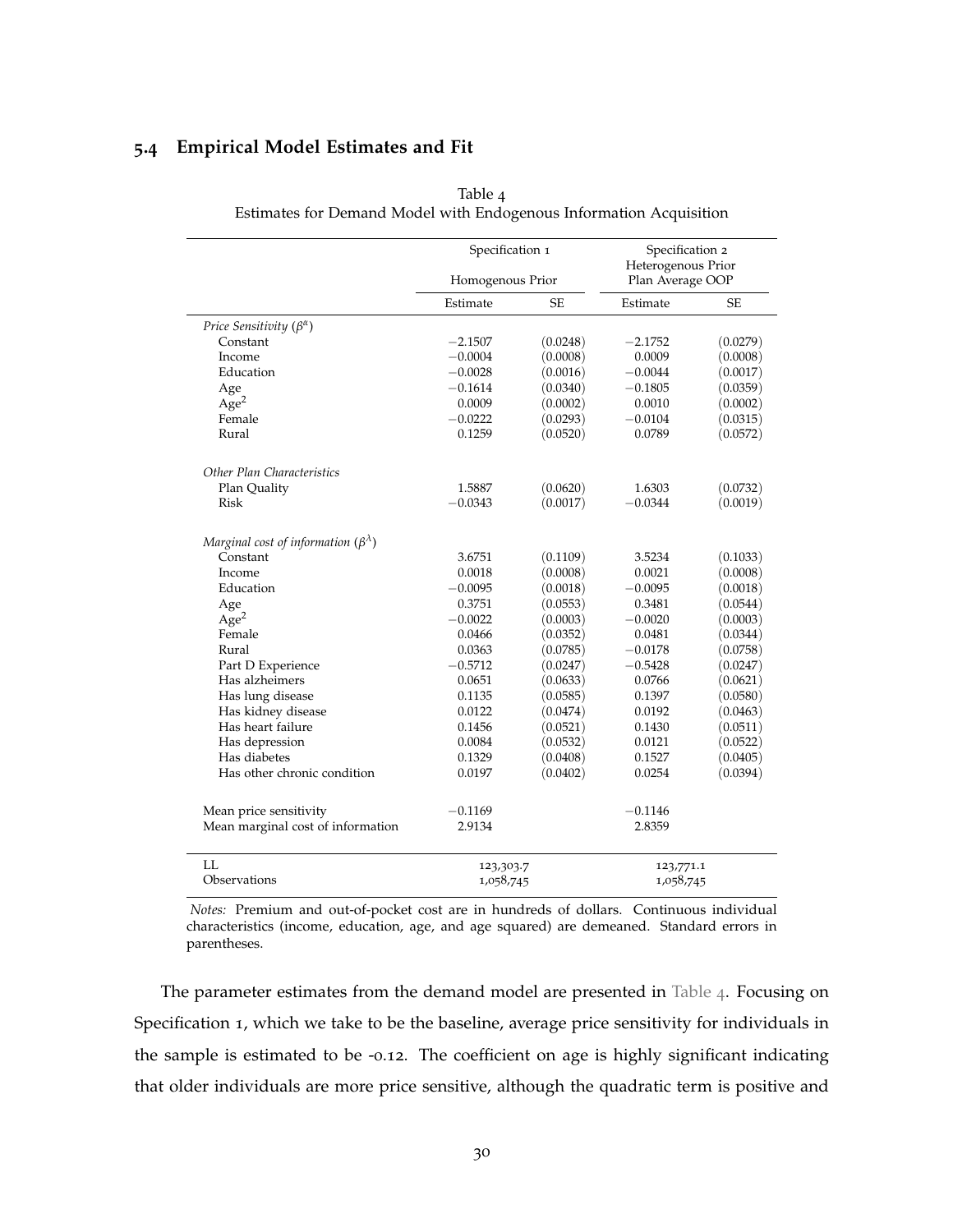Figure 7 Distribution of Cost of Information

<span id="page-31-0"></span>

*Notes:* Left chart shows histogram of *λit*, the marginal cost of information. Right chart shows histogram of the total cost of information,  $\hat{C}_{it}$ , given by [Equation](#page-28-0) 24.

significant indicating that there is a nonlinear effect in age. Individuals in rural areas are less price sensitive.

The average marginal cost of information is 2.9, which can be interpreted as the cost of reducing entropy of beliefs by 1 unit.<sup>28</sup> The cost of information may reflect either the individual's mental difficulty in comparing plans or the opportunity cost of time. In addition, many older Medicare patients may receive help from family, nursing home staff, or others. In this case, the estimated cost of information would apply to the decision maker in question. We find that individuals in high income areas have a higher marginal cost of information, consistent with a higher opportunity cost of time. However, individuals in more educated areas have lower cost, consistent with the idea that it is easier for more educated individuals to research plans.

Older individuals may have more difficulty researching plans. The coefficient on age is positive and highly significant, however, the coefficient on age squared is negative. We find that the total cost of information is increasing in age. This can be seen in Figure  $A-3$  which examines mean information cost by demographic characteristics.

<sup>&</sup>lt;sup>28</sup>Marginal cost is in hundreds of dollars since premium and out-of-pocket costs are scaled for estimation. Note that for a normal distribution, entropy is given by  $\frac{1}{2} \log(2\pi e \sigma^2)$ . Therefore, for the special case of normally distributed beliefs, the marginal cost of information can be interpreted as the cost of increasing the precision of posterior beliefs by a factor of 100.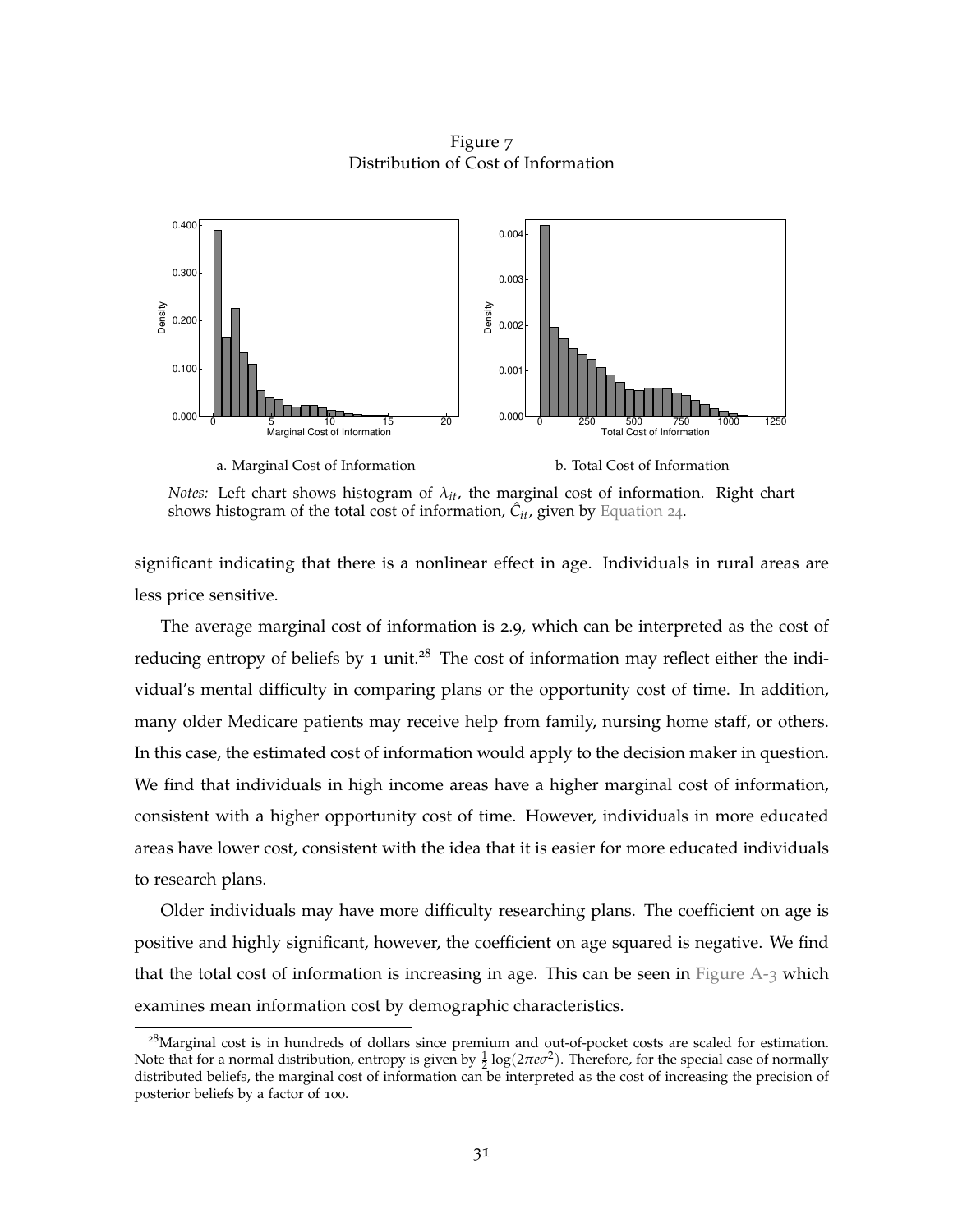Figure 8 Fit of Endogenous Information Model and Alternative Models

<span id="page-32-0"></span>

Alternative Models **Alternative Models** 

*Notes:* Left charts show mean fraction of individuals choosing lowest cost option. Standard error bars show 95% confidence interval for the mean. Right charts show logit coefficient on annual out-ofpocket cost and annual premium interacted with indicators for the stakes. These can be compared to [Figure](#page-18-0) 5 and [Figure](#page-20-0) 6. For further description see [Section](#page-6-0) 2.

Overall, there is large variation in the marginal cost of information across individuals. Along with the variation in the stakes, this implies large differences in the total cost of information acquisition. The distribution of the marginal cost of information and total cost of information is shown in [Figure](#page-31-0) 7. A quarter of individuals in the sample spend less than \$60 researching plans, however there are a small set of individuals who are estimated to incur a cost of over \$1,000 researching plans.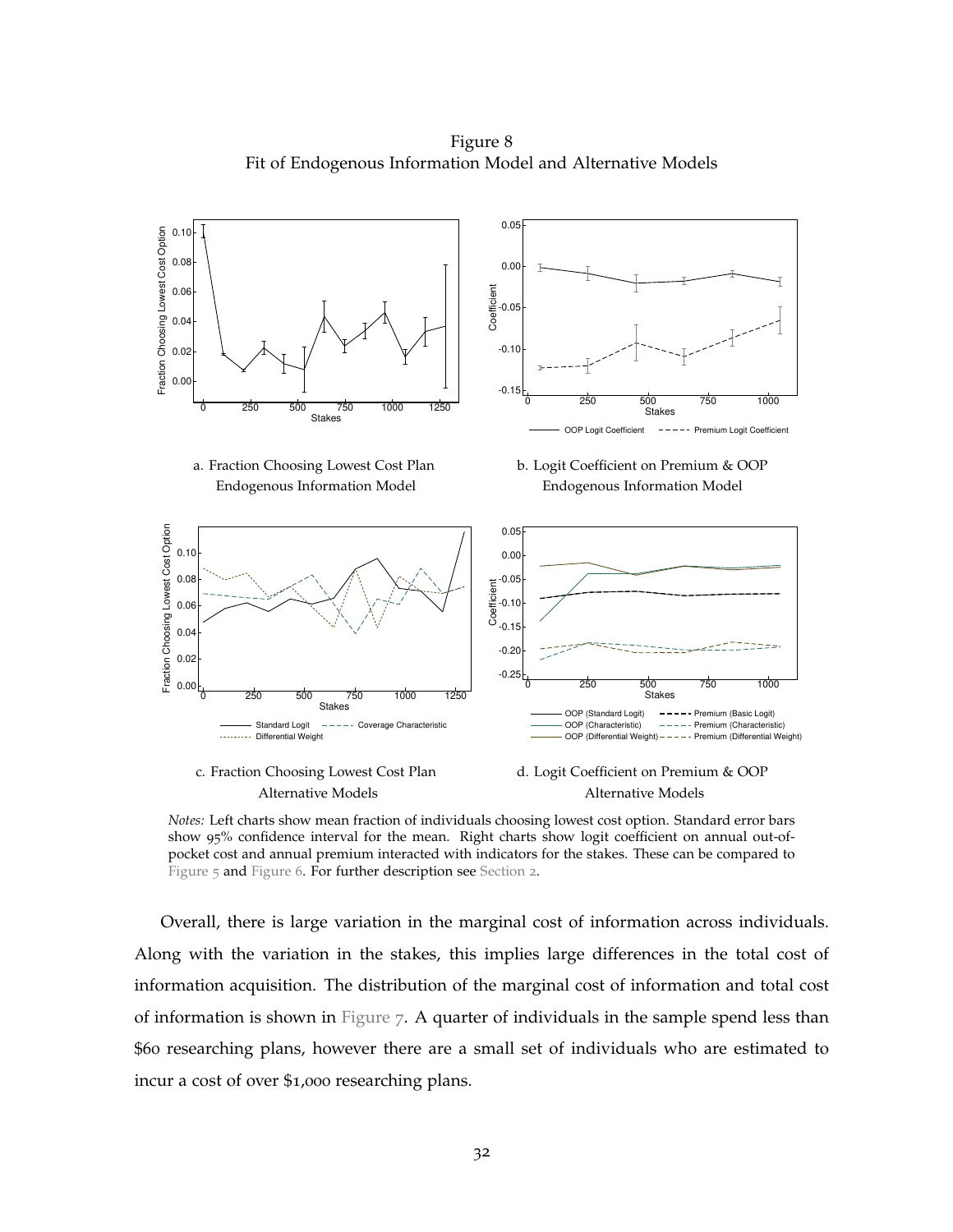Specification 2 assumes that individuals have heterogenous prior means for options in their choice set and yields very similar parameter estimates. The mean price sensitivity and marginal cost of information are almost identical to Specification 1. In [Appendix A-](#page-61-0)9 we also consider a specification with plan fixed effects. In this specification, price sensitivity and marginal cost of information are very similar to the baseline specification, indicating that dimensions of plan quality observed to individual but unobserved to the researcher are not driving the results. Finally, in Appendix  $A - 9$  we consider a specification in which individuals use easily observable characteristics—plan premium, deductible, generic coverage, coverage in the gap, and cost sharing—to predict out-of-pocket cost for each plan.<sup>29</sup> Given that individuals are assumed to have even more information before paying an information acquisition cost, the estimated marginal cost of information that rationalizes choices is higher than the baseline specification. Nevertheless, the qualitative conclusions of the model are similar.

As an additional robustness check, we also consider specifications in which we assume individuals initially know the average variance in out-of-pocket costs and other unknown plan characteristics for similar individuals but not the variance of out-of-pocket costs across their own choice set. This alternative definition of the stakes implies quite similar parameter estimates. This can be seen in [Table A-](#page-62-0)10.

We evaluate model fit in a few ways. First, we use the baseline specification to simulate the probability of choosing the lowest cost plan and the weight that individuals appear to place on premium and out-of-pocket costs as a function of the stakes. The results can be compared to the descriptive analysis presented in [Section](#page-17-0) 4. Panel a and b in [Figure](#page-32-0) 8 show that the model can recover the patterns documented in [Figure](#page-20-0)  $5$  and Figure 6 in the previous section. We also use the estimates from the alternative models that do not allow for endogenous information. As seen in Panel c and d, these alternative models cannot rationalize why choices change when the stakes change.

[Table](#page-35-0) 5 shows actual mean premium and out-of-pocket costs for individuals' chosen plans versus the mean cost for plans chosen in the simulated baseline. The fit is quite good. The model predicts that individuals choose plans with average out-of-pocket cost of \$668 while the actual mean is \$660. For premiums, it is \$587 and \$581 respectively. In addition,

<sup>&</sup>lt;sup>29</sup>The estimated relationship between these characteristics and out-of-pocket costs is given in [Appendix A-](#page-59-1)7.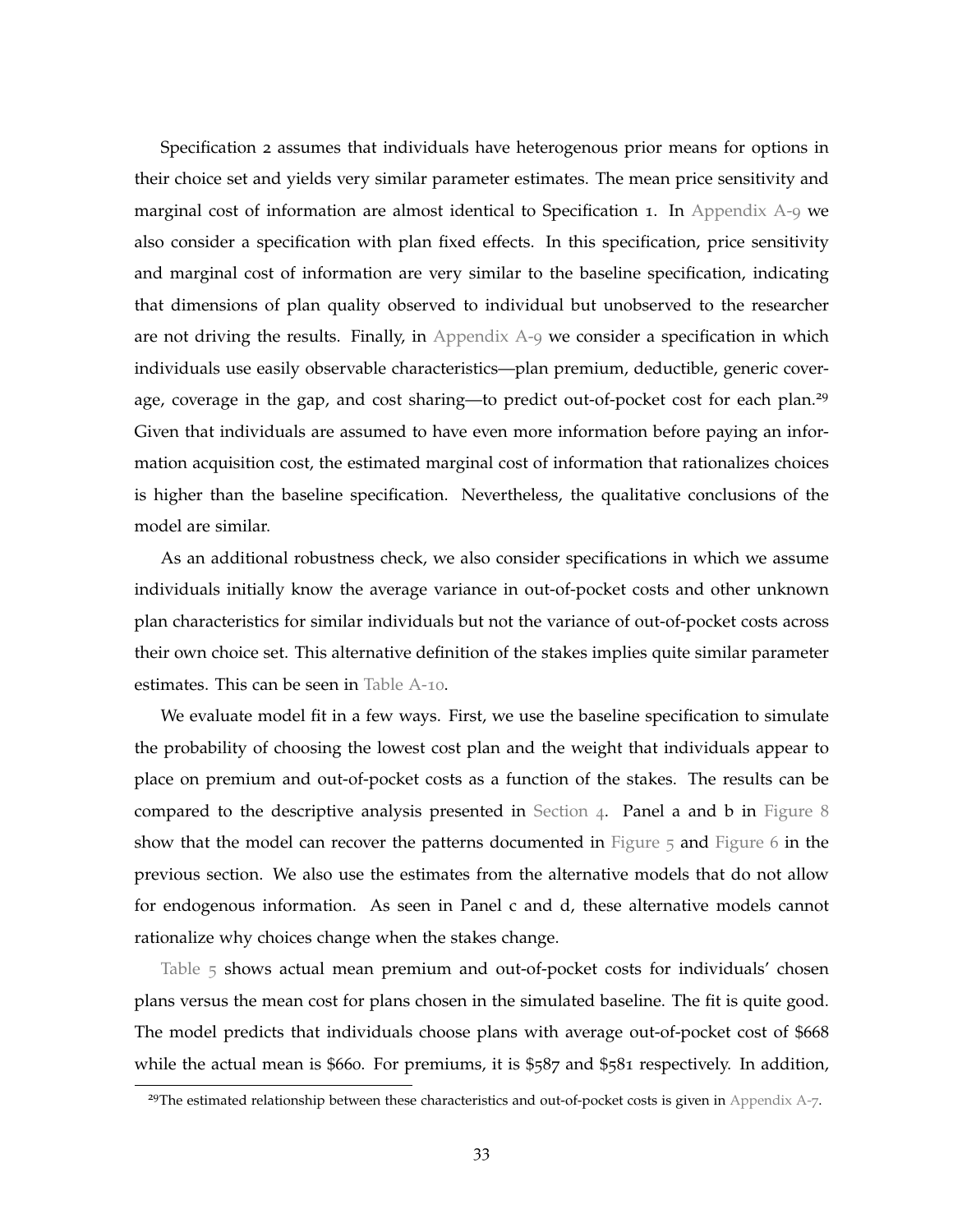we examine the difference in cost between the chosen option and the plan with the lowest total cost. Again the model estimates are quite similar. In contrast, the standard demand model cannot rationalize why individuals choose plans with low premiums and high outof-pocket costs. This can be seen in the second column of [Table](#page-35-0) 5. Although the standard model accurately predicts the total cost, the out-of-pocket cost and premium both differ by over \$50.

## <span id="page-34-0"></span>**6 Counterfactual Results**

In this section, we explore the implications of the model using counterfactual analysis. We start by simulating insurance demand under full information in order to evaluate the welfare effects of endogenous information acquisition in Medicare Part D. The results, presented in [Table](#page-35-0) 5, indicate that the welfare effects are substantial. Under full information, individuals would choose plans with out-of-pocket costs that are \$91 lower, however these plans have premiums that are \$58 higher. Given that individuals on average choose a plan that is \$425.5 more expensive than the least expensive option, this suggests that individuals have strong preferences over non-cost characteristics such as quality and risk. A simple back-of-theenvelope calculation assuming that these results apply to all enrollees implies that, holding premiums and out-of-pocket costs fixed, full information would result in total savings of \$1.1 billion per year.<sup>30</sup> In addition, individuals choose plans that are high quality, as measured by Medicare star ratings, and lower risk. Overall, this implies that welfare, excluding information acquisition costs, increases by \$459 per enrollee on average. Information acquisition costs are also substantial, averaging \$273 per enrollee.

When calculating welfare, we make the standard assumption that the taste shock contributes to welfare, implying a mechanical welfare gain from a large number of plans. In order to examine the role of the taste shock, we also calculate the welfare effects excluding the taste shock.<sup>31</sup> As seen in [Table](#page-35-0)  $5$ , the implied welfare gains of full information are even larger when the taste shock is excluded.

We also examine the implications of the model for adverse selection, which we define

 $30$ Average enrollment over the sample, including enrollees who do not make an active choice, is 33.9 million per year. We assume that savings would also apply to individuals who remain enrolled in their previous plan.

<sup>&</sup>lt;sup>31</sup>For this exercise, we define welfare as  $CS_{it} = \sum_i P_{iit}v_{iit}$ .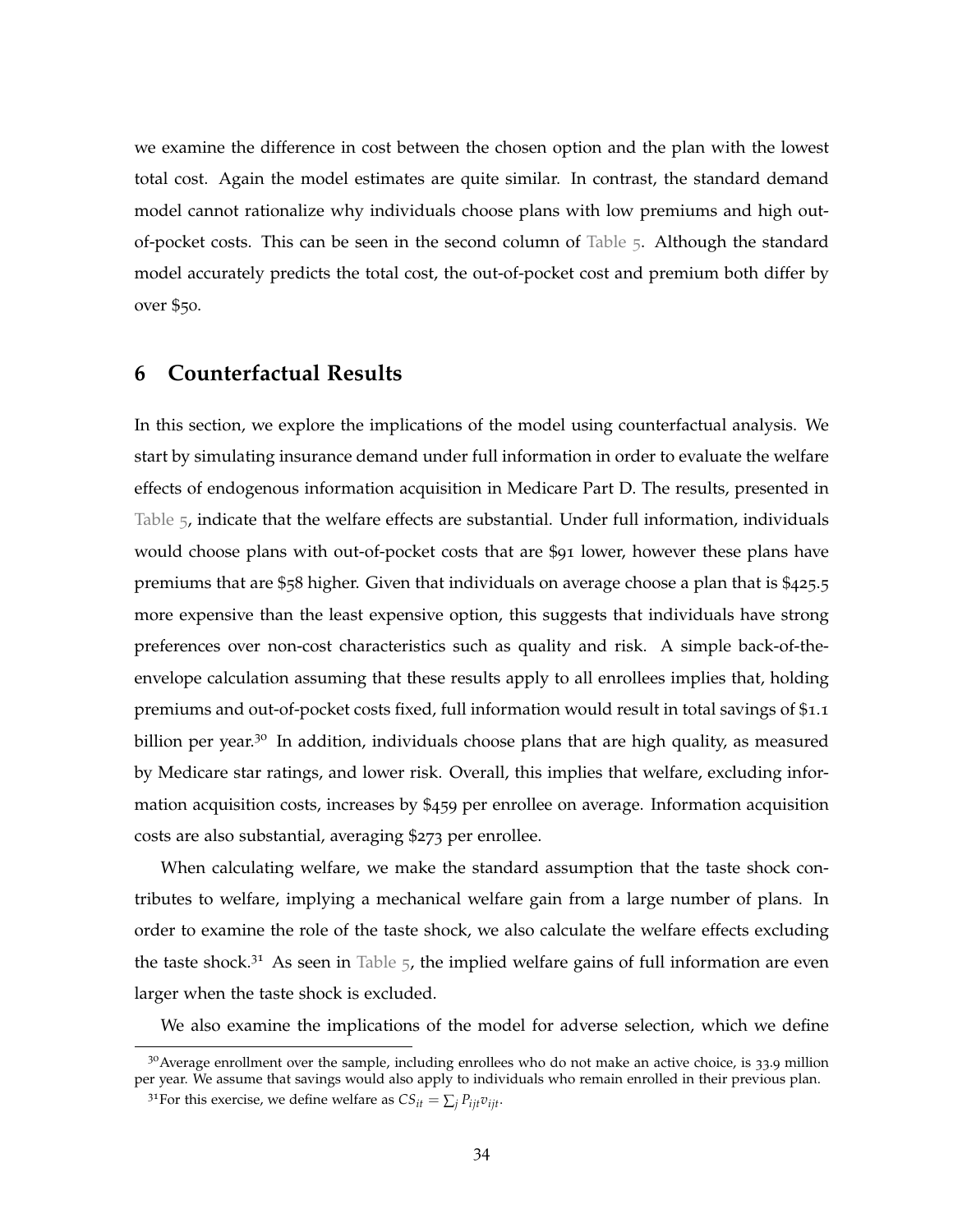<span id="page-35-0"></span>

|                                                             |        |          |          | <b>Endogenous Information Model</b> |                 |                                                |
|-------------------------------------------------------------|--------|----------|----------|-------------------------------------|-----------------|------------------------------------------------|
|                                                             |        | Standard |          | All Individual                      |                 | Individuals w/ High<br><b>Information Cost</b> |
|                                                             | Actual | Model    | Baseline | Full Info                           | <b>Baseline</b> | Full Info                                      |
| Out-of-pocket cost of chosen plan                           | 660    | 604      | 668      | 577                                 | 840             | 670                                            |
| Premium of chosen plan                                      | 581    | 637      | 587      | 645                                 | 618             | 673                                            |
| Total cost of chosen plan                                   | 1241   | 1241     | 1256     | 1222                                | 1459            | 1343                                           |
| Cost difference compared to lowest cost plan                | 540    | 550      | 562      | 532                                 | 692             | 580                                            |
| Adverse selection                                           | 0.020  | 0.099    | 0.024    | 0.095                               | 0.117           | 0.173                                          |
| $\Delta$ welfare ex. information acquisition cost           |        |          |          | 459                                 |                 | 263                                            |
| $\Delta$ information acquisition cost                       |        |          |          | 273                                 |                 | 646                                            |
| $\Delta$ welfare ex. info acquisition cost (no taste shock) |        |          |          | 1076                                |                 | 776                                            |
| Out-of-pocket Elasticity                                    |        |          | $-0.37$  | $-1.24$                             | $-0.67$         | $-1.35$                                        |
| Premium Elasticity                                          |        |          | $-1.21$  | $-1.24$                             | $-1.28$         | $-1.35$                                        |

Table 5 Counterfactual Spending and Welfare Under Full Information

*Notes:* Counterfactual simulations for endogenous information model use parameter estimates from specification 1 in [Table](#page-30-0) 4. Individuals with high information cost defined as those with cost of information in the top quartile. Standard demand refers to multinomial logit specification.

as the correlation between spending percentile and coverage choice percentile.<sup>32</sup> Predicted adverse selection from the baseline simulation is quite close the adverse selection in the data at 0.024 and 0.020 respectively. Adverse selection is relatively low in the baseline case, reflecting the fact that individuals cannot easily determine which are the high coverage plans due to information acquisition costs. This can be seen by noting that the degree of adverse selection increases markedly in the full information counterfactual. In the baseline case, the standard model over-predicts the degree of adverse selection. This is due to the fact that the standard model assumes that individuals are equally price sensitive when it comes to premiums and out-of-pocket costs, implying that individuals with high spending choose high coverage plans.

In the baseline case, the estimated elasticity of demand with respect to premiums is -1.2, however the elasticity with respect to out-of-pocket costs is only -0.4.<sup>33</sup> Elasticity with respect to premium (out-of-pocket cost) can be interpreted as the percent change in demand from a

 $3<sup>2</sup>$  For the purposes of defining spending percentile, we calculate the average out-of-pocket spending across all options in individuals choice set and then consider the percentile rank across individuals in a given year. Coverage choice is defined as the percentile rank of out-of-pocket cost for the chosen option in an individual's choice set.

<sup>33</sup> [Abaluck and Gruber](#page-42-2) ([2011](#page-42-2)) reports a similar level of the average elasticity with respect to premiums ranging from -0.75 to -1.17.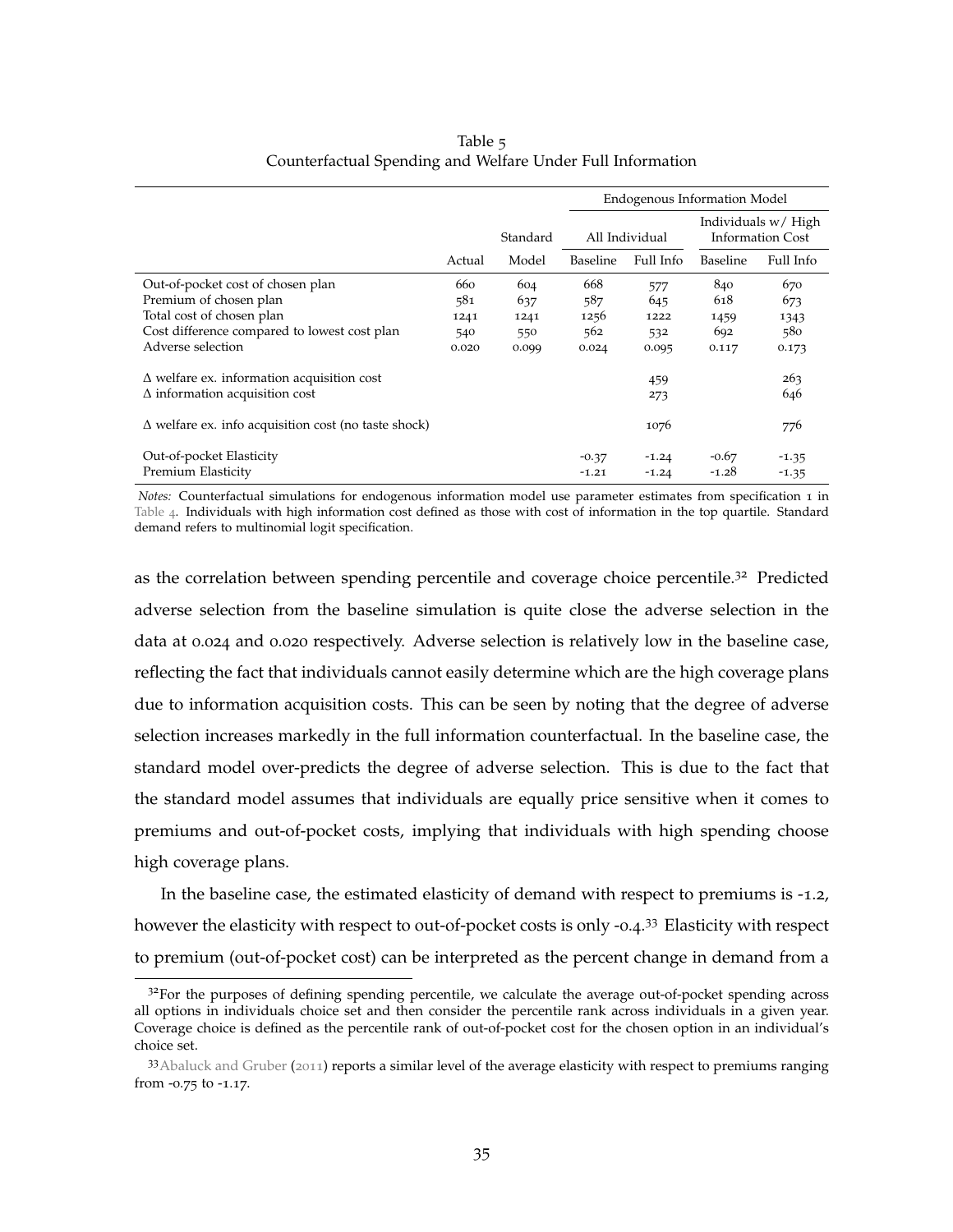Figure 9 Counterfactual Analysis of Restricted Choice Set

<span id="page-36-0"></span>

*Notes:* Chart shows counterfactual spending and change in welfare from removing plans with mean utility below a given percentile. Counterfactual estimates from model with endogenous information acquisition is contrasted with counterfactual estimates from standard logit demand model.

1 percent change in cost due to premiums (out-of-pocket costs). We derive the expressions for elasticity in [Appendix A-](#page-47-0)2. The large difference in elasticities reflects the importance of information frictions. Under full information, the elasticity of demand is -1.3, the same for both premiums and out-of-pocket costs.

[Table](#page-35-0)  $\overline{5}$  also shows the results for individuals with information cost in the top quartile. These individuals, who face higher stakes and therefore have more incentive to acquire information , have spending that is \$116 lower in the full information case. Although the welfare effects excluding information acquisition costs are lower than the population as a whole, the information acquisition costs are more than double. Under full information, their demand is quite elastic, about -1.4.

Next, we use the model to examine the effect of restricting plan choice. In the Medicare Part D market, many individuals can choose between over 35 plans. The large number of options may make it difficult to research plans and choose correctly.<sup>34</sup> We ask whether policy makers can increase welfare by strategically eliminating plan offerings.<sup>35</sup> We simulate plan

<sup>34</sup>For instance, in an experimental setting, [Iyengar and Kamenica](#page-43-15) ([2010](#page-43-15)) document that individuals may be better off with a smaller choice set.

<sup>35</sup>To a certain extent, insurance regulators already do this through allocation policies that set minimum standards for plans. [Handel and Schwartzstein](#page-43-14) ([2018](#page-43-14)) list various allocation policies in health insurance and other markets.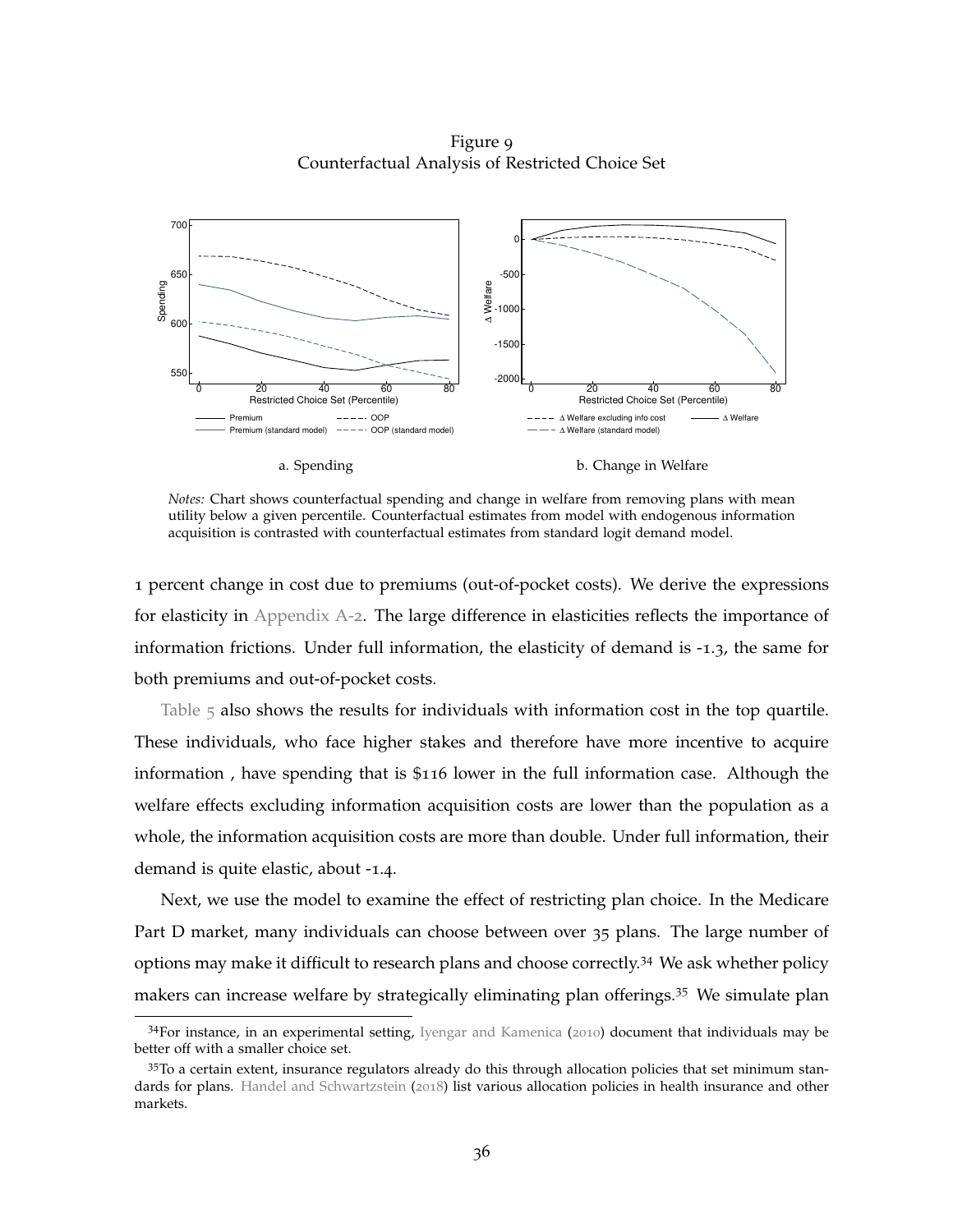Figure 10 Counterfactual Analysis of Out-of-Pocket Cost Cap

<span id="page-37-0"></span>

a. Spending b. Change in Information Acquisition Cost

*Notes:* Chart shows counterfactual spending and change in information acquisition cost from capping out-of-pocket cost at different levels. Counterfactual estimates from model with endogenous information acquisition is contrasted with counterfactual estimates from standard logit demand model.

choices and welfare after eliminating plans with average utility in the lowest decile.<sup>36</sup> We then repeat this procedure after eliminating plans in subsequent deciles. The results are depicted in [Figure](#page-36-0) 9. We assume that individuals are aware that "poor" plans are removed, thus affecting their incentive to research plans.<sup>37</sup>

[Figure](#page-36-0) 9 panel a shows counterfactual spending as plans are removed. In the endogenous information model, individuals are willing to choose high premium plans in exchange for plans with low out-of-pocket costs once the choice set is simple enough. For this reason, premium and out-of-pocket spending starts to converge when the choice set is highly restricted.

When evaluating the welfare effects with endogenous information, there is a trade-off between simplifying the choice set in order to reduce information costs and allowing enough options that individuals can find a plan that is a good fit, i.e. has a high idiosyncratic taste shock. As seen in [Figure](#page-36-0) 9 panel b, removing plans is initially welfare increasing but removing too many plans decreases welfare. Welfare is maximized when plans in the 26th percentile and below are removed from individuals' choice sets. This can be contrasted with

<sup>&</sup>lt;sup>36</sup> Average utility is defined as  $v_{ijt} = \alpha_i (v_{ijt} + p_{jt}) + \beta_1 X_{jt}^u + \beta_2 \sigma_{ijt}^2$ .

<sup>&</sup>lt;sup>37</sup> Formally,  $\sigma_{it}^2$  and  $\hat{C}_{it}$  are recomputed for each counterfactual simulation.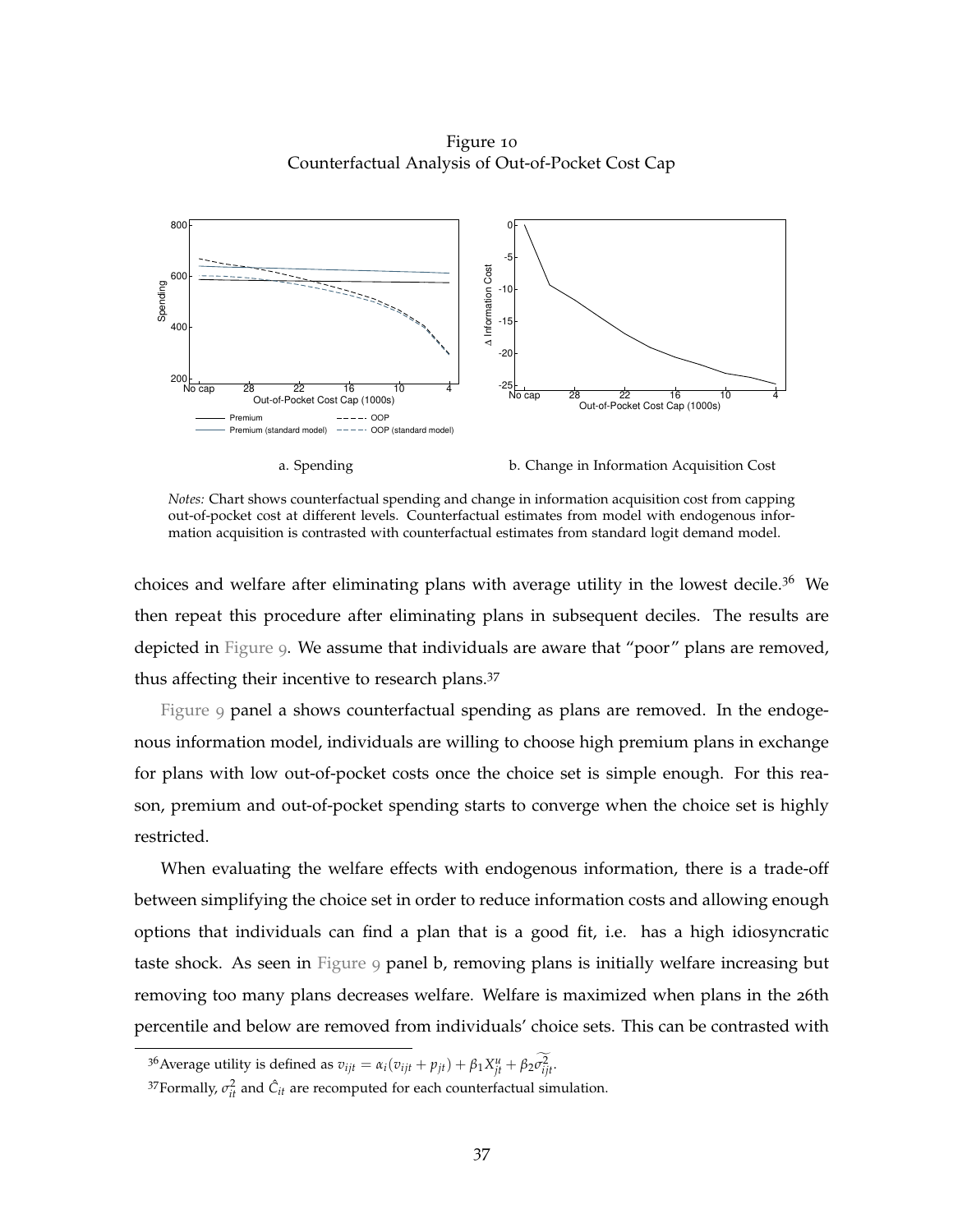<span id="page-38-0"></span>Table 6 Counterfactual Spending and Welfare for Restricted Choice Set and Out-of-Pocket Cap

|                                            | Restricted Choice Set     |                           |                | Out-of-Pocket Cap |
|--------------------------------------------|---------------------------|---------------------------|----------------|-------------------|
|                                            | 25th Percentile<br>Cutoff | 50th Percentile<br>Cutoff | \$5,000<br>Cap | \$15,000<br>Cap   |
| $\Lambda$ Premium                          | $-20.7$                   | $-34.9$                   | $-12.0$        | $-8.4$            |
| $\Delta$ Out-of-pocket cost                | $-8.0$                    | $-30.5$                   | $-325.9$       | $-136.0$          |
| $\Delta$ Spending                          | $-28.7$                   | $-65.5$                   | $-337.9$       | $-144.4$          |
| $\Delta$ Welfare ex. info                  | 202.6                     | 188.5                     | 356.2          | 163.1             |
| $\Delta$ Information cost                  | $-161.9$                  | $-193.8$                  | $-24.4$        | $-21.0$           |
| $\Delta$ Welfare ex. info (no taste shock) | 442.2                     | 829.9                     | 358.6          | 161.9             |

*Notes:* Counterfactual simulations for endogenous information model use parameter estimates from spec-ification 1 in [Table](#page-30-0) 4. Restricted choice counterfactual removes plans with average utility below cutoff and simulates information acquisition and plan choice. Out-of-pocket cap counterfactual imposes limit on out-of-pocket cost of all plans and then simulates information acquisition and plan choice.

results from the standard demand model, also shown in [Figure](#page-36-0) 9, which imply that any restriction of the choice set is strictly welfare decreasing.

The counterfactual results examining restricted plan choice are summarized in [Table](#page-38-0) 6. Eliminating plans in the lowest quartile results in individual's choosing plans that have lower cost and better non-cost characteristics, resulting in welfare gains of \$203. In addition, individuals face lower stakes and therefore choose to acquire less information, resulting in information acquisition costs that are \$162 lower. Removing plans in the bottom 50th percentile leads to even lower information acquisition costs given the simplified choice set. However, welfare gains excluding information acquisition costs are not as large as the case in which the lowest quartile is removed since once the choice set becomes too small it becomes hard for individuals to find an option that is a good fit.

These results can be contrasted with alternative models that do not account for endogenous information. In addition to comparing the results to a standard logit model assuming full information, we compare results to what would be implied by alternative models of insurance demand commonly used in the literature. When restricting the choice set in the same way as in the main counterfactual, these alternative models yield quite different predictions for spending and welfare. The results, presented in [Figure A-](#page-63-0)12, show that both the coverage characteristics model and the differential weight model predict a change in spending that is smaller than what is predicted by the endogenous information model. In all of these models, restricting the choice set implies a welfare reduction, the opposite of what is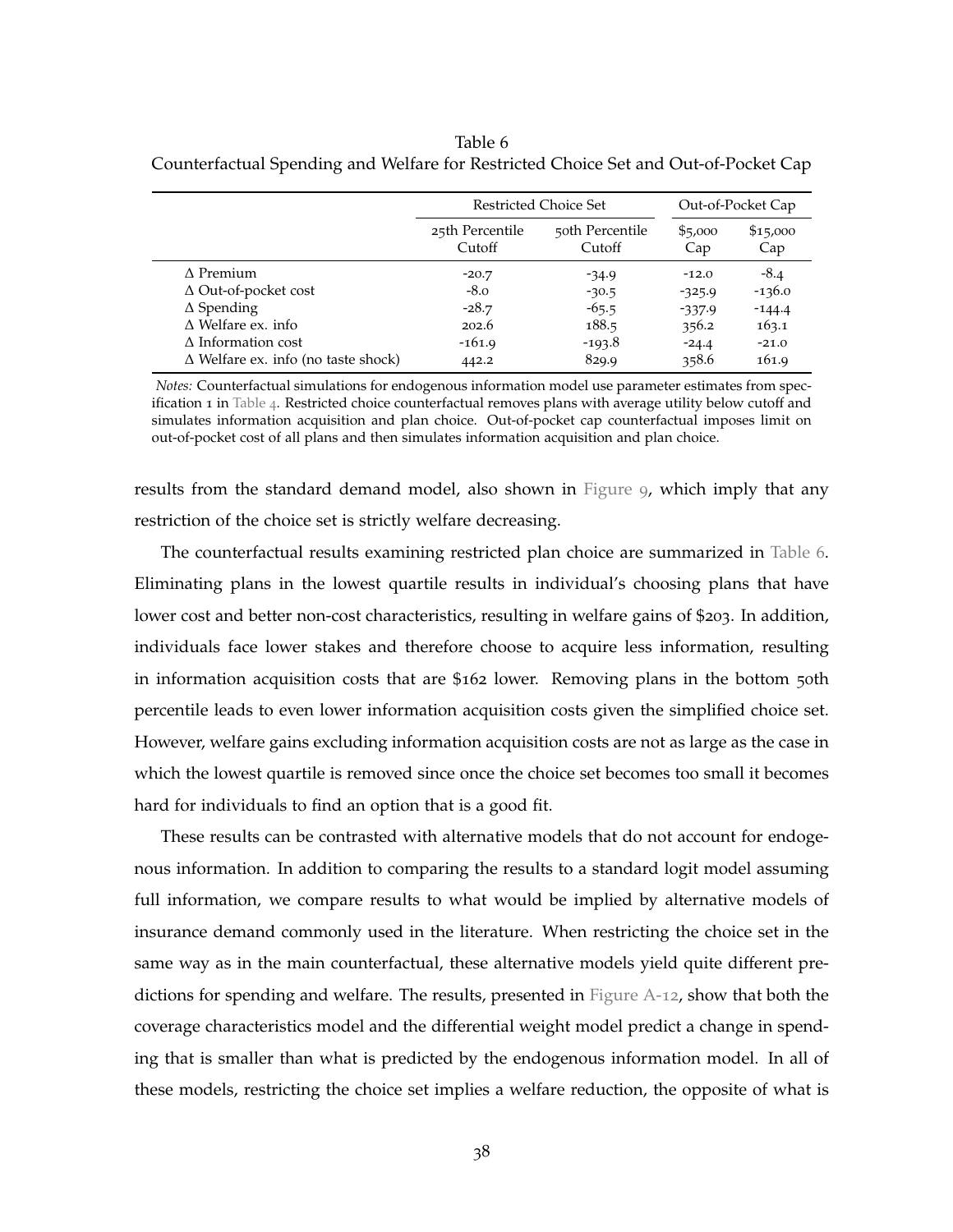implied by the endogenous information model.

Theoretically, it may be possible to increase welfare by randomly removing options in some cases. In the context of Medicare Part D, we do not find that this is the case. These results, presented in Figure  $A_{-4}$ , show that welfare generally decreases as options are randomly removed. However, we show that if the taste shock is excluded from welfare calculations, welfare can in fact increase slightly as plans are randomly removed, largely due to lower information acquisition cost. These results are shown in panel b of [Figure A-](#page-66-0)4.

In order to examine how cost sharing interacts with endogenous information acquisition, we examine counterfactuals in which we impose an out-of-pocket cap. Currently, Medicare Part D enrollees who have out-of-pocket costs above the catastrophic threshold can still be liable for substantial costs.<sup>38</sup> Imposing an out-of-pocket cap effectively reduces the variance in out-of-pocket costs across plans, reducing the stakes as in the the previous counterfactual.

[Figure](#page-37-0) 10 shows spending and change in information acquisition cost for different levels of an out-of-pocket cost cap. Unsurprisingly, the cap reduces out-of-pocket costs. However, the endogenous information model implies that, as the cap becomes more binding, out-ofpocket costs decrease faster than what would be implied by a standard model. There are two reasons why a cap on out-of-pocket costs generates additional welfare gains in the presence of endogenous information frictions. First, individuals are less likely to "accidentally" choose a plan with high out-of-pocket costs when the cap is binding. Second, [Figure](#page-37-0) 10 panel b indicates that imposing the out-of-pocket cap also substantially reduces information acquisition costs. Since there is less risk of choosing a plan with very high out-of-pocket costs, individuals conduct less costly research.

The results, summarized in [Table](#page-38-0) 6, indicate that imposing a \$15,000 cap implies a \$144 reduction in spending that generates a change in welfare of \$183 after accounting for the change in information cost. This can be compared to the standard demand model which implies a spending reduction of only \$102 and welfare effects of \$128. In order to understand the mechanisms driving these results, we also simulate the endogenous information model holding individuals' prior fixed, therefore keeping information acquisition constant. The results, presented in Appendix [Table A-](#page-63-1)11, indicate that the effect on spending is largely

 $38$ As of 2019, the catastrophic threshold is \$5,100. Once enrollees have drug costs above the catastrophic threshold, they pay either 5 percent of total drug costs or \$3.40 (\$8.50) for each generic (brand name) drug.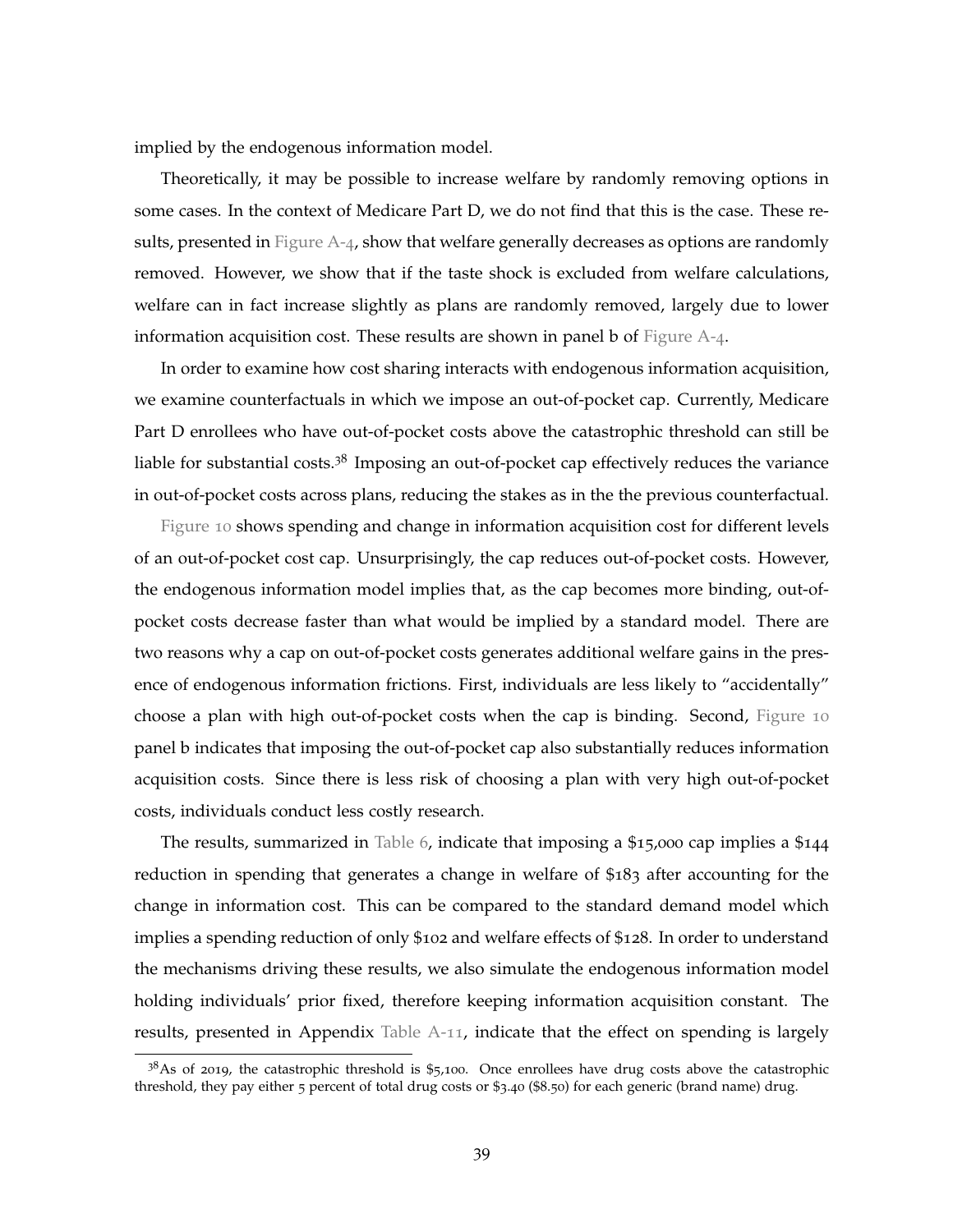<span id="page-40-0"></span>Figure 11 Welfare Effect of Out-of-Pocket Cap by Spending Quintile



*Notes:* Chart shows welfare effect by spending quintile for counterfactual simulation with \$5,000 out-of-pocket cap.

due to a reduction in mistakes.

Importantly, the endogenous information model implies that the welfare gains from an out-of-pocket cap accrue, in part, to individuals with spending below the cap. This is because these individuals spend less time and effort choosing a plan given that mistakes are less costly. This can be contrasted with the standard model which implies that only individuals with high spending benefit from the cap. This can be seen in [Figure](#page-40-0) 11 which shows welfare effects by spending quintile for both the endogenous information model and standard model.<sup>39</sup>

Overall, these results highlight that a cap on out-of-pocket costs can mitigate the welfare costs due to information frictions. More generally, evaluation of cost sharing policies should take into account the effect on the incentive to research plans and cost of mistakes.

 $39$ In [Figure A-](#page-63-0)12 we also present counterfactual results using the other alternative models. The coverage characteristics model does not imply any change in welfare since demand is not directly a function of out-ofpocket cost. The differential weight model implies a much smaller welfare effect from the cap due to the fact that the model implies that individuals do not place much value on out-of-pocket costs.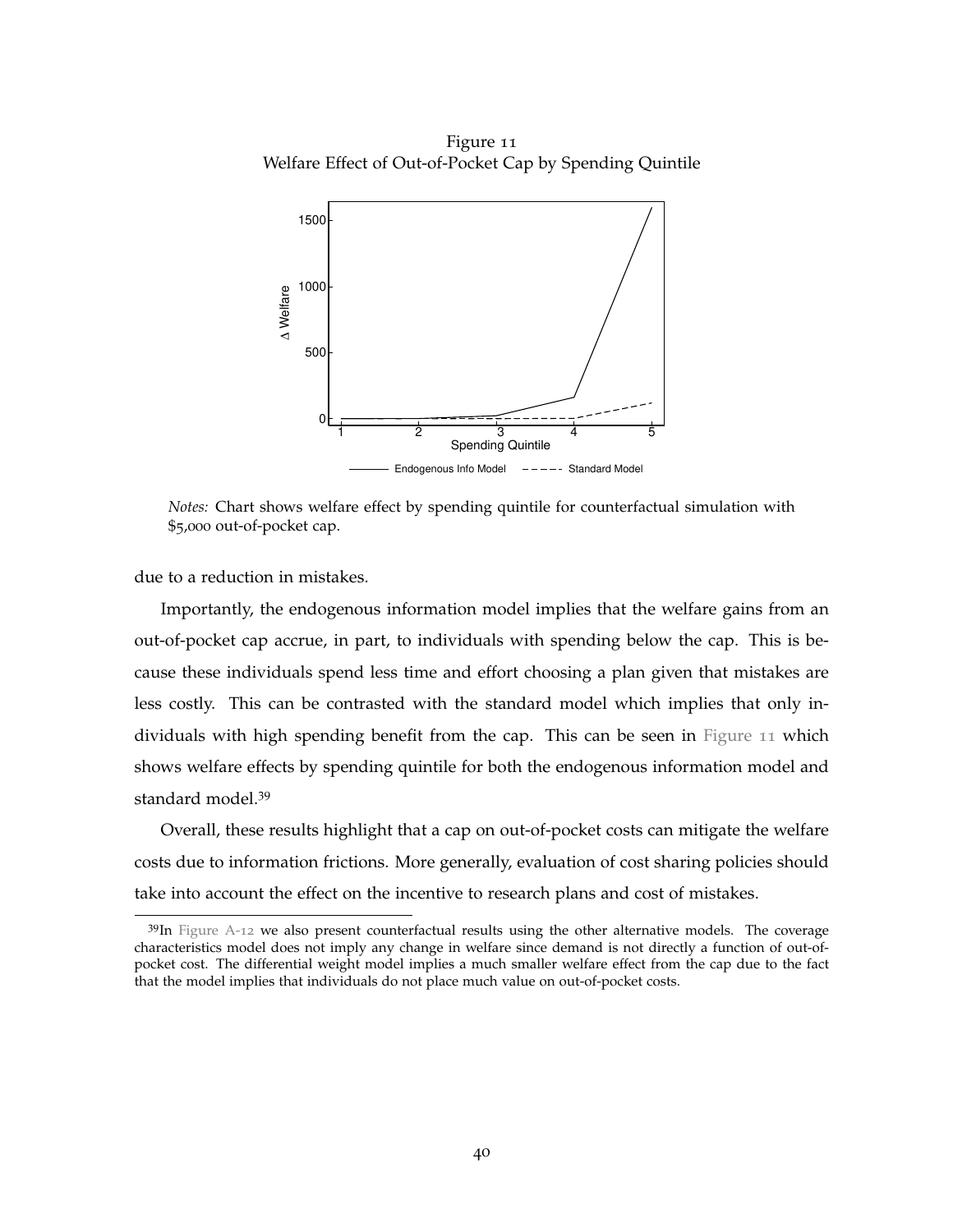## <span id="page-41-0"></span>**7 Conclusion**

We develop a micro-founded model of information frictions in insurance markets. Consistent with the model, we find evidence that individuals acquire more information as the stakes increase. The model can provide a unified framework that can also rationalize choice inconsistencies and choice overload. In addition, information acquisition costs may also help explain consumer inertia that has been documented in a variety of insurance markets.

We estimate an empirical model of demand directly based on the rational inattention framework. Estimates imply that the welfare effects of information frictions are substantial, especially when information acquisition costs are included. Among policy makers, there is concern about the complexity of insurance choice and how to regulate plan features. Standard demand models provide little insight into how information affects demand and how plans should be standardized. With this in mind, we use the model to examine how insurance regulation affects information acquisition. We find that accounting for endogenous information is important when considering policies that restrict plan choice or change cost sharing, both because of the change in information acquisition costs and the resulting effect on insurance choice.

An important caveat of the analysis is that we focus only on the demand-side effects. The partial equilibrium analysis is useful for clarifying the role of endogenous information frictions holding a plan's premium and benefit design fixed. However, endogenous information acquisition is also likely important for examining the competitive effects of information frictions. Future work should examine how endogenous information acquisition affects insurer competition over insurance premiums and out-of-pocket costs, as well as equilibrium responses on product positioning and plan complexity.

Furthermore, a contribution of the paper is to develop a tractable model of endogenous information frictions that can be used to empirically analyze other markets in which there are complex characteristics that are costly to research. Like insurance demand, other financial products, including mortgages and investment products, may require significant time and effort to understand. In addition, some attributes may be more difficult to observe than others. Related issues also arise in the context of sticker prices, which are easily observable, and shipping charges, taxes, or other surcharges that may be difficult to observe. Empirical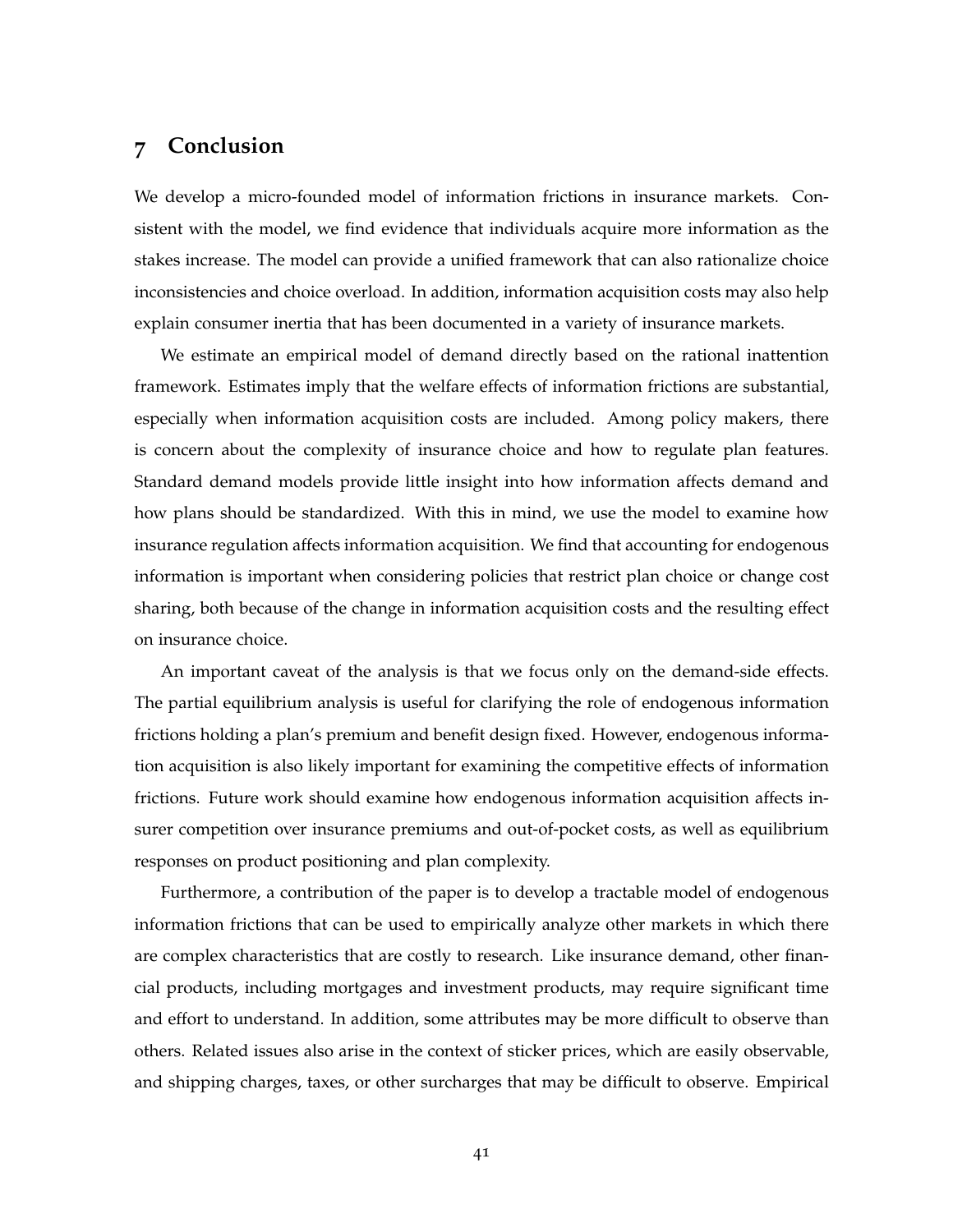methods incorporating endogenous information could also provide insight into how consumer protection laws should be designed in these markets by, for instance, regulating or standardizing product offerings.

## **References**

- <span id="page-42-7"></span>**Abaluck, Jason and Abi Adams**, "What Do Consumers Consider Before They Choose? Identification from Asymmetric Demand Responses," Working Paper 2018.
- <span id="page-42-2"></span>**and Jonathan Gruber**, "Choice inconsistencies among the elderly: evidence from plan choice in the Medicare Part D program," *American Economic Review*, 2011, *101* (4), 1180–1210.
- <span id="page-42-10"></span>**and** , "Evolving choice inconsistencies in choice of prescription drug insurance," *American Economic Review*, 2016, *106* (8), 2145–84.
- <span id="page-42-0"></span>**Altman, DE, J Benson, R Blendon, M Brodie, and C Deane**, "Seniors and the Medicare Prescription Drug Benefit," *Kaiser Family Foundation Publication*, 2006, *7604.*
- <span id="page-42-3"></span>**Bhargava, Saurabh, George Loewenstein, and Justin Sydnor**, "Choose to Lose: Health Plan Choices from a Menu with Dominated Option," *The Quarterly Journal of Economics*, 2017, *132* (3), 1319–1372.
- <span id="page-42-11"></span>**Bundorf, M Kate, Jonathan Levin, and Neale Mahoney**, "Pricing and welfare in health plan choice," *American Economic Review*, 2012, *102* (7), 3214–48.
- <span id="page-42-4"></span>**, Maria Polyakova, Cheryl Stults, Amy Meehan, Roman Klimke, Ting Pun, Albert Solomon Chan, and Ming Tai-Seale**, "Machine-Based Expert Recommendations And Insurance Choices Among Medicare Part D Enrollees," *Health Affairs*, 2019, *38* (3), 482–490.
- <span id="page-42-8"></span>**Cabrales, Antonio, Olivier Gossner, and Roberto Serrano**, "Entropy and the value of information for investors," *American Economic Review*, 2013, *103* (1), 360–77.
- <span id="page-42-5"></span>**Caplin, Andrew, Mark Dean, and John Leahy**, "Rational inattention and inference from market share data," Working Paper 2016.
- <span id="page-42-6"></span> $\mu$ ,  $\mu$ , and  $\mu$ , "Rational inattention, optimal consideration sets and stochastic choice," Working Paper 2016.
- <span id="page-42-9"></span>**Cummings, Janet R, Thomas Rice, and Yaniv Hanoch**, "Who thinks that Part D is too complicated? Survey results on the Medicare prescription drug benefit," *Medical Care Research and Review*, 2009, *66* (1), 97–115.
- <span id="page-42-1"></span>**Cutler, David M, Amy Finkelstein, and Kathleen McGarry**, "Preference heterogeneity and insurance markets: Explaining a puzzle of insurance," *American Economic Review*, 2008, *98* (2), 157–62.
- <span id="page-42-12"></span>**Decarolis, Francesco, Maria Polyakova, and Stephen P Ryan**, "The welfare effects of supply-side regulations in Medicare Part D," *NBER Working Paper*, 2015, *21298.*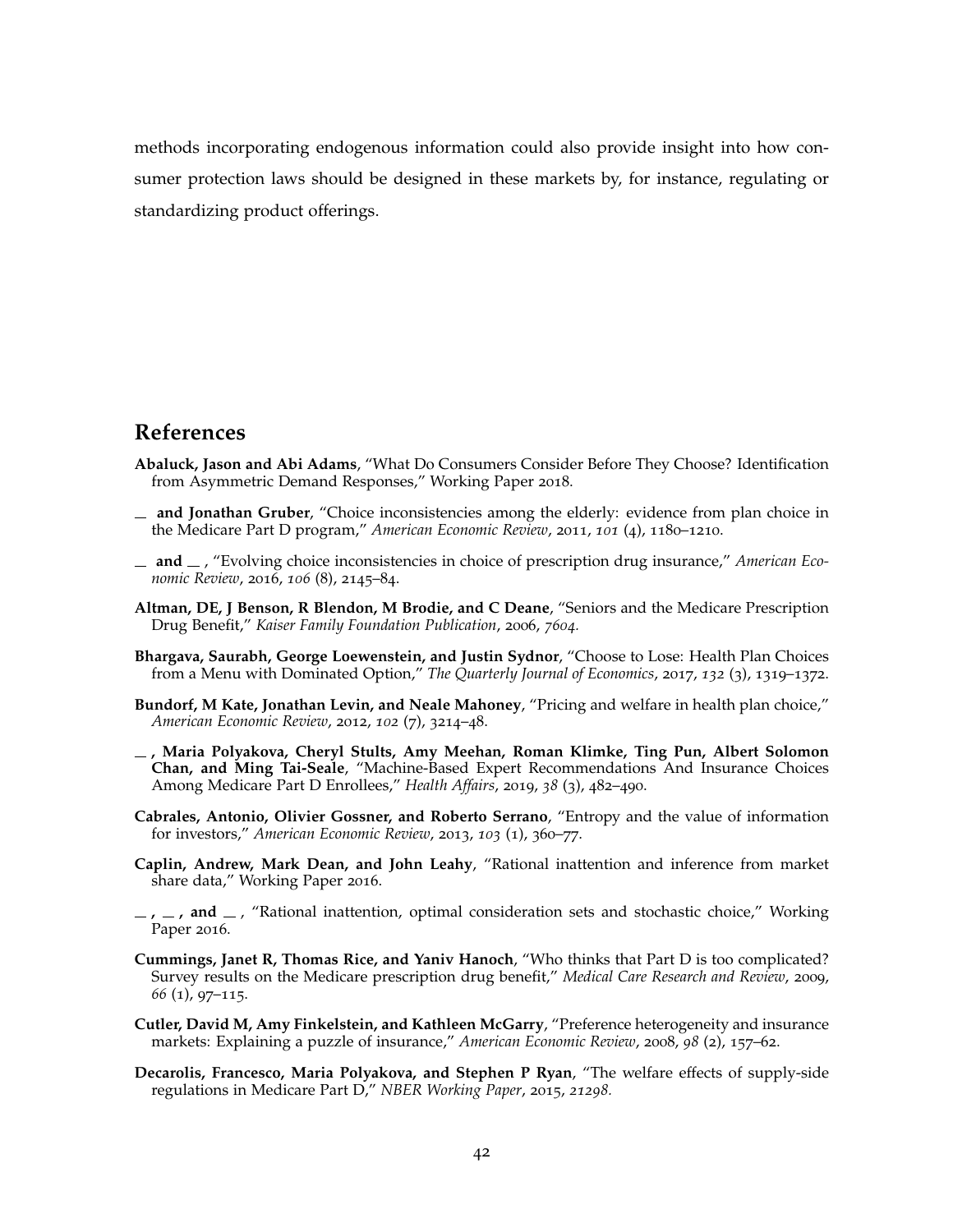- <span id="page-43-10"></span>**Diamond, Peter A.**, "A model of price adjustment," *Journal of Economic Theory*, June 1971, *3* (2), 156–168.
- <span id="page-43-18"></span>**Einav, Liran, Amy Finkelstein, and Jonathan Levin**, "Beyond testing: Empirical models of insurance markets," *Annu. Rev. Econ.*, 2010, *2* (1), 311–336.
- <span id="page-43-1"></span>**Ericson, Keith M Marzilli and Amanda Starc**, "How product standardization affects choice: Evidence from the Massachusetts Health Insurance Exchange," *Journal of Health Economics*, 2016, *50*,  $71-85.$
- <span id="page-43-6"></span>**Fosgerau, Mogens, Emerson Melo, André de Palma, and Matthew Shum**, "Discrete choice and rational inattention: A general equivalence result," Technical Report 2019.
- <span id="page-43-8"></span>**Handel, Benjamin R**, "Adverse selection and inertia in health insurance markets: When nudging hurts," *American Economic Review*, 2013, *103* (7), 2643–82.
- <span id="page-43-3"></span>**and Jonathan T Kolstad**, "Health insurance for humans: Information frictions, plan choice, and consumer welfare," *American Economic Review*, 2015, *105* (8), 2449–2500.
- <span id="page-43-14"></span>**and Joshua Schwartzstein**, "Frictions or mental gaps: what's behind the information we (don't) use and when do we care?," *Journal of Economic Perspectives*, 2018, *32* (1), 155–78.
- <span id="page-43-5"></span>**, Jonathan T Kolstad, and Johannes Spinnewijn**, "Information frictions and adverse selection: Policy interventions in health insurance markets," *Review of Economics and Statistics*, 2015, (0).
- <span id="page-43-2"></span>**Heiss, Florian, Adam Leive, Daniel McFadden, and Joachim Winter**, "Plan selection in Medicare Part D: Evidence from administrative data," *Journal of Health Economics*, 2013, *32* (6), 1325–1344.
- <span id="page-43-17"></span>**Ho, Kate and Robin S Lee**, "Insurer competition in health care markets," *Econometrica*, 2017, *85* (2), 379–417.
- <span id="page-43-9"></span>**, Joseph Hogan, and Fiona Scott Morton**, "The impact of consumer inattention on insurer pricing in the Medicare Part D program," *The RAND Journal of Economics*, 2017, *48* (4), 877–905.
- <span id="page-43-12"></span>**Hong, Han and Matthew Shum**, "Using price distributions to estimate search costs," *RAND Journal of Economics*, 06 2006, *37* (2), 257–275.
- <span id="page-43-13"></span>**Honka, Elisabeth**, "Quantifying search and switching costs in the US auto insurance industry," *RAND Journal of Economics*, December 2014, *45* (4), 847–884.
- <span id="page-43-11"></span>**Hortaçsu, Ali and Chad Syverson**, "Product Differentiation, Search Costs, and Competition in the Mutual Fund Industry: A Case Study of S&P 500 Index Funds," *The Quarterly Journal of Economics*, 2004, *119* (2), 403–456.
- <span id="page-43-15"></span>**Iyengar, Sheena S and Emir Kamenica**, "Choice proliferation, simplicity seeking, and asset allocation," *Journal of Public Economics*, 2010, *94* (7-8), 530–539.
- <span id="page-43-7"></span>**Joo, Joonhwi**, "Quantity-Surcharged Larger Package Sales as Rationally Inattentive Consumers' Choice," Working Paper 2019.
- <span id="page-43-4"></span>**Kling, Jeffrey R, Sendhil Mullainathan, Eldar Shafir, Lee C Vermeulen, and Marian V Wrobel**, "Comparison friction: Experimental evidence from Medicare drug plans," *The Quarterly Journal of Economics*, 2012, *127* (1), 199–235.
- <span id="page-43-16"></span>**Marques, Filipe J, Carlos A Coelho, and Miguel De Carvalho**, "On the distribution of linear combinations of independent Gumbel random variables," *Statistics and Computing*, 2015, *25* (3), 683–701.
- <span id="page-43-0"></span>**Matějka, Filip and Alisdair McKay**, "Rational inattention to discrete choices: A new foundation for the multinomial logit model," *American Economic Review*, 2015, *105* (1), 272–98.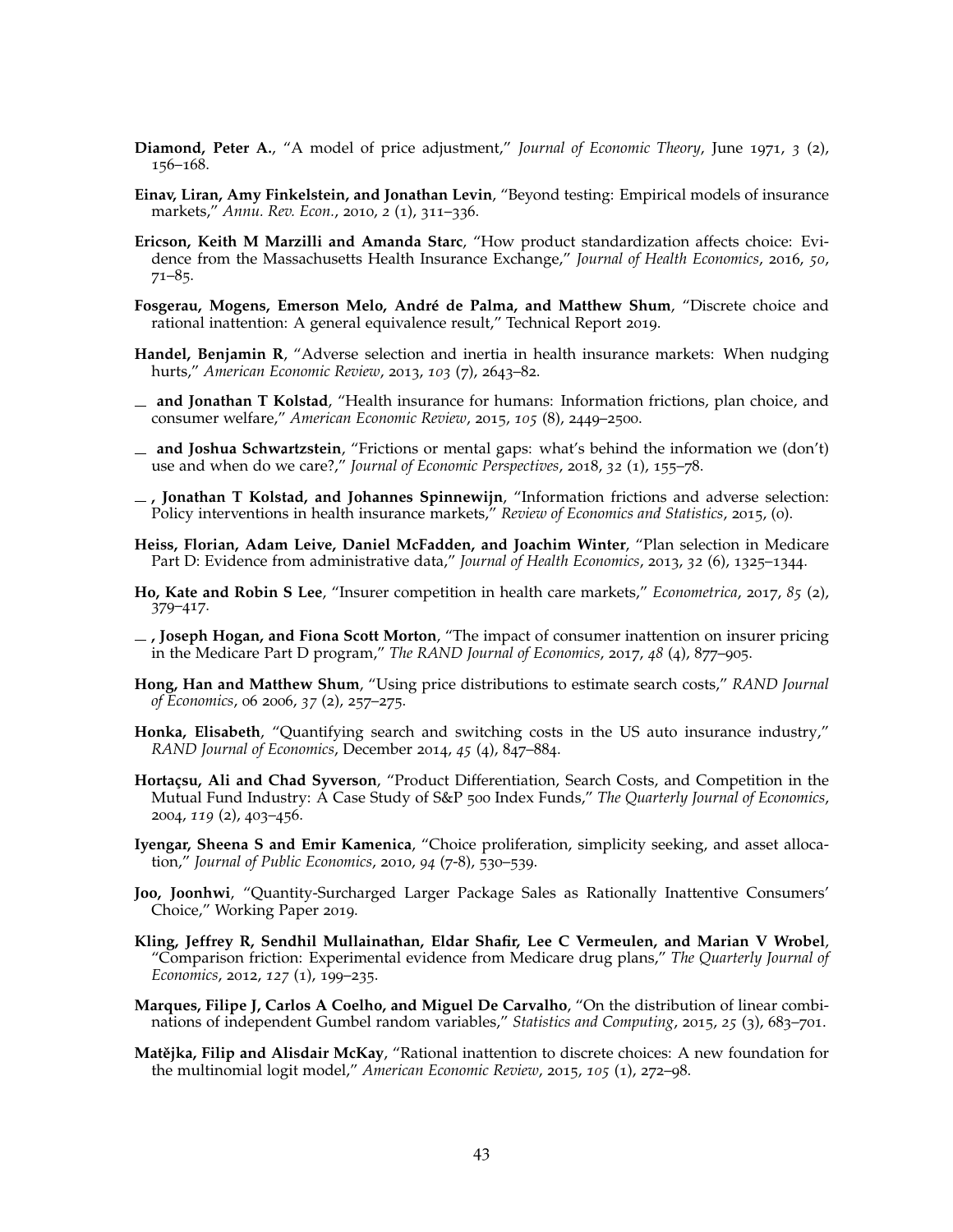- <span id="page-44-5"></span>**McGarry, Brian E, Nicole Maestas, and David C Grabowski**, "Simplifying The Medicare Plan Finder Tool Could Help Older Adults Choose Lower-Cost Part D Plans," *Health Affairs*, 2018, *37* (8), 1290– 1297.
- <span id="page-44-9"></span>**Nadarajah, Saralees**, "Linear combination of Gumbel random variables," *Stochastic Environmental Research and Risk Assessment*, 2007, *21* (3), 283–286.
- <span id="page-44-1"></span>**Polyakova, Maria**, "Regulation of insurance with adverse selection and switching costs: Evidence from Medicare Part D," *American Economic Journal: Applied Economics*, 2016, *8* (3), 165–95.
- <span id="page-44-3"></span>**Santos, Babur De Los, Ali Hortaçsu, and Matthijs R. Wildenbeest**, "Testing Models of Consumer Search Using Data on Web Browsing and Purchasing Behavior," *American Economic Review*, October 2012, *102* (6), 2955–80.
- <span id="page-44-4"></span>**Seiler, Stephan**, "The impact of search costs on consumer behavior: A dynamic approach," *Quantitative Marketing and Economics*, 2013, *11* (2), 155–203.
- <span id="page-44-0"></span>**Sims, Christopher A**, "Implications of rational inattention," *Journal of monetary Economics*, 2003, *50*  $(3)$ , 665–690.
- <span id="page-44-7"></span>**Small, Kenneth A. and Harvey S. Rosen**, "Applied Welfare Economics with Discrete Choice Models," *Econometrica*, 1981, *49* (1), 105–130.
- <span id="page-44-2"></span>**Stigler, George J.**, "The Economics of Information," *Journal of Political Economy*, 1961, *69*, 213.
- <span id="page-44-6"></span>**Tebaldi, Pietro**, "Estimating Equilibrium in Health Insurance Exchanges:Price Competition and Subsidy Design under the ACA," Working Paper 2017.
- <span id="page-44-8"></span>**Train, Kenneth**, "Welfare calculations in discrete choice models when anticipated and experienced attributes differ: A guide with examples," *Journal of Choice Modelling*, 2015, *16* (C), 15–22.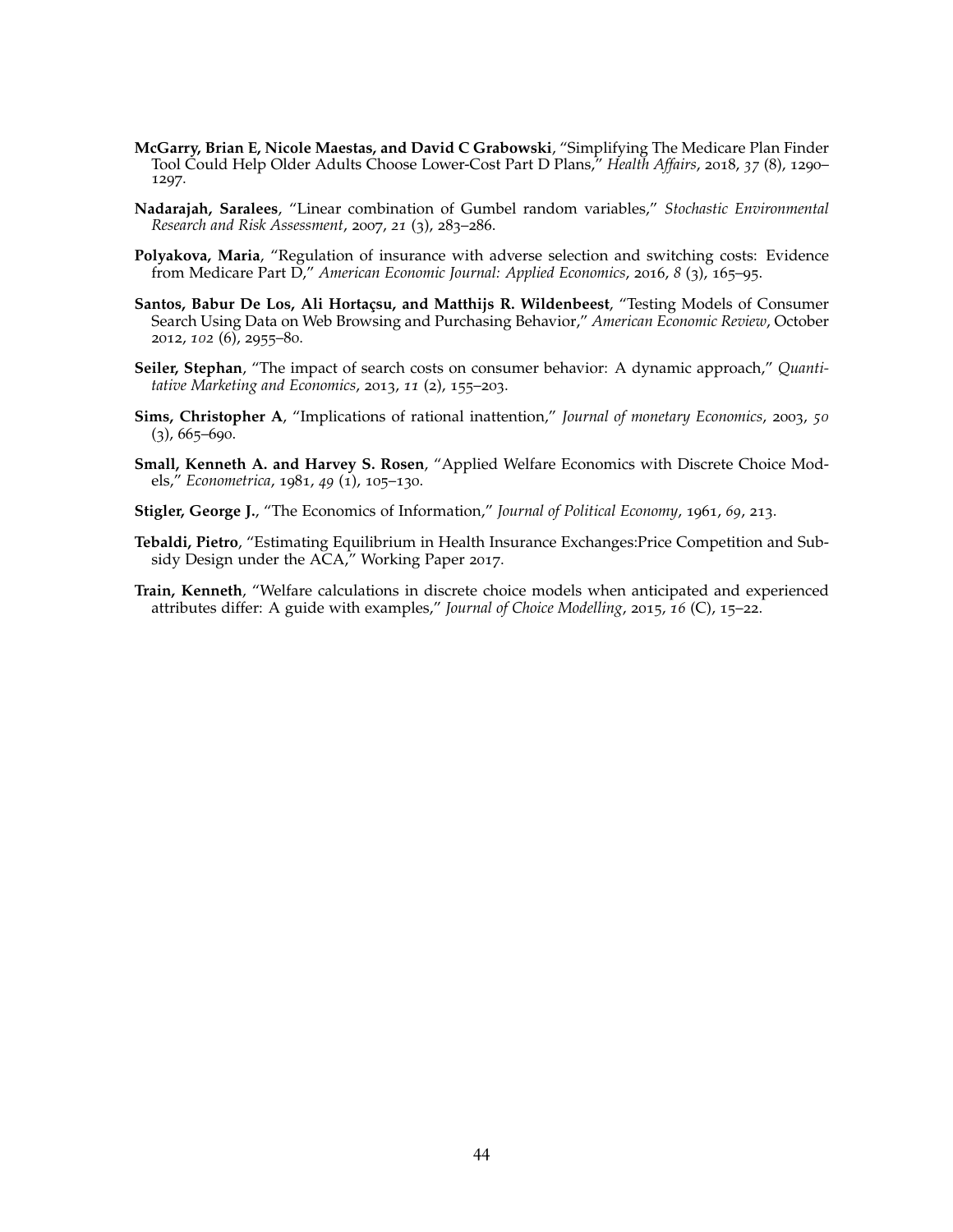### <span id="page-45-1"></span>**APPENDIX**

## <span id="page-45-0"></span>**A Model Derivation**

#### <span id="page-45-2"></span>**A-1 Basic Model without Taste Shock**

Before individuals obtain information, initial choice probabilities,  $P_1^0$ , ..,  $P_N^0$ , are determined by integrating over the prior given cost of information *λ*:

$$
\max_{P_1^0,\dots,P_N^0} \int_{\mathbf{v}} \lambda \log \Sigma_j P_j^0 e^{(-p_j - v_j)/\lambda} G(d\mathbf{v}) \text{ s.t. } \sum_j P_j^0 = 1, P_j^0 \ge 0 \ \forall j. \tag{A-1}
$$

For simplicity, we suppress subscripts for individual *i*. We start by deriving a closed-form expression for  $P_1^0, \ldots, P_N^0$  under assumptions about the distribution of the prior.

First, note that  $\log \sum_j e^{v_j/k} = \mathbb{E}_e\left[\max_j(v_j+ke_j)\right] + C$  where  $e_j \stackrel{iid}{\sim} EV1$  and  $C$  is a constant [\(Small and Rosen](#page-44-7) [1981](#page-44-7)). Applying this we have

$$
\int_{\mathbf{v}} \log \Sigma_j e^{(-p_j - v_j)/\lambda + \log(P_j^0)} G(d\mathbf{v}) = \mathbb{E}_{v,e} \left[ \max_j ((-p_j - v_j)/\lambda + \log(P_j^0) + e_j) \right] + C \quad \text{(A-2)}
$$
\n
$$
= \mathbb{E}_{v,e} \left[ \max_j (-p_j/\lambda + \log(P_j^0) - v_j/\lambda + e_j) \right] + C
$$
\n
$$
= \mathbb{E}_{e'} \left[ \max_j (-p_j/\lambda + \log(P_j^0) + le_j') \right] + C
$$

where  $le'_{j} \equiv -v_i/\lambda + e_j$  is the joint error and  $l^2 \equiv (\frac{6\sigma^2}{\pi^2\lambda^2} + 1)$  so that  $e'_j$  is normalized to have variance  $\pi^2/6$ . We assume  $e'_j$  is distributed EV1. This implies that the distribution of the prior is non-standard.<sup>40</sup> Therefore,

$$
\mathbb{E}_{e'}\left[\max_{j}((-p_j)/(l\lambda)+\log(P_j^0)/l+e'_j)\right]+C=\log \Sigma_j e^{(-p_j)/(\lambda l)+\log(P_j^0)/l}+C'.
$$

<sup>4&</sup>lt;sup>o</sup>For a derivation of this distribution, see [Nadarajah](#page-44-9) ([2007](#page-44-9)) and [Marques et al.](#page-43-16) ([2015](#page-43-16)).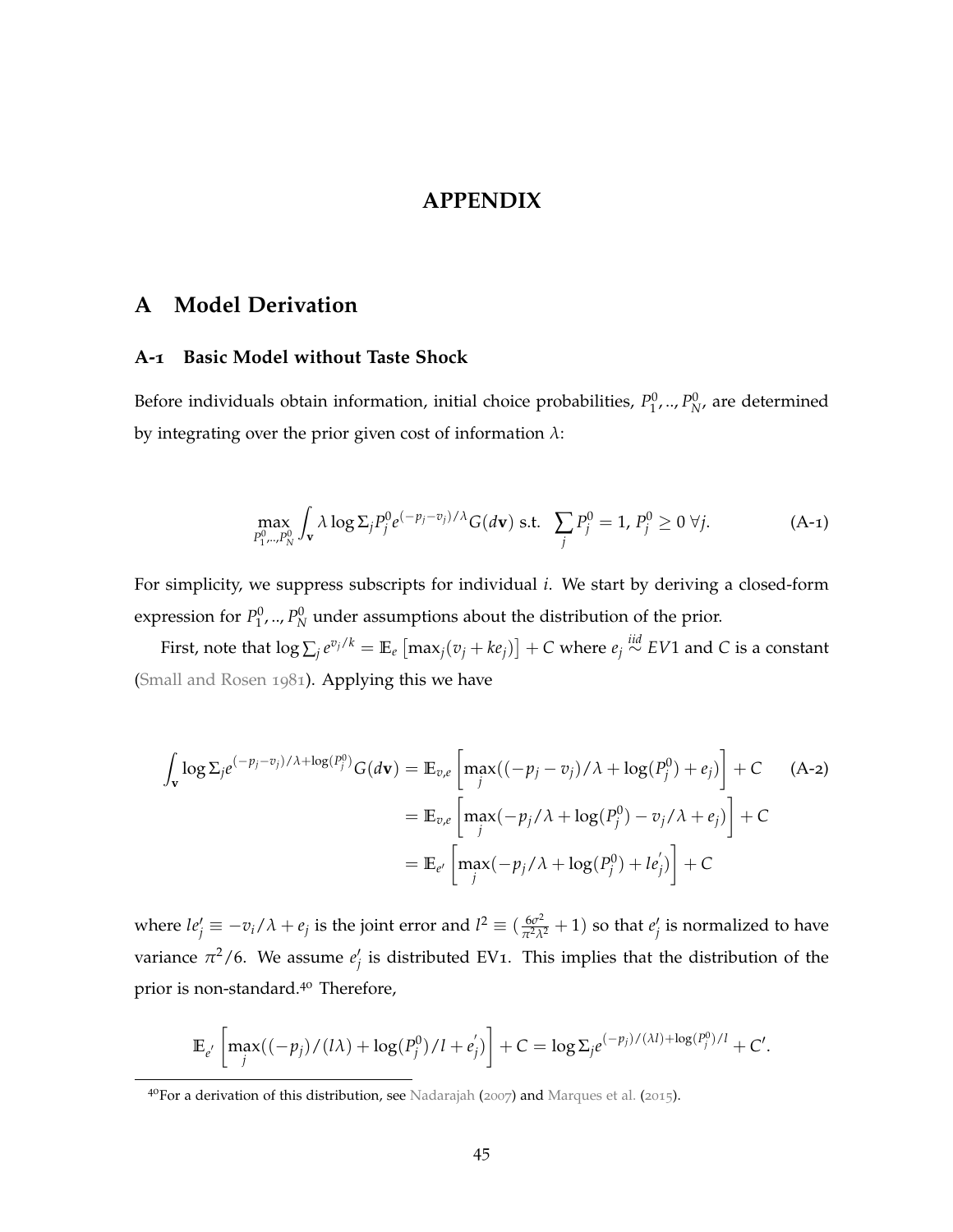Now the maximization problem in [Equation A-](#page-45-1)1 becomes

<span id="page-46-2"></span>
$$
\max_{P_1^0,\dots,P_N^0} \Sigma_j e^{-p_j/l\lambda + \log(P_j^0)/l} \text{ s.t. } \sum_j P_j^0 = 1, P_j^0 \ge 0 \ \forall j
$$
 (A-3)

where we have ignored the constant since it is the same for every option.

Then, the first order condition with respect to  $P_i^0$  is given by

$$
\frac{\partial}{\partial P_i^0}\left(\sum_j (P_j^0)^\frac{1}{l}e^{\frac{-p_j}{\lambda l}}+\eta\left(1-\sum_j P_j^0\right)\right)=0
$$

where *η* is the Lagrange multiplier. Solving for this first order condition, we obtain an expression of  $P_i^0$  as a function of  $\eta$ :

<span id="page-46-1"></span>
$$
P_i^0 = \left(l\eta e^{\frac{-p_i}{\lambda l}}\right)^{\frac{l}{1-l}}.\tag{A-4}
$$

From the constraint, we can obtain an expression for *η*.

$$
\sum_{j} P_j^0 = \sum_{j} \left( l \eta e^{\frac{-p_j}{\lambda l}} \right)^{\frac{l}{1-l}} = 1
$$
  

$$
\eta = 1 / \sum_{j} \left( \frac{l p_j}{e^{\lambda l}} \right)
$$
 (A-5)

Plugging [Equation A-](#page-46-0)5 into [A-](#page-46-1)4, we can obtain a closed-form expression for  $P^0_j$ .

<span id="page-46-0"></span>
$$
P_j^0 = \frac{e^{-p_j/(\lambda l - \lambda)}}{\sum_k e^{-p_k/(\lambda l - \lambda)}}
$$

With an expression for  $P_j^0$  in hand, we can now derive an expression for choice probabilities after information acquisition. From equation  $A-3$  $A-3$  we can see that it is as if the agent maximizes the following utility

$$
u_j = (-p_j - v_j) / \lambda + \log(P_j^0) + e_j
$$

where  $e_j$  is an iid EV1 error causes by incorrect beliefs. Substituting the expression for  $P_j^0$ ,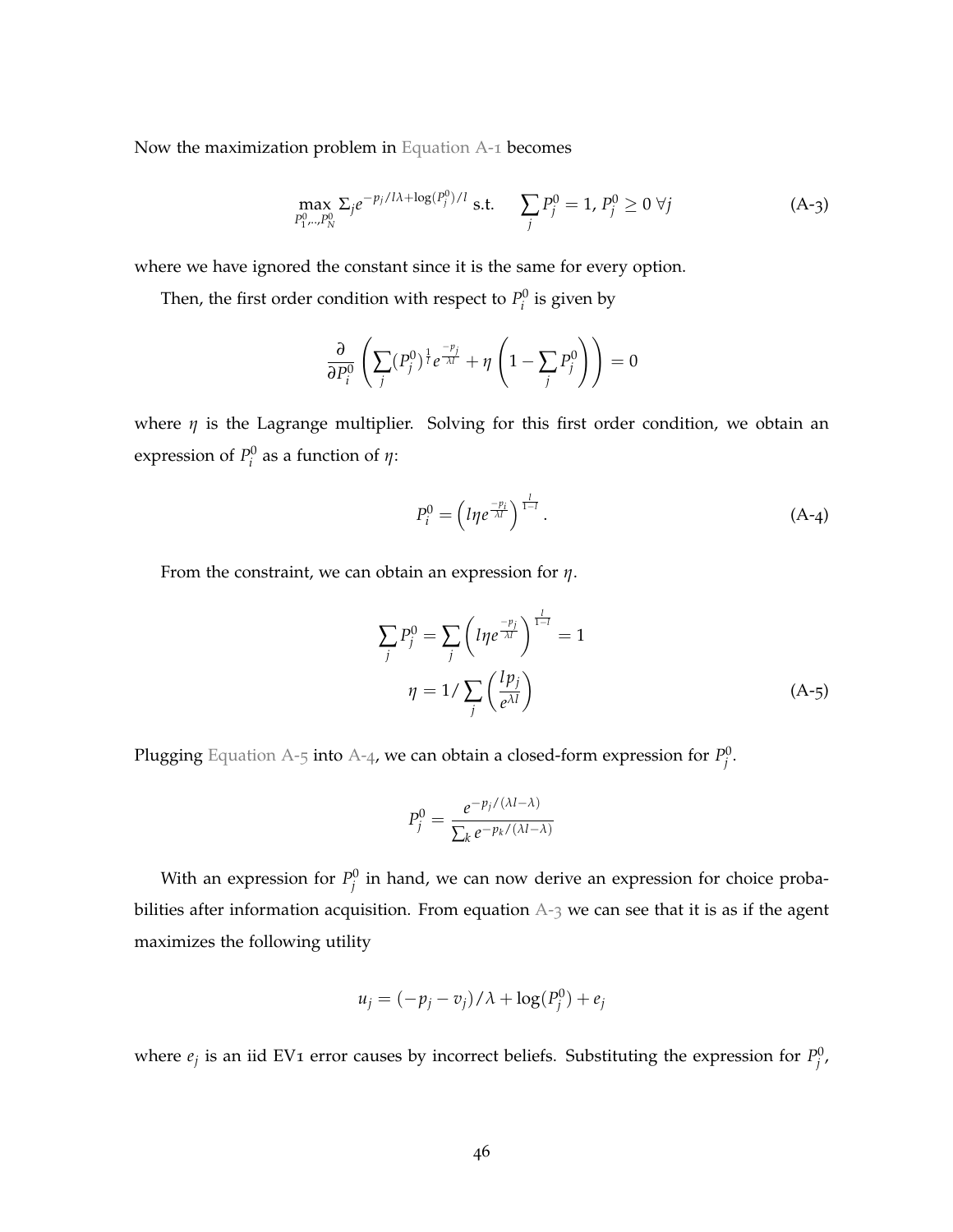the utility is

$$
u_j = (-p_j - v_j) / \lambda + q_j / (\lambda l - \lambda) + \log(\sum_k e^{-p_k / (\lambda l - \lambda)}) + e_j
$$

where  $\log(\sum_{k} e^{-p_k/(\lambda l - \lambda)})$  is the same for every option, and therefore can be ignored. This yields closed-form choice probabilities given by

<span id="page-47-2"></span>
$$
P_j = \frac{e^{(-p_j l/(l-1)-v_j)/\lambda}}{\sum_k e^{(-p_k l/(l-1)-v_k)/\lambda}}.
$$
 (A-6)

The above expression implies that individuals respond differentially to an equivalent change in *p<sup>j</sup>* and *v<sup>j</sup>* . In particular, the elasticity of demand with respect to a change in cost due to *p<sup>j</sup>* is given by

$$
e^{p} = \frac{l}{\lambda(l-1)}(1 - P_j)(p_j + v_j), \tag{A-7}
$$

while the elasticity of demand with respect to a change in cost due to *v<sup>j</sup>* is given by

<span id="page-47-1"></span>
$$
e^{v} = \frac{1}{\lambda}(1 - P_j)(p_j + v_j).
$$
 (A-8)

#### <span id="page-47-0"></span>**A-2 Empirical Model with Taste Shock**

For the case with taste shocks, expected choice probabilities before information acquisition,  $P_{ijt}^0$ , are determined by integrating over individuals' prior beliefs given the marginal cost of information  $\lambda_{it}$ . In particular, they are determined as the solutions to the following problem:

$$
\max_{P_{i1t}^0\ldots P_{iNt}^0} \int_{\xi} \lambda_{it} \log \Sigma_{j=1}^N P_{ij}^0 \exp \left[ (\alpha_i p_{jt} + \beta_3 X_{jt}^k + \epsilon_{ijt} + \xi_{ijt}) / \lambda_{it} \right] G(d\xi) \text{ s.t. } \sum_{j=1}^N P_{ijt}^0 = 1, P_{ijt}^0 \ge 0 \ \forall j
$$
\n(A-g)

Now we apply a similar approach as the previous section. Note that  $\log \sum_j e^{v_j/k} = \mathbb{E}_e\left[\max_j(v_j + ke_j)\right] +$ *C* where *e<sup>j</sup> iid*∼ *EV*1 and *C* is a constant [\(Small and Rosen](#page-44-7) [1981](#page-44-7)). Applying this we have

$$
\int_{\pmb{\xi}} \log \Sigma_j e^{\alpha_i p_{jt} + \beta_3 X_{jt}^k + \epsilon_{ijt} + \xi_{ijt})/\lambda_{it} + \log(P_{ijt}^0)} G(d\pmb{\xi})
$$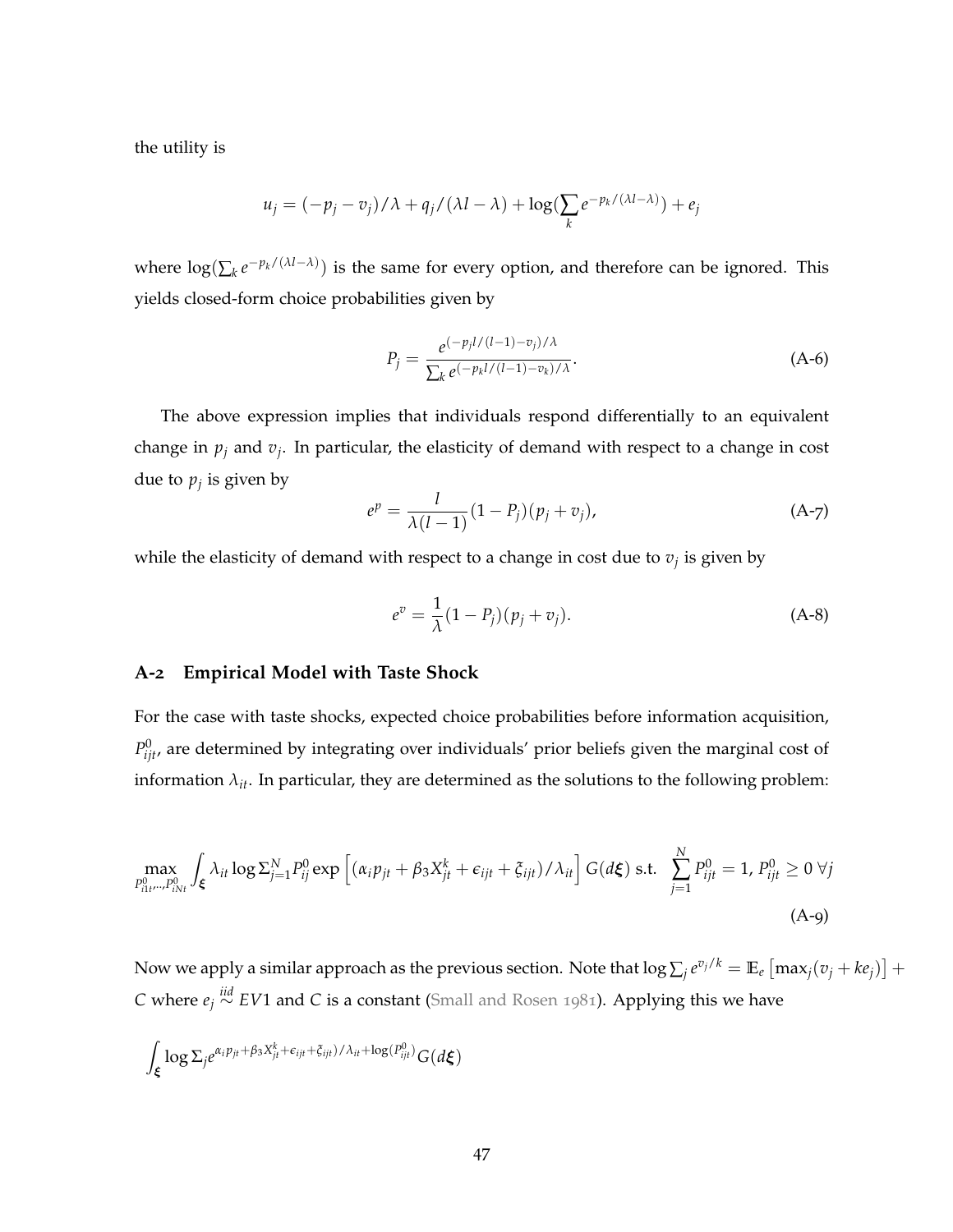$$
= \mathbb{E}_{\xi,e} \left[ \max_{j} ((\alpha_i p_{ijt} + \beta_3 X_{jt}^k + \epsilon_{ijt} + \xi_{ijt})/\lambda_{it} + \log(P_{ijt}^0) + e_{ijt}) \right] + C
$$
  
\n
$$
= \mathbb{E}_{\xi,e} \left[ \max_{j} ((\alpha_i p_{ijt} + \beta_3 X_{jt}^k + \epsilon_{ijt})/\lambda_{it} + \log(P_{ijt}^0) + \xi_{ijt}/\lambda_{it} + e_{ijt}) \right] + C
$$
  
\n
$$
= \mathbb{E}_{\xi',e} \left[ \max_{j} ((\alpha_i p_{ijt} + \beta_3 X_{jt}^k + \epsilon_{ijt})/\lambda_{it} + \log(P_{ijt}^0) + \xi_{ijt}^0/\lambda_{it} + \xi_{ijt}/\lambda_{it} + e_{ijt}) \right] + C \quad (A\text{-}10)
$$

where  $\xi'_{ijt}$  has mean zero and variance  $\sigma_{it}^2$ . The last line follows from the fact that  $\mathbb{E}[\xi_{ijt}] = \xi_{ijt}^0$ . Note that the joint error is  $\xi'_{ijt}/\lambda_{it} + e_j$  which has the following variance.

<span id="page-48-0"></span>
$$
Var[\xi'_{ijt}/\lambda_{it} + e_j] = \frac{\sigma_{it}^2}{\lambda_{it}^2} + \frac{\pi^2}{6}.
$$

We define joint error as  $l_{it}e^{'}_{ijt}\equiv \xi'_{ijt}/\lambda_{it}+e_j$  where  $Var[e^{'}_{ijt}]=\frac{\pi^2}{6}$  $\frac{7}{6}$ . Therefore,

$$
Var[l_{it}e'_{ijt}] = \frac{\sigma_{it}^2}{\lambda_{it}^2} + \frac{\pi^2}{6}
$$

$$
l_{it}^2 \frac{\pi^2}{6} = \frac{\sigma_{it}^2}{\lambda_{it}^2} + \frac{\pi^2}{6}
$$

$$
l_{it}^2 = \frac{6\sigma_{it}^2}{\pi^2 \lambda_{it}^2} + 1
$$

Then, equation [A-](#page-48-0)10 can be rewritten as

$$
\int_{\xi} \log \Sigma_{j} e^{\alpha_{i} p_{jt} + \beta_{3} X_{jt}^{k} + \epsilon_{ijt} + \xi_{ijt})/\lambda_{it} + \log(P_{ijt}^{0})} G(d\xi)
$$
\n
$$
= \mathbb{E}_{e'} \left[ \max_{j} ((\alpha_{i} p_{ijt} + \xi_{ijt}^{0} + \beta_{3} X_{jt}^{k} + \epsilon_{ijt})/\lambda_{it} + \log(P_{ijt}^{0}) + l_{it} e_{ijt}') \right] + C
$$

As in the case without a taste shock, we assume that  $e_{ijt}'$  is distributed EV<sub>1</sub>, which implies that the distribution of  $\xi'_{ijt}$  is non-standard.

Note that

$$
\mathbb{E}_{e'}\left[\max_{j}((\alpha_{i}p_{ijt}+\xi_{ijt}^{0}+\beta_{3}X_{jt}^{k}+\epsilon_{ijt})/\lambda_{it}+\log(P_{ijt}^{0})+l_{it}e'_{ijt})\right]+C
$$
\n
$$
=\log \sum_{j=1}^{N} \exp[(\alpha_{i}p_{ijt}+\xi_{ijt}^{0}+\beta_{3}X_{jt}^{k}+\epsilon_{ijt})/l_{it}\lambda_{it}+\log(P_{ijt}^{0})/l_{it}]
$$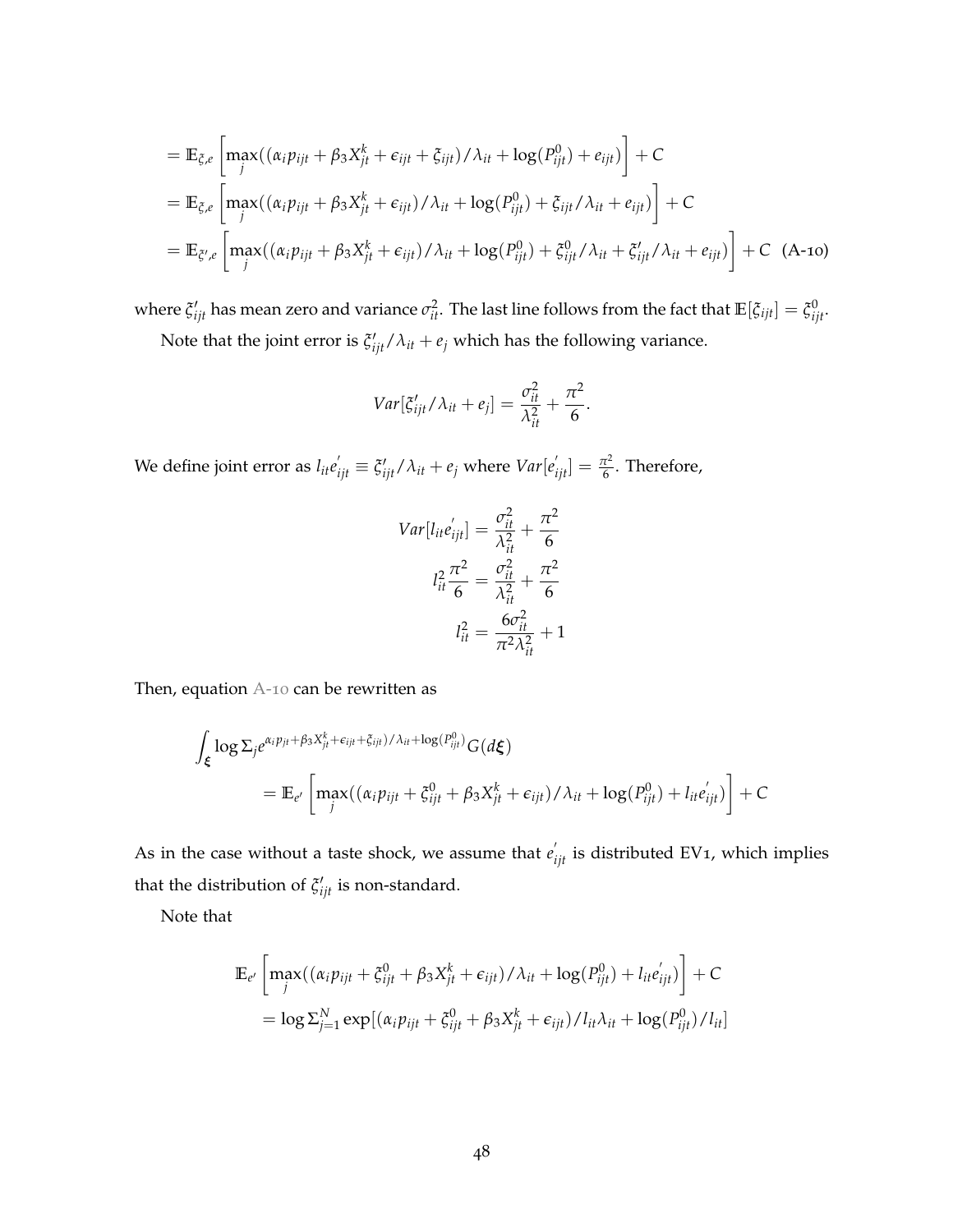Now the maximization problem in [Equation A-](#page-47-1)9 can be rewritten as

$$
\max_{P_{i1t}^0 \ldots P_{iNt}^0} \sum_{j=1}^N \exp[(\alpha_i p_{ijt} + \xi_{ijt}^0 + \beta_3 X_{jt}^k + \epsilon_{ijt})/l_{it}\lambda_{it} + \log(P_{ijt}^0)/l_{it}] \text{ s.t. } \sum_{j=1}^N P_{ijt}^0 = 1, P_{ijt}^0 \ge 0 \ \forall j
$$

From solving this maximization problem, we can derive a closed-form expression for  $P_{ijt}^0$  as

$$
P_{ijt}^0 = \frac{\exp\left[ (\alpha_i p_{jt} + \xi_{ijt}^0 + \beta_3 X_{jt}^k + \epsilon_{ijt})/(\lambda_{it} l_{it} - \lambda_{it}) \right]}{\sum_{k=1}^N \exp\left[ (\alpha_i (p_{kt} + v_{ikt}^0) + \beta_3 X_{kt}^k + \epsilon_{ikt})/(\lambda_{it} l_{it} - \lambda_{it}) \right]}.
$$

With an expression for  $P_{ijt}^0$  in hand, we can now derive an expression for choice probabil-ities after information acquisition. Based on Theorem 1 in Matějka and McKay ([2015](#page-43-0)), choice probabilities can be written as

$$
P_{ijt} = \frac{\exp\left[ (\alpha_i v_{ijt} + \beta_1 X_{jt}^u + \beta_2 \widetilde{\sigma}_{ijt}^2 + \alpha_i p_{jt} + \beta_3 X_{jt}^k + \epsilon_{ijt})/\lambda_{it} + \log(P_{ijt}^0) \right]}{\sum_{k=1}^N \exp\left[ (\alpha_i v_{ikt} + \beta_1 X_{kt}^u + \beta_2 \widetilde{\sigma}_{ikt}^2 + \alpha_i p_{kt} + \beta_3 X_{kt}^k + \epsilon_{ikt})/\lambda_{it} + \log(P_{ikt}^0) \right]}
$$

Therefore, the problem is now as if individuals maximize utility given by

<span id="page-49-0"></span>
$$
\tilde{u}_{ijt} = (\alpha_i v_{ijt} + \beta_1 X_{jt}^u + \beta_2 \widetilde{\sigma_{ijt}^2} + \alpha_i p_{jt} + \beta_3 X_{jt}^k + \epsilon_{ijt})/\lambda_{it} + \log(P_{ijt}^0) + \epsilon_{ijt}
$$

where  $\epsilon_{ijt}$  is the iid taste shock and  $e_{ijt}$  is an EV1 error causes by incorrect beliefs (with variance  $\pi^2/6$ ). Substituting the expression for  $P_{ijt}^0$ , the utility is

$$
\tilde{u}_{ijt} = (\alpha_i v_{ijt} + \beta_1 X_{jt}^u + \beta_2 \widetilde{\sigma_{ijt}^2} + \alpha_i p_{jt} + \beta_3 X_{jt}^k + \epsilon_{ijt})/\lambda_{it} + (\alpha_i p_{jt} + \xi_{ijt}^0 + \beta_3 X_{jt}^k + \epsilon_{ijt})/(\lambda_{it} l_{it} - \lambda_{it}) + e_{ijt}
$$
\n(A-11)

where  $\log\left[\sum_{k=1}^N\exp\left[(\alpha_i(p_{kt}+v_{ikt}^0)+\beta_3X_{kt}^k+\epsilon_{ikt})/(\lambda_{it}l_{it}-\lambda_{it})\right]\right]$  is a constant that is the same for every option, and therefore does not affect choice probabilities. We can simplify equation [A-](#page-49-0)11 to

$$
\tilde{u}_{ijt} = \frac{\alpha_i v_{ijt} + \beta_1 X_{jt}^u + \beta_2 \sigma_{ijt}^2 + \alpha_i p_{jt} + \beta_3 X_{jt}^k}{\lambda_{it}} + \frac{\alpha_i p_{jt} + \xi_{ijt}^0 + \beta_3 X_{jt}^k}{\lambda_{it} l_{it} - \lambda_{it}} + \frac{\epsilon_{ijt}}{\lambda_{it} l_{it} - \lambda_{it}} + \frac{\epsilon_{ijt}}{\lambda_{it}} + e_{ijt}
$$
\n
$$
= \frac{\alpha_i v_{ijt} + \beta_1 X_{jt}^u + \beta_2 \sigma_{ijt}^2 + \alpha_i p_{jt} + \beta_3 X_{jt}^k}{\lambda_{it}} + \frac{\alpha_i p_{jt} + \xi_{ijt}^0 + \beta_3 X_{jt}^k}{\lambda_{it} (l_{it} - 1)} + \frac{l_{it}}{\lambda_{it} (l_{it} - 1)} \epsilon_{ijt} + e_{ijt}
$$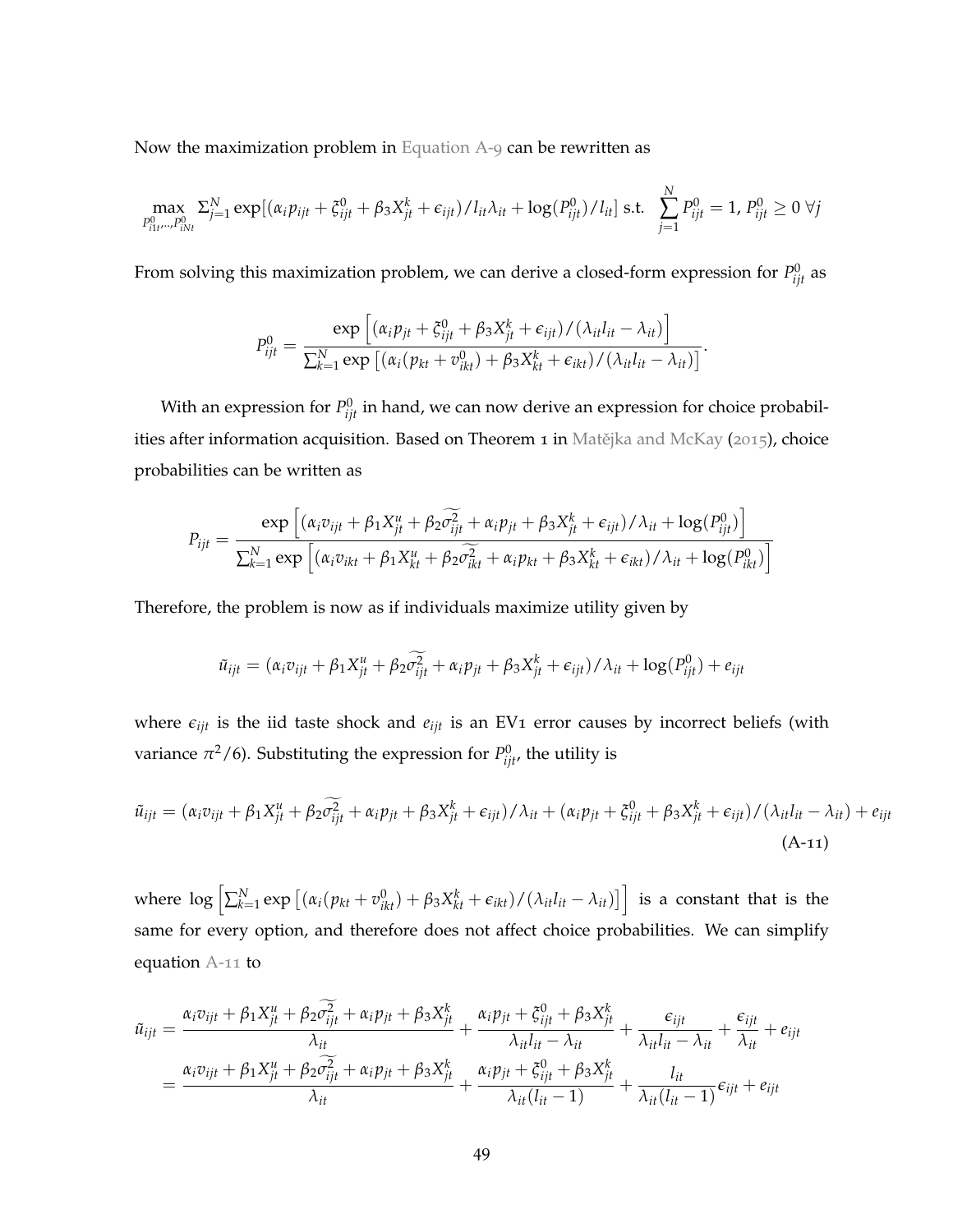$$
= \frac{\alpha_i v_{ijt} + \beta_1 X_{jt}^u + \beta_2 \widetilde{\sigma}_{ijt}^2}{\lambda_{it}} + \frac{(l_{it} - 1) \left(\alpha_i p_{jt} + \beta_3 X_{jt}^k\right)}{\lambda_{it} (l_{it} - 1)} + \frac{\alpha_i p_{jt} + \xi_{ijt}^0 + \beta_3 X_{jt}^k}{\lambda_{it} (l_{it} - 1)} + \frac{l_{it}}{\lambda_{it} (l_{it} - 1)} \varepsilon_{ijt} + e_{ijt}
$$
\n
$$
= \frac{\alpha_i v_{ijt} + \beta_1 X_{jt}^u + \beta_2 \widetilde{\sigma}_{ijt}^2}{\lambda_{it}} + \frac{\alpha_i l_{it} p_{jt} + \xi_{ijt}^0 + \beta_3 l_{it} X_{jt}^k}{\lambda_{it} (l_{it} - 1)} + \frac{l_{it}}{\lambda_{it} (l_{it} - 1)} \varepsilon_{ijt} + e_{ijt} \tag{A-12}
$$

We define the joint error as  $k_{it}e^{'}_{ijt}\equiv \frac{l_{it}}{\lambda_{it}(l_{it})}$  $\frac{l_{it}}{\lambda_{it}(l_{it}-1)} \epsilon_{ijt} + e_{ijt}$  where  $Var[e'_{ijt}] = \frac{\pi^2}{6}$  $\frac{7}{6}$ . Again, we assume that the distribution of the taste shock is such that the joint error is distributed extreme value type 1. Therefore,

<span id="page-50-0"></span>
$$
Var[k_{it}e'_{ijt}] = \frac{l_{it}^{2}}{\lambda_{it}^{2}(l_{it} - 1)^{2}} \frac{\pi^{2}}{6} + \frac{\pi^{2}}{6}
$$

$$
k_{it}^{2} \frac{\pi^{2}}{6} = \frac{\pi^{2}}{6} \left[ \frac{l_{it}^{2}}{\lambda_{it}^{2}(l_{it} - 1)^{2}} + 1 \right]
$$

$$
k_{it}^{2} = \frac{l_{it}^{2}}{\lambda_{it}^{2}(l_{it} - 1)^{2}} + 1
$$

The utility in equation [A-](#page-50-0)12 can be then rewritten as

$$
\tilde{u}_{ijt} = \frac{\alpha_i v_{ijt} + \beta_1 X_{jt}^u + \beta_2 \widetilde{\sigma}_{ijt}^2}{\lambda_{it}} + \frac{\alpha_i l_{it} p_{jt} + \xi_{ijt}^0 + \beta_3 l_{it} X_{jt}^k}{\lambda_{it} (l_{it} - 1)} + k_{it} e_{ijt}'.
$$

We renormalized the error and obtain

$$
\frac{\tilde{u}_{ijt}}{k_{it}} = \frac{\alpha_i v_{ijt} + \beta_1 X_{jt}^u + \beta_2 \tilde{\sigma}_{ijt}^2}{k_{it} \lambda_{it}} + \frac{\alpha_i l_{it} p_{jt} + \xi_{ijt}^0 + \beta_3 l_{it} X_{jt}^k}{k_{it} \lambda_{it} (l_{it} - 1)} + e'_{ijt}.
$$

Therefore, the choice probabilities are

$$
P_{ijt} = \frac{\exp\left[\frac{\alpha_i v_{ijt} + \beta_1 X_{jt}^u + \beta_2 \widehat{\sigma}_{ijt}^2}{k_{it} \lambda_{it}} + \frac{\alpha_i l_{it} p_{jt} + \xi_{ijt}^0 + \beta_3 l_{it} X_{jt}^k}{k_{it} \lambda_{it} (l_{it} - 1)}\right]}{\sum_{k=1}^N \exp\left[\frac{\alpha_i v_{ikt} + \beta_1 X_{kt}^u + \beta_2 \widehat{\sigma}_{ikt}^2}{k_{it} \lambda_{it}} + \frac{\alpha_i l_{it} p_{kt} + \xi_{ijt}^0 + \beta_3 l_{it} X_{kt}^k}{k_{it} \lambda_{it} (l_{it} - 1)}\right]}.
$$

The elasticity of demand with respect to premiums is then given by

$$
e^{p} = \frac{\partial P_{ij}}{\partial p_j} \frac{p_j + v_{ij}}{P_{ij}}
$$
  
= 
$$
\frac{\partial V_{ij}}{\partial p_j} P_{ij} (1 - P_{ij}) \frac{p_j + v_{ij}}{P_{ij}}
$$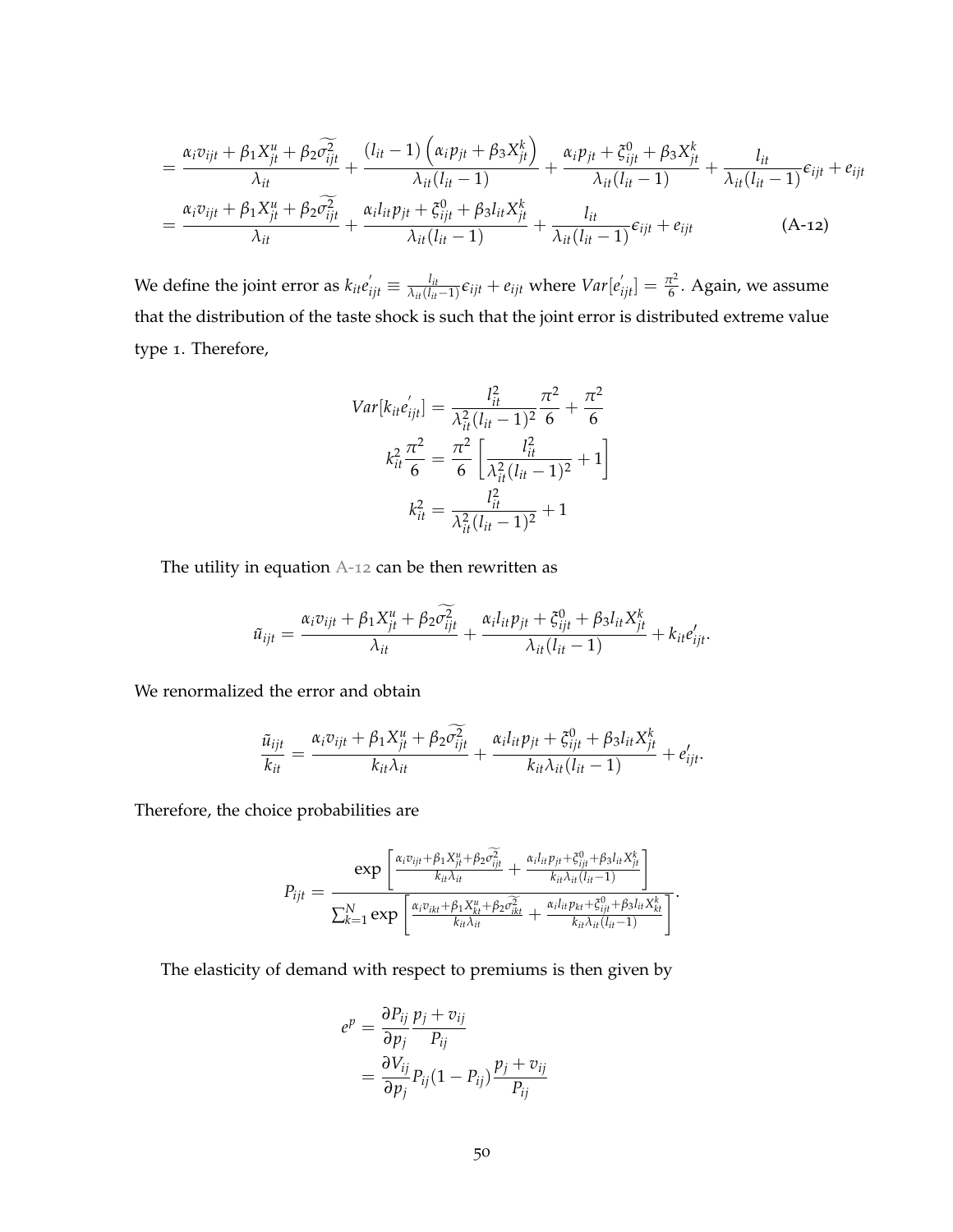$$
= \alpha_i \frac{l_{it}}{k_{it}\lambda_i(l_{it}-1)} (1 - P_{ij})(p_j + v_{ij}),
$$
 (A-13)

while the elasticity of demand with respect to expected out-of-pocket cost is given by

$$
e^{v} = \frac{\partial P_{ij}}{\partial v_{ij}} \frac{p_j + v_{ij}}{P_{ij}}
$$
  
= 
$$
\frac{\partial V_{ij}}{\partial v_{ij}} P_{ij} (1 - P_{ij}) \frac{p_j + v_{ij}}{P_{ij}}
$$
  
= 
$$
\alpha_i \frac{1}{k_{it} \lambda_i} (1 - P_{ij}) (p_j + v_{ij})
$$
(A-14)

The above elasticities can be interpreted as the percent change in demand due to a one percent change in cost due to premiums and out-of-pocket costs respectively.

The log-likelihood function is given by

$$
\mathcal{L}(\alpha_i, \lambda_{it}, \beta) = \sum_i \sum_t \left( \sum_{j \in \mathcal{J}_{it}} I(y_{it} = j) V_{ijt}(\alpha_i, \lambda_{it}, \beta) - \log \left( \sum_{j \in \mathcal{J}_{it}} \exp V_{ijt}(\alpha_i, \lambda_{it}, \beta) \right) \right)
$$
(A-15)

where  $V_{ijt}(\alpha_i, \lambda_{it}, \beta_1, \beta_3) = \frac{\alpha_i v_{ijt} + \beta_1 X_{jt}^u + \beta_2 \sigma_{ijt}^2}{k_{it} \lambda_{it}} + \frac{\alpha_i l_{it} p_{jt} + \xi_{ijt}^0 + \beta_3 l_{it} X_{jt}^k}{k_{it} \lambda_{it} (l_{it}-1)}$ . Note that l is also a function of model parameters since prior variance is a function of utility parameters.

#### <span id="page-51-0"></span>**A-3 Derivation of Welfare**

We denote the utility individual *i* expects from alternative *j* given beliefs after information acquisition as  $\tilde{u}_{ijt}$ , which we call "belief utility". The difference between the true utility and the belief utility is denoted *dijt*. Then, the true utility can be written as

$$
u_{ijt} = \tilde{u}_{ijt} + d_{ijt}
$$

Denoting  $j^*$  as the option in  $\mathcal J$  that maximizes the individual's belief utility, consumer surplus under rational inattention can be expressed as

$$
CS^{RI} = \frac{1}{|\alpha_i|} \mathbb{E}[\tilde{u}_{ij^*t} + d_{ij^*t}]
$$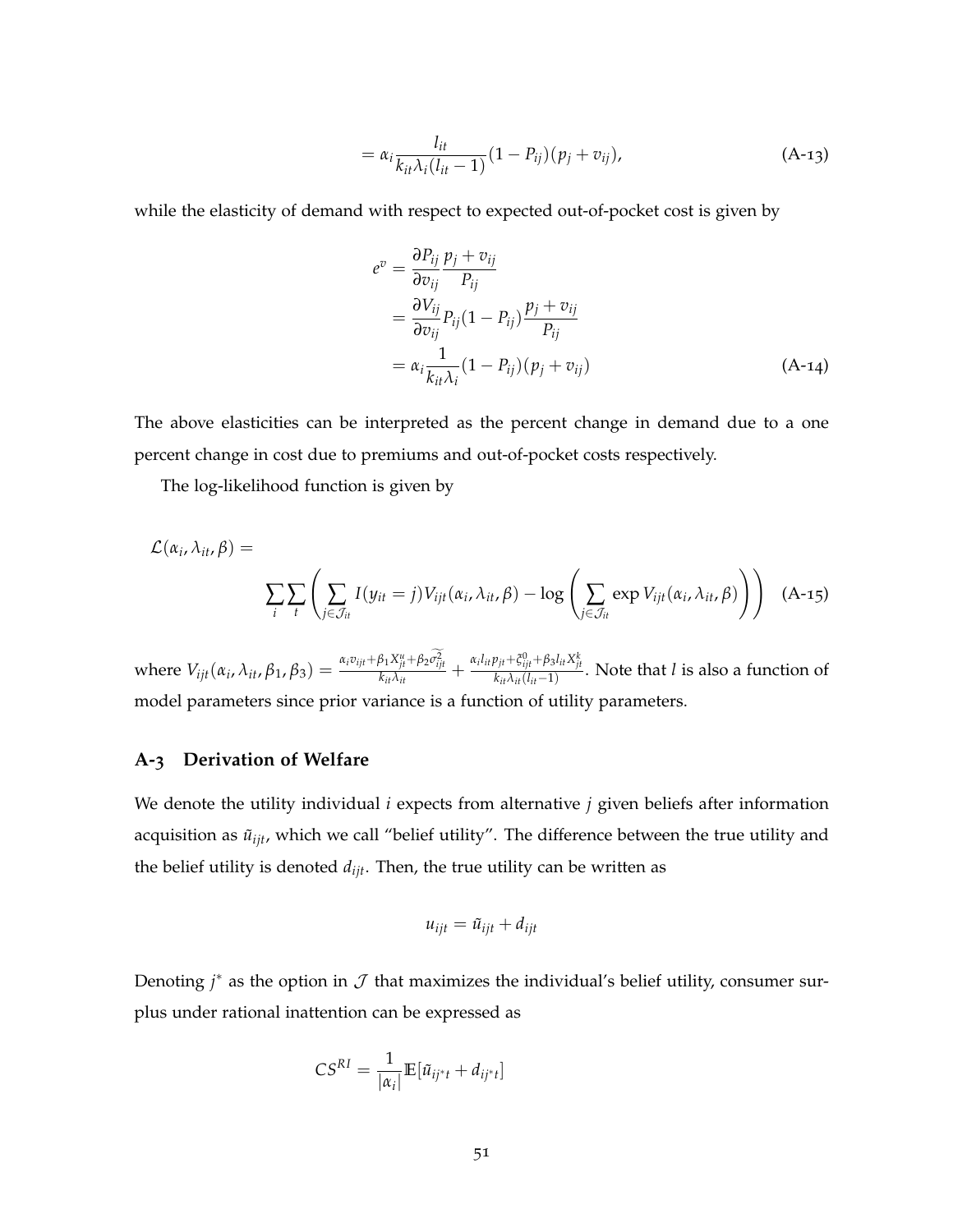$$
= \frac{1}{|\alpha_i|} \mathbb{E}[\max_j \tilde{u}_{ijt}] + \frac{1}{|\alpha_i|} \sum_j P_{ijt} d_{ijt}
$$

$$
= \frac{1}{|\alpha_i|} \log \sum_j e^{\tilde{v}_{ijt}} + \frac{1}{|\alpha_i|} \sum_j P_{ijt} [v_{ijt} - \tilde{v}_{ijt}]
$$

where  $v_{ijt} = \alpha_i v_{ijt} + \beta_1 X_{jt}^u + \beta_2 \sigma_{ijt}^2 + \alpha_i p_{jt} + \beta_3 X_{jt}^k$  is the true utility excluding the i.i.d. shock  $\epsilon_{ijt}$  and  $\tilde{v}_{ijt} = \frac{\alpha_i v_{ijt} + \beta_1 X_{jt}^u + \beta_2 \sigma_{ijt}^2}{k_{it} \lambda_{it}} + \frac{\alpha_i l_{it} p_{jt} + \xi_{ijt}^0 + \beta_3 l_{it} X_{jt}^k}{k_{it} \lambda_{it} (l_{it}-1)}$  is the belief utility excluding the i.i.d. shock *e* ′ *ijt*.

## <span id="page-52-0"></span>**B Details on Data Construction**

The sample selection criteria follows [Abaluck and Gruber](#page-42-10) ([2016](#page-42-10)). We drop individuals that are eligible for low-income subsidies, those with employer coverage, individuals who move during the year, those with enrolled in multiple plans, those that are enrolled for less than a full year, and those enrolled in plans with less than 100 enrollees in the state. Furthermore, we limit the sample to active switchers. Active switchers are defined as new enrollees in addition to individuals that were previously enrolled in a plan that is no longer available.

In order to construct expected out-of-pocket costs, we employ the Medicare Part D calculator from [Abaluck and Gruber](#page-42-10) ([2016](#page-42-10)). The calculator uses observed claims for an individual to construct out-of-pocket costs for all plans in the individual's choice set. While we follow the approach of [Abaluck and Gruber](#page-42-10) ([2016](#page-42-10)) closely, one difference is that our sample allows us to use data on plan formularies rather than reconstruct formularies from observed claims. The formulary data, which is provided by CMS, provides information about the tier of each drug and if the drug is covered at all. We combine this with information on plan characteristics that are constant for all plans in a given year such as the catastrophic threshold.

For each plan, an individual's claims are put into the calculator in chronological order and the copay and coinsurance are calculated given the plan formulary and Medicare Part D benefit design. Following [Abaluck and Gruber](#page-42-10) ([2016](#page-42-10)) we allow individuals to substitute to lower cost drugs, where drugs are defined by their ingredients, strength, dosage, and route of administration. To construct the rational expectations measure of expected out-of-pocket costs, we define 1,000 groups based on prior year's total expenditure, quantity of branded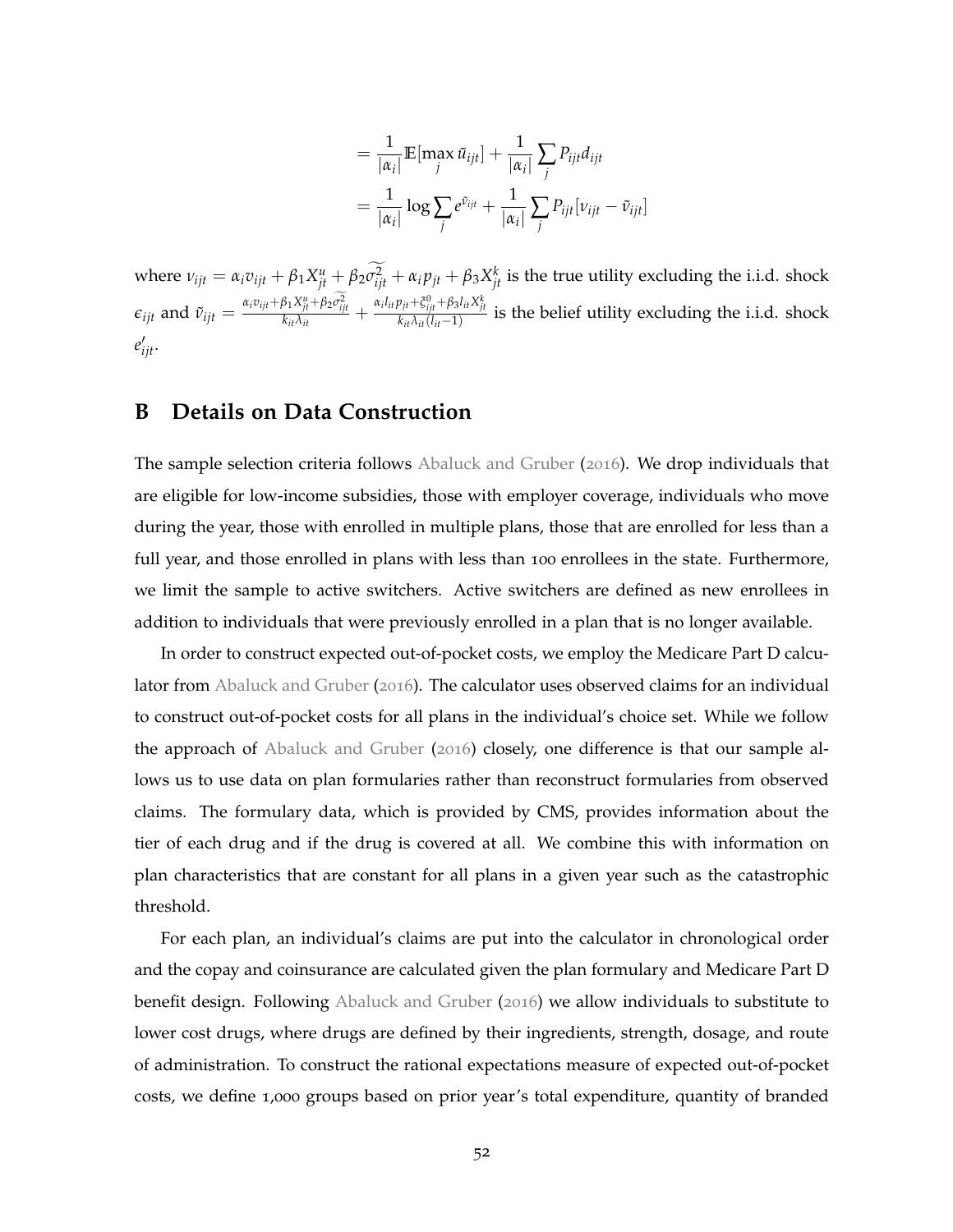drugs in days, and quantity of generic drugs in days as in [Abaluck and Gruber](#page-42-2) ([2011](#page-42-2)). We then consider the average and variance of individuals in the same group to get expected out-of-pocket costs and plan variance respectively. [Abaluck and Gruber](#page-42-10) ([2016](#page-42-10)) find that their calculator is able to accurately predict out-of-pocket costs for individuals' chosen plans and is robust to alternative specifications.

## <span id="page-53-0"></span>**C Robustness and Alternative Specifications of Demand with Endogenous Information**

Alternatively, individuals may be able to initially observe some intermediate plan characteristics such as the plan deductible. These characteristics may partially inform them about expected out-of-pocket costs prior to doing research. We consider a third specification in which individuals are assumed to know the correlation between easily observable characteristics and the expected out-of-pocket costs. In particular, we let  $\xi_{ijt}^0 = \beta^{\zeta}K_{jt}$  where  $K_{jt}$ includes premium, plan deductible, average cost sharing, generic coverage, coverage in the donut hole, and year fixed effects. We estimate *β <sup>ξ</sup>* by regressing out-of-pocket costs on *Kjt* and then assume  $\beta^{\xi}$  is known by individuals.

Finally, we consider alternative measures of the variance of individual's prior *Gσ* 2 . In the benchmark case, analogously to the search literature, we assume that individuals know the variance of out-of-pocket costs in their choice set which determines  $\sigma^2$ . As an alternative assumption, we assume that individuals know the average variance of out-of-pocket costs across the choice sets of similar individuals but not the variance of their own choice set. Similar individuals are defined by dividing the sample into spending deciles and calculating the average within each decile.

In the baseline model, we directly include plan quality in the model, mitigating concerns about endogenous prices. Nevertheless, we also consider a specification with plan fixed effects which are assumed to be known by the individual.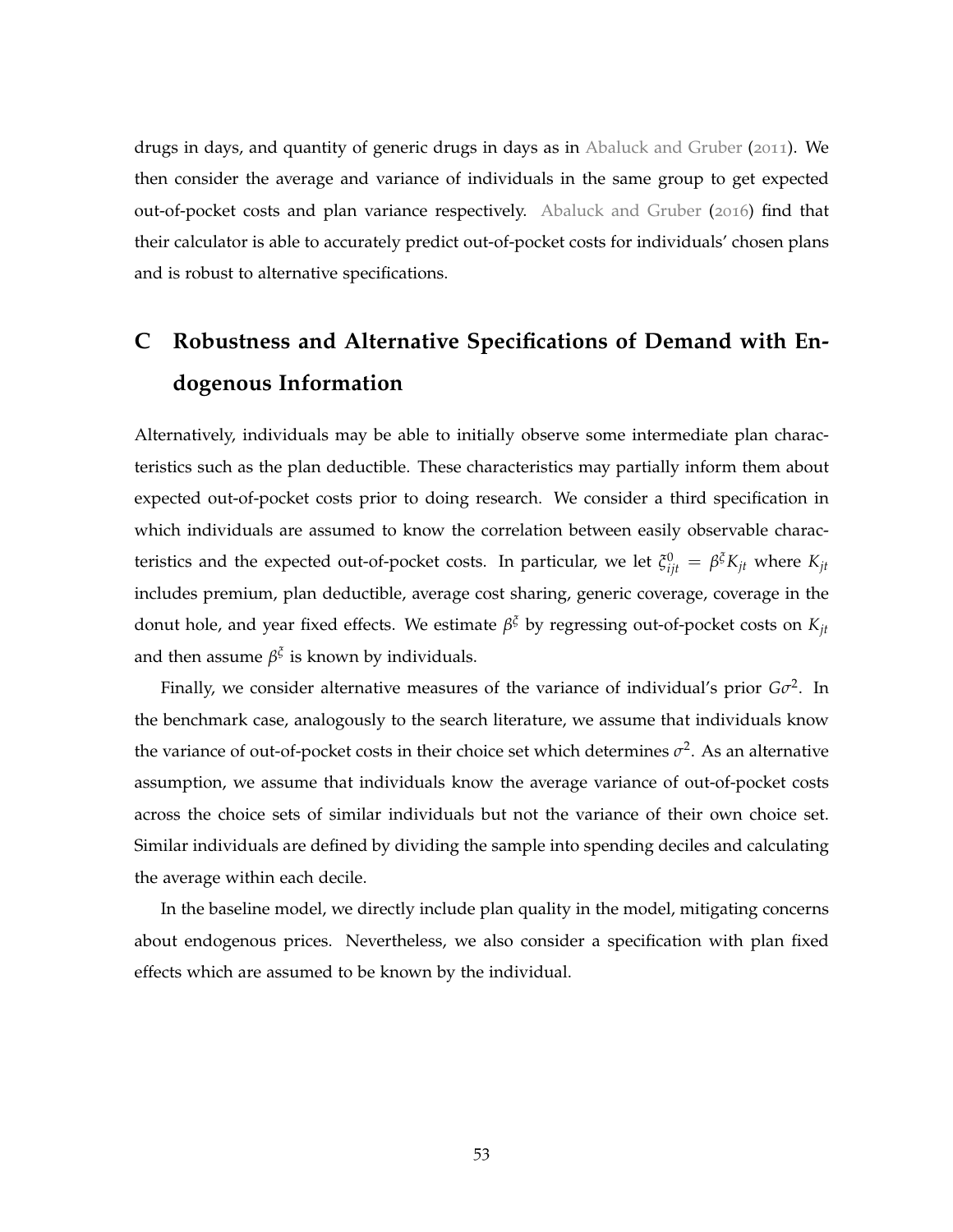## <span id="page-54-0"></span>**D Details of Alternative Models without Endogenous Information**

In order to examine the implications of the endogenous information model, it is useful to compare the results to alternative empirical models of insurance demand that do not have endogenous information. In this section, we present that details of these alternative models.

#### **Standard logit model**

Canonical models of insurance often assume that individuals have full information the distribution of out-of-pocket  $cost^{41}$  We start by estimating a standard logit model assuming that individuals have full information about both premiums and expected out-of-pocket cost. Therefore, individuals treat both premium and expected out-of-pocket cost in the same way, i.e. they have the same coefficient. In particular, utility takes the form

$$
u_{ijt} = \alpha_i \underbrace{(v_{ijt} + p_{jt})}_{\text{Total Cost}} + \beta_1 \widehat{\sigma_{ijt}^2} + \beta_2 X_{jt} + \epsilon_{ijt}.
$$
 (A-16)

As in the baseline endogenous information model,  $\sigma_{ijt}^2$  is the riskiness of the plan, i.e. variance of out-of-pocket costs, and  $X_{jt}$  is plan quality. In all of the above models, the coefficient on cost, *α<sup>i</sup>* , is assumed to be a function of individual observable characteristics (income, education, age, age squared, female, and an indicator for rural). The idiosycratic error,  $\epsilon_{iit}$ , is assumed to follow a EV<sub>1</sub> distribution.

#### **Coverage characteristics model**

A common approach in the empirical literature on insurance demand is to assume that utility is a function of premium and coverage characteristics rather than expected out-of-pocket cost. A related approach uses plan fixed effects to absorb differences in deductible, coinsurance, or other coverage characteristics. See, for instance[,Ho and Lee](#page-43-17) ([2017](#page-43-17)). In particular, we assume utility takes the form

$$
u_{ijt} = \alpha_i p_{jt} + \beta_1 C_{jt} + \beta_2 \widetilde{\sigma_{ijt}^2} + \beta_3 X_{jt} + \epsilon_{ijt}
$$
 (A-17)

<sup>4&</sup>lt;sup>1</sup>See, for instance, review by [Einav et al.](#page-43-18) ([2010](#page-43-18)).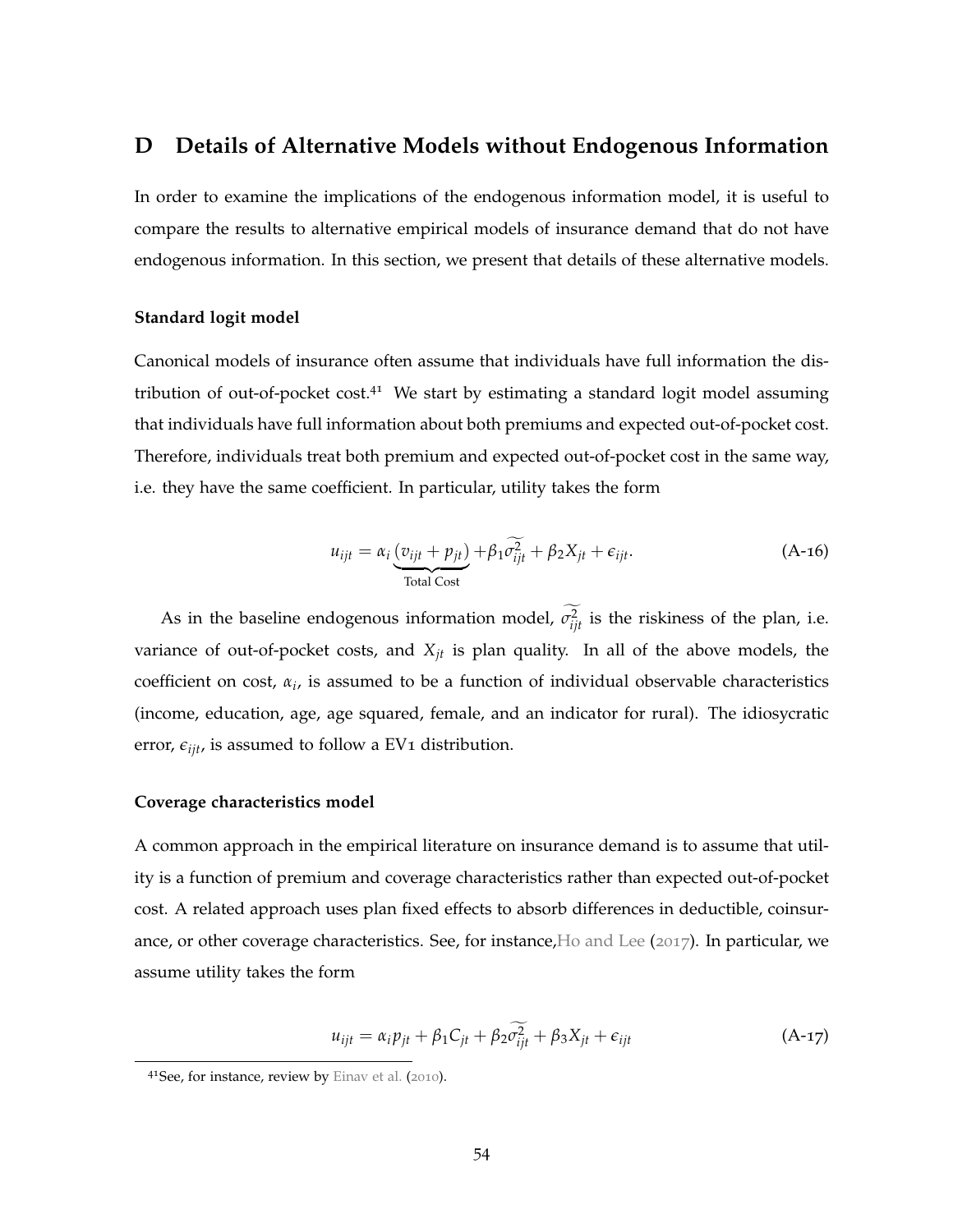where  $C_{jt}$  are coverage characteristics including deductible, cost sharing, generic coverage, and coverage in the gap. Assumptions about  $\sigma_{ijt}^2$ ,  $X_{jt}$ ,  $\alpha_i$ , and  $\epsilon_{ijt}$  are the same as the previous model.

#### **Differential weight model**

Finally, we consider a model in which there is a different coefficient on premium and expected out-of-pocket cost. This approach, used by [Abaluck and Gruber](#page-42-2) ([2011](#page-42-2)), [Abaluck and](#page-42-10) [Gruber](#page-42-10) ([2016](#page-42-10)), and [Ho et al.](#page-43-9) ([2017](#page-43-9)), assumes that the coefficients are fixed when considering counterfactual policies. For this model, we assume utility is given by

$$
u_{ijt} = \alpha_i p_{jt} + \beta_1 v_{ijt} + \beta_2 \widetilde{\sigma_{ijt}^2} + \beta_3 X_{jt} + \epsilon_{ijt}.
$$
 (A-18)

We maintain assumptions regarding  $\sigma_{ijt}^2$ ,  $X_{jt}$ ,  $\alpha_i$ , and  $\epsilon_{ijt}$ . One interpretation of this model is that the difference between *α<sup>i</sup>* and *β*<sup>1</sup> reflects *exogenous* information frictions. Unlike the endogenous information model presented in the previous section, there is no scope for the stakes to affect information acquisition.

We estimate the models via MLE and present the parameter estimates in [Table A-](#page-60-0)8.

## **E Appendix Tables**

<span id="page-55-0"></span>

| Table A-1                                      |
|------------------------------------------------|
| Correlation of Stakes with Individual          |
| Characteristics and Choice Set Characteristics |

|                          | A11     |         |       | <b>Active Choice</b> |
|--------------------------|---------|---------|-------|----------------------|
|                          | Corr    | p-value | Corr  | p-value              |
| Out-of-pocket cost (RE)  | 0.58    | 0.000   | 0.47  | 0.000                |
| Out-of-pocket cost (PF)  | 0.73    | 0.000   | 0.69  | 0.000                |
| Annual Premium           | $-0.00$ | 0.646   | 0.00  | 0.957                |
| Age                      | 0.02    | 0.000   | -0.00 | 0.911                |
| Zip Income               | 0.04    | 0.000   | 0.03  | 0.006                |
| Zip Education (%BA)      | 0.03    | 0.000   | 0.02  | 0.020                |
| <b>Chronic Condition</b> | 0.12    | 0.000   | 0.08  | 0.000                |

*Notes:* Shows correlation coefficient between relevant variable and stakes.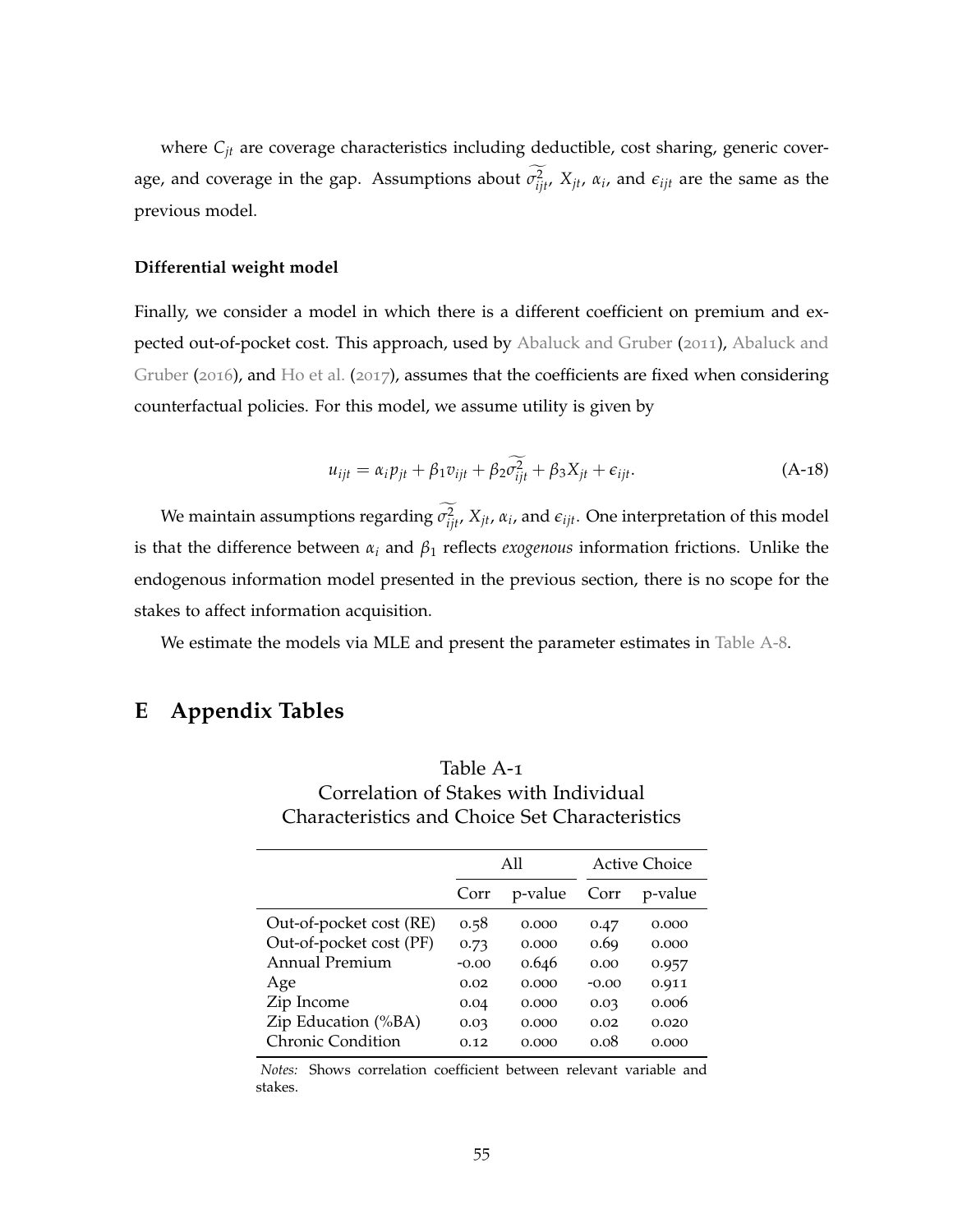<span id="page-56-0"></span>

| Table A-2                                            |
|------------------------------------------------------|
| Summary of Demographics for Forced Switchers and All |
| <b>Enrollees</b>                                     |

|                          |       | All   |       | Active Choice |
|--------------------------|-------|-------|-------|---------------|
|                          | Mean  | SD    | Mean  | SD.           |
| Age                      | 76.8  | 7.3   | 76.3  | 7.2           |
| Female                   | 0.606 | 0.489 | 0.603 | 0.489         |
| Zip income $(1,000s)$    | 76.1  | 34.5  | 76.8  | 34.7          |
| Zip education (pct BA)   | 29.2  | 16.9  | 29.6  | 17.1          |
| Rural                    | 0.072 | 0.259 | 0.070 | 0.255         |
| Years enrolled in Part D | 5.67  | 2.20  | 5.13  | 2.10          |
| Alzheimers               | 0.093 | 0.290 | 0.087 | 0.282         |
| Lung disease             | 0.109 | 0.312 | 0.104 | 0.305         |
| Kidney disease           | 0.171 | 0.377 | 0.153 | 0.360         |
| Heart failure            | 0.145 | 0.352 | 0.139 | 0.346         |
| Depression               | 0.120 | 0.325 | 0.114 | 0.318         |
| <b>Diabetes</b>          | 0.281 | 0.449 | 0.272 | 0.445         |
| Other chronic condition  | 0.323 | 0.468 | 0.302 | 0.459         |

| Table A-3                                          |
|----------------------------------------------------|
| Non-Monotonic Effect of Stakes on Insurance Choice |
| Robustness Check with Perfect Foresight Assumption |

<span id="page-56-1"></span>

|                              | $\scriptstyle{(1)}$ | $\rm(2)$       | $\left( 3\right)$ | $\left( 4 \right)$ | $\left( 5\right)$ |
|------------------------------|---------------------|----------------|-------------------|--------------------|-------------------|
| Stakes (100s)                | $-2.268***$         | $-1.766***$    | $-0.143$          | $-0.315***$        | $-0.210**$        |
|                              | (0.061)             | (0.062)        | (0.090)           | (0.090)            | (0.091)           |
| Stakes Squared               | $0.198***$          | $0.159***$     | $0.032***$        | $0.046***$         | $0.036***$        |
|                              | (0.006)             | (0.005)        | (0.008)           | (0.008)            | (0.008)           |
| Plan Characteristic Controls | No                  | Yes            | No                | Yes                | Yes               |
| Individual FEs               | N <sub>0</sub>      | N <sub>0</sub> | Yes               | Yes                | Yes               |
| Year FEs                     | No                  | No             | No                | No                 | Yes               |
| Implied minimum              | 571.4               | 554.1          | 223.0             | 339.1              | 288.9             |
| Adjusted R2                  | 0.007               | 0.028          | 0.347             | 0.351              | 0.353             |
| Observations                 | 200,701             | 200,701        | 200,701           | 200,701            | 200,701           |

*Notes:* Dependent variable is percent choosing lowest cost plan, where lowest cost plan is defined using a perfect foresight assumption. Standard errors in parentheses. \*  $p < 0.10$ , \*\*  $p < 0.05$ , \*\*\*  $p < 0.01$ .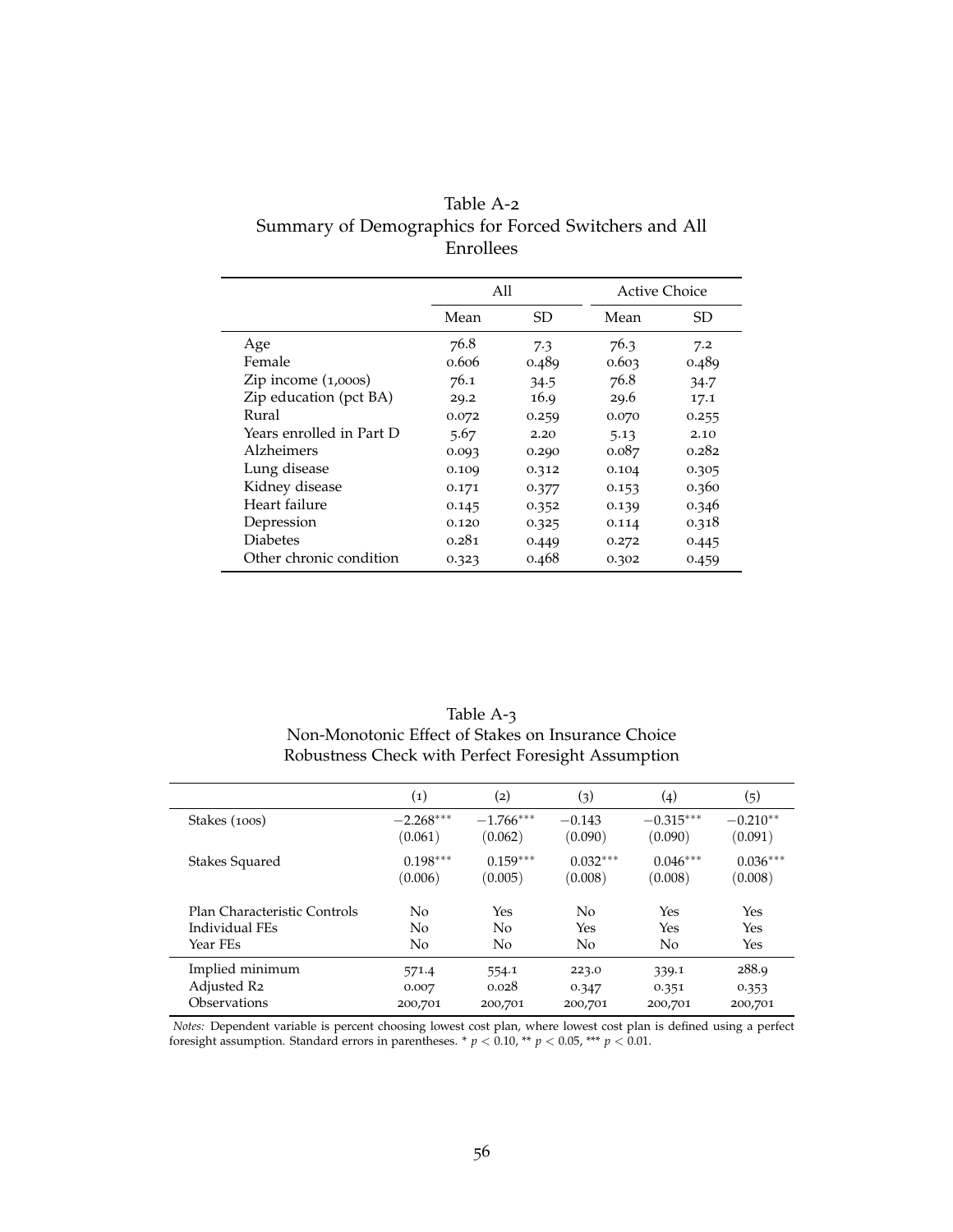| Table A-4                                                           |
|---------------------------------------------------------------------|
| Interaction of Stakes and Price Coefficient in Standard Logit Model |
| Robustness Check with Random Coefficients                           |

<span id="page-57-0"></span>

|                                                  | $\left( 1\right)$ | (2)         | (3)         | (4)         | (5)         | (6)         |
|--------------------------------------------------|-------------------|-------------|-------------|-------------|-------------|-------------|
| Premium (100s)                                   | $-0.309***$       | $-0.348***$ | $-0.621***$ | $-0.376***$ | $-0.638***$ | $-0.637***$ |
|                                                  | (0.004)           | (0.004)     | (0.030)     | (0.004)     | (0.030)     | (0.030)     |
| sd                                               | $0.211***$        | $0.205***$  | $0.205***$  | $0.206***$  | $0.206***$  | $0.205***$  |
|                                                  | (0.003)           | (0.003)     | (0.003)     | (0.003)     | (0.003)     | (0.003)     |
| Premium $\times$ Indiv. avg stakes               |                   |             |             | $0.023***$  | $0.021***$  | $0.021***$  |
|                                                  |                   |             |             | (0.001)     | (0.002)     | (0.002)     |
| Premium $\times$ Stakes                          |                   | $0.023***$  | $0.022***$  | $0.009***$  | $0.010***$  |             |
|                                                  |                   | (0.001)     | (0.001)     | (0.001)     | (0.001)     |             |
| Premium $\times$ Stakes $\times$ 1(Stakes $>$ 0) |                   |             |             |             |             | $0.008***$  |
|                                                  |                   |             |             |             |             | (0.002)     |
| Premium $\times$ Stakes $\times$ 1(Stakes $<$ 0) |                   |             |             |             |             | $0.012***$  |
|                                                  |                   |             |             |             |             | (0.002)     |
| Out-of-Pocket Cost (100s)                        | $0.048***$        | $0.063***$  | $0.161***$  | $0.082***$  | $0.175***$  | $0.178***$  |
|                                                  | (0.005)           | (0.007)     | (0.035)     | (0.008)     | (0.035)     | (0.035)     |
| sd                                               | $-0.107***$       | $-0.108***$ | $-0.109***$ | $0.099***$  | $-0.101***$ | $-0.103***$ |
|                                                  | (0.007)           | (0.007)     | (0.007)     | (0.007)     | (0.007)     | (0.007)     |
| OOP $\times$ Indiv. avg stakes                   |                   |             |             | $-0.001$    | $-0.001$    | $-0.001$    |
|                                                  |                   |             |             | (0.001)     | (0.001)     | (0.001)     |
| $OOP \times$ Stakes                              |                   | 0.001       | 0.001       | $-0.001$    | $-0.001$    |             |
|                                                  |                   | (0.001)     | (0.001)     | (0.001)     | (0.001)     |             |
| OOP $\times$ Stakes $\times$ 1(Stakes $>$ 0)     |                   |             |             |             |             | $-0.000$    |
|                                                  |                   |             |             |             |             | (0.001)     |
| OOP $\times$ Stakes $\times$ 1(Stakes $<$ 0)     |                   |             |             |             |             | $-0.001$    |
|                                                  |                   |             |             |             |             | (0.001)     |
|                                                  |                   |             |             |             |             |             |
| Premium $\times Z_i$                             | No                | No          | Yes         | No          | Yes         | Yes         |
| $OOP \times Z_i$                                 | No                | No          | Yes         | No          | Yes         | Yes         |
| Log Likelihood                                   | $-112,168$        | $-111,912$  | $-111,493$  | $-111,781$  | $-111,384$  | $-111,380$  |
| Observations                                     | 1,025,674         | 1,025,674   | 1,025,674   | 1,025,674   | 1,025,674   | 1,025,674   |

*Notes:* Stakes in hundreds of dollars. All specifications include controls for risk aversion (OOP variance), plan quality rating, deductible, generic coverage, coverage in the donut hole, and cost sharing. Standard errors in parentheses. \* *p* < 0.10, \*\* *p* < 0.05, \*\*\* *p* < 0.01.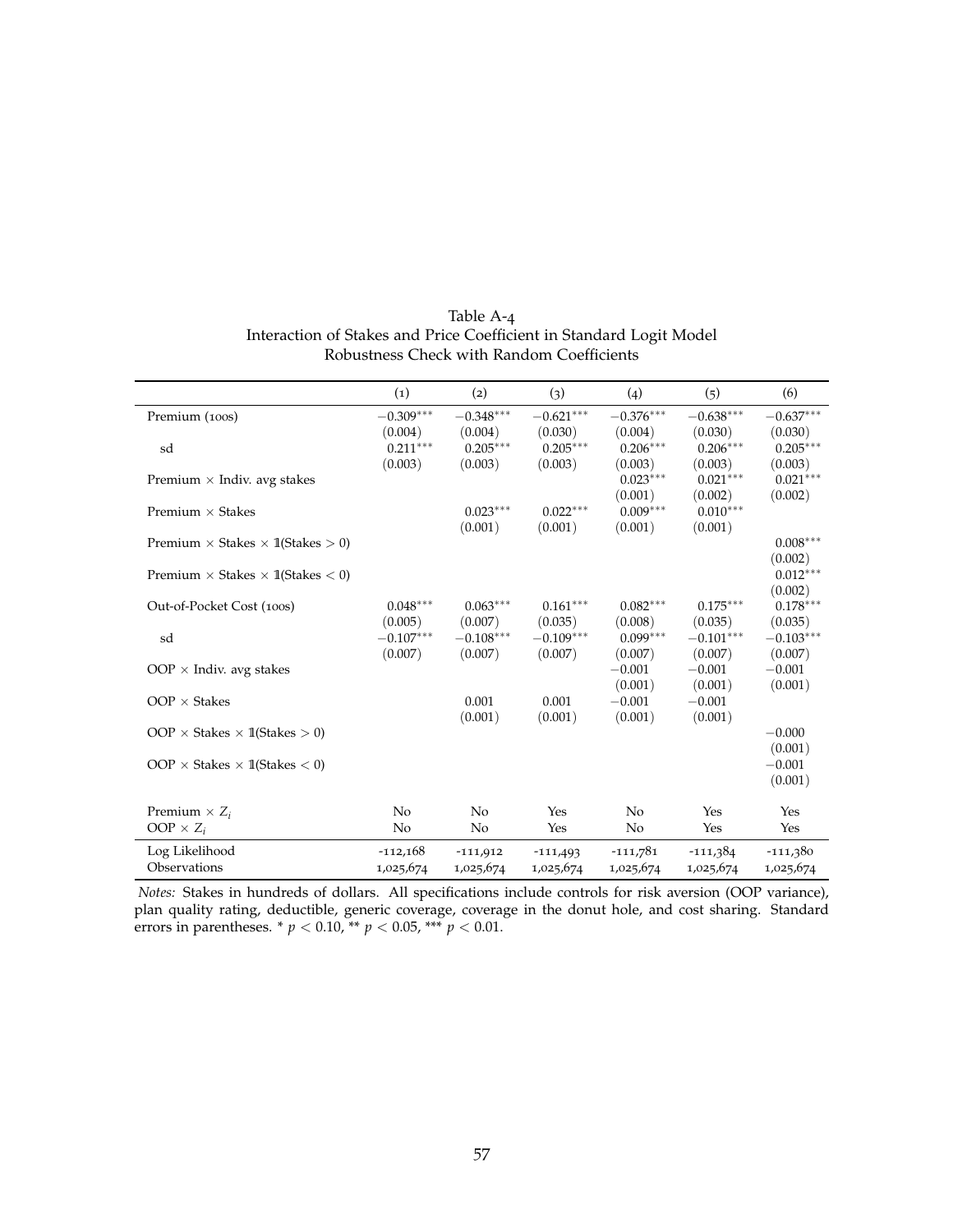| Table A-5                                                           |
|---------------------------------------------------------------------|
| Interaction of Stakes and Price Coefficient in Standard Logit Model |
| Robustness Check with Perfect Foresight Assumption                  |

<span id="page-58-0"></span>

|                                                  | (1)                     | (2)                     | (3)                     | (4)                             | (5)                            | (6)                              |
|--------------------------------------------------|-------------------------|-------------------------|-------------------------|---------------------------------|--------------------------------|----------------------------------|
| Premium (100s)                                   | $-0.234***$<br>(0.003)  | $-0.279***$<br>(0.003)  | $-0.492***$<br>(0.021)  | $-0.294***$<br>(0.003)          | $-0.489***$<br>(0.021)         | $-0.486***$<br>(0.022)           |
| Premium $\times$ Indiv. avg stakes               |                         |                         |                         | $0.019***$<br>(0.001)           | $0.018***$<br>(0.001)          | $0.017***$<br>(0.001)            |
| Premium $\times$ Stakes                          |                         | $0.020***$              | $0.018***$              | $0.008***$                      | $0.008***$                     |                                  |
| Premium $\times$ Stakes $\times$ 1(Stakes $>$ 0) |                         | (0.001)                 | (0.001)                 | (0.001)                         | (0.001)                        | $0.005***$<br>(0.001)            |
| Premium $\times$ Stakes $\times$ 1(Stakes $<$ 0) |                         |                         |                         |                                 |                                | $0.013***$<br>(0.001)            |
| Out-of-Pocket Cost (100s)                        | $-0.023***$<br>(0.002)  | $-0.020***$<br>(0.005)  | $-0.057***$<br>(0.019)  | $-0.013***$<br>(0.005)          | $-0.049**$<br>(0.019)          | $-0.046**$<br>(0.019)            |
| OOP $\times$ Indiv. avg stakes                   |                         |                         |                         | $0.003***$                      | $0.002***$                     | $0.002***$                       |
| $OOP \times$ Stakes                              |                         | $0.003***$<br>(0.000)   | $0.003***$<br>(0.000)   | (0.001)<br>$0.001**$<br>(0.000) | (0.001)<br>$0.001*$<br>(0.000) | (0.001)                          |
| OOP $\times$ Stakes $\times$ 1(Stakes $>$ 0)     |                         |                         |                         |                                 |                                | 0.000                            |
| $OOP \times$ Stakes $\times$ 1(Stakes $<$ 0)     |                         |                         |                         |                                 |                                | (0.000)<br>$0.001***$<br>(0.000) |
| Premium $\times X_i$<br>$OOP \times X_i$         | No<br>N <sub>0</sub>    | N <sub>0</sub><br>No    | Yes<br>Yes              | N <sub>0</sub><br>No            | Yes<br>Yes                     | Yes<br>Yes                       |
| Log Likelihood<br>Observations                   | $-114,144$<br>1,025,674 | $-113,804$<br>1,025,674 | $-113,329$<br>1,025,674 | $-113,652$<br>1,025,674         | $-113,196$<br>1,025,674        | $-113,179$<br>1,025,674          |

*Notes:* Stakes in hundreds of dollars. All specifications include controls for risk aversion (OOP variance), plan quality rating, deductible, generic coverage, coverage in the donut hole, and cost sharing. Standard errors in parentheses. \* *p* < 0.10, \*\* *p* < 0.05, \*\*\* *p* < 0.01.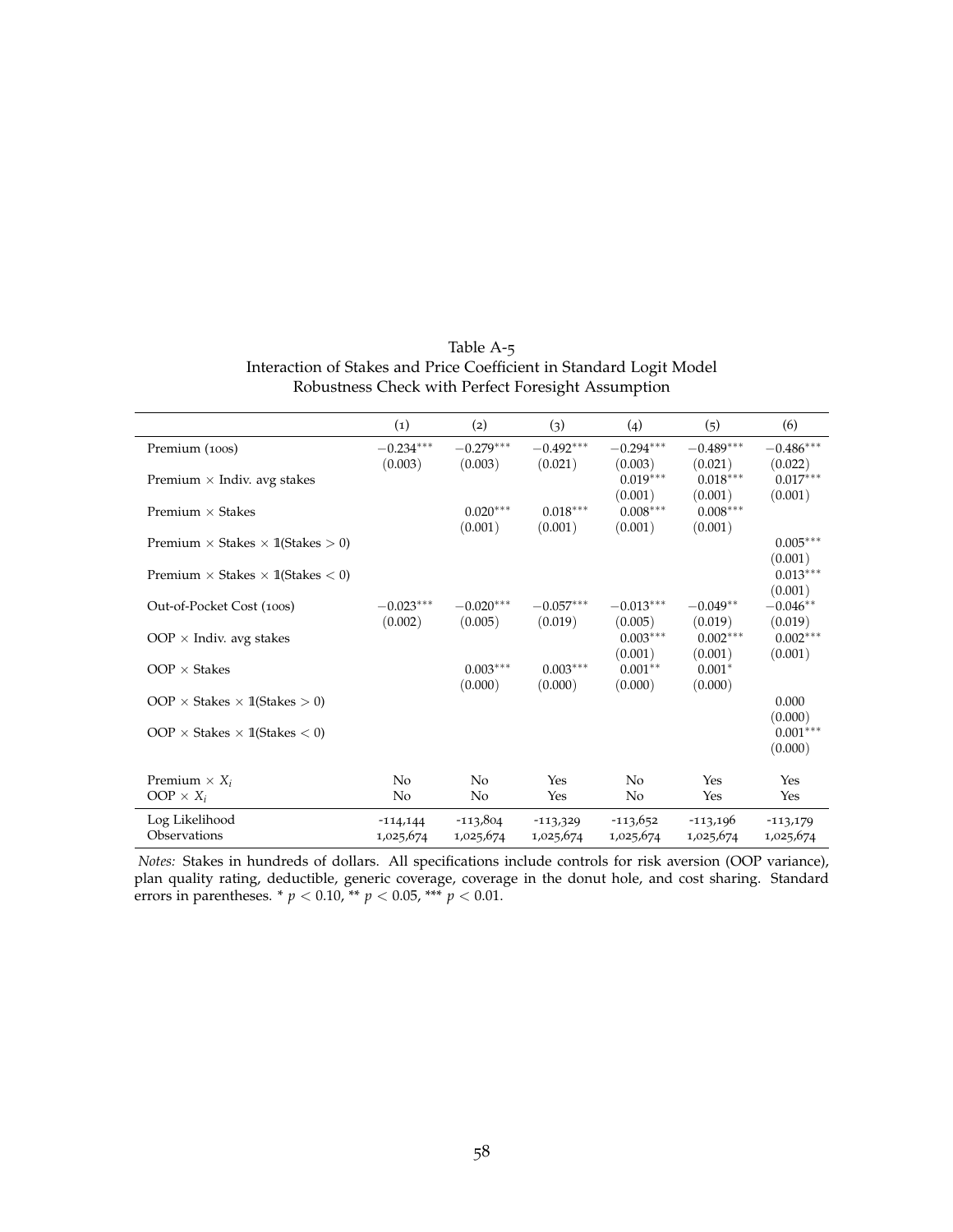<span id="page-59-0"></span>

| Interaction of Stakes and Price Coefficient in Standard Logit Model<br>Robustness Check with Random Coefficients and Perfect Foresight Assumption |                    |             |             |             |             |             |  |  |
|---------------------------------------------------------------------------------------------------------------------------------------------------|--------------------|-------------|-------------|-------------|-------------|-------------|--|--|
|                                                                                                                                                   | $\left( 1 \right)$ | (2)         | (ဒ)         | (4)         | (5)         | (6)         |  |  |
| Premium (100s)                                                                                                                                    | $-0.310***$        | $-0.349***$ | $-0.625***$ | $-0.377***$ | $-0.641***$ | $-0.640***$ |  |  |
|                                                                                                                                                   | (0.004)            | (0.004)     | (0.029)     | (0.004)     | (0.029)     | (0.029)     |  |  |
| sd                                                                                                                                                | $0.210***$         | $0.204***$  | $0.204***$  | $0.204***$  | $0.204***$  | $0.203***$  |  |  |
|                                                                                                                                                   | (0.003)            | (0.003)     | (0.003)     | (0.003)     | (0.003)     | (0.003)     |  |  |

Premium × Indiv. avg stakes  $0.023^{***}$   $0.021^{***}$   $0.021^{***}$   $0.021^{***}$   $0.021^{***}$   $0.021^{***}$   $0.0021^{***}$   $0.0021^{***}$ 

Premium × Stakes × 1**(Stakes > 0)** 0.008<sup>∗∗∗</sup>

Out-of-Pocket Cost (100s) 0.017∗∗∗ 0.007 0.061∗∗ 0.004 0.055<sup>∗</sup> 0.056<sup>∗</sup>

sd −0.086∗∗∗ −0.087∗∗∗ 0.083∗∗∗ 0.084∗∗∗ −0.083∗∗∗ −0.085∗∗∗

 $OOP \times Indiv.$  avg stakes  $O.004^{***}$   $O.004^{***}$   $O.004^{***}$   $O.004^{***}$   $O.004^{***}$   $O.001$   $(0.001)$   $(0.001)$ 

 $OOP \times$  Stakes  $\times$  11(Stakes > 0) 0.002<sup>∗∗∗</sup>

 $OOP \times$  Stakes  $\times$  11(Stakes  $<$  0) 0.001

Premium  $\times X_i$   $\qquad \qquad$  No  $\qquad$  Yes  $\qquad$  Yes  $\qquad$  Yes  $\qquad$  Yes  $OOP \times X_i$  No No Yes No Yes Yes Log Likelihood -112,179 -111,938 -111,509 -111,821 -111,409 -111,405 Observations 1,025,674 1,025,674 1,025,674 1,025,674 1,025,674 1,025,674

Premium × Stakes 0.023<sup>∗∗∗</sup> 0.021<sup>∗∗∗</sup>

 $OOP \times$  Stakes 0.004<sup>∗∗∗</sup> 0.004<sup>∗∗∗</sup> 0.004<sup>∗∗∗</sup>

Premium × Stakes × 1l(Stakes < 0.011∤

 $(0.001)$   $(0.002)$ <br> $0.009***$   $0.009***$ 

 $(0.001)$   $(0.001)$ <br>0.001<sup>\*\*</sup> 0.001<sup>\*\*</sup>

 $(0.002)$ <br>0.011\*\*\*

(0.002)

(0.001)

(0.001)

 $(0.001)$   $(0.001)$   $(0.001)$   $(0.001)$ 

 $(0.003)$   $(0.004)$   $(0.029)$   $(0.006)$   $(0.029)$   $(0.029)$ 

 $(0.006)$   $(0.006)$   $(0.006)$   $(0.006)$   $(0.006)$   $(0.006)$ 

 $(0.001)$   $(0.001)$   $(0.001)$   $(0.001)$ 

Table A-6 Interaction of Stakes and Price Coefficient in Standard Logit Model

*Notes:* Stakes in hundreds of dollars. All specifications include controls for risk aversion (OOP variance), plan quality rating, deductible, generic coverage, coverage in the donut hole, and cost sharing. Standard errors in parentheses. \* *p* < 0.10, \*\* *p* < 0.05, \*\*\* *p* < 0.01.

#### <span id="page-59-1"></span>Table A-7 Estimates for Regression Predicting Out-of-Pocket Cost from Easily Observable **Characteristics**

|                              | Estimate  | SE.      |
|------------------------------|-----------|----------|
|                              |           |          |
| Premium                      | $-0.0188$ | (0.0037) |
| Drug deductible              | 0.0062    | (0.0001) |
| Generic coverage             | $-2.8126$ | (0.0337) |
| Coverage in the coverage gap | 0.9113    | (0.0329) |
| Average cost sharing         | 5.7168    | (0.1076) |
| Observations                 | 1,058,745 |          |

*Notes:* Includes year fixed effects. Standard errors in parentheses.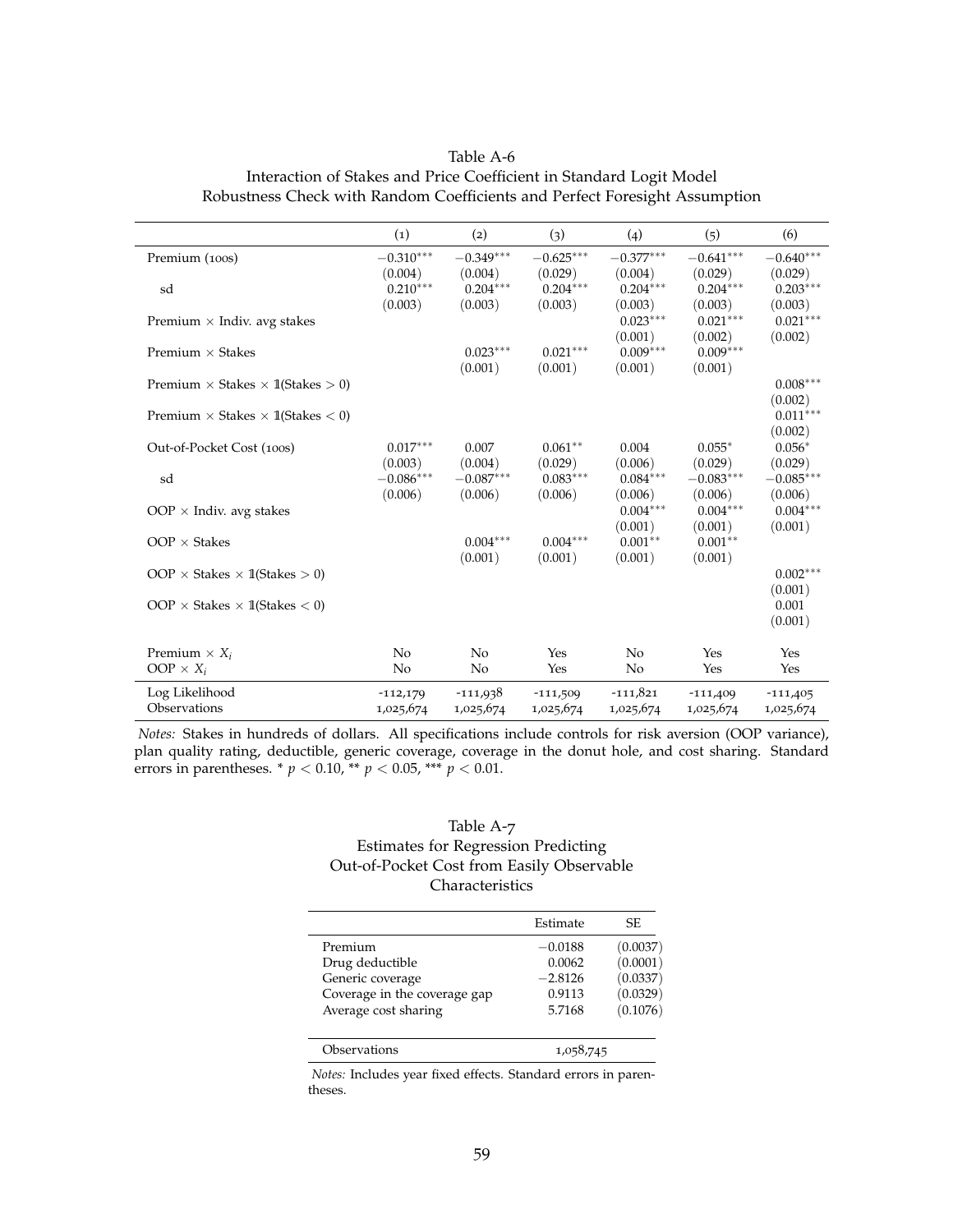| Table A-8                                            |
|------------------------------------------------------|
| Estimates for Alternative Models of Insurance Demand |
| without Endogenous Information                       |

<span id="page-60-0"></span>

|                                        | Standard Logit |         |             | Coverage Characteristics | Differential Weight |         |
|----------------------------------------|----------------|---------|-------------|--------------------------|---------------------|---------|
| Total cost                             | $-0.504***$    | (0.132) |             |                          |                     |         |
| Total cost $\times$ Income             | 0.000          | (0.000) |             |                          |                     |         |
| Total cost $\times$ Education          | 0.000          | (0.000) |             |                          |                     |         |
| Total cost $\times$ Age                | $0.010***$     | (0.003) |             |                          |                     |         |
| Total cost $\times$ Age-squared        | $-0.000***$    | (0.000) |             |                          |                     |         |
| Total cost $\times$ Female             | $-0.003$       | (0.002) |             |                          |                     |         |
| Total cost $\times$ Rural              | $-0.002$       | (0.004) |             |                          |                     |         |
| Premium                                |                |         | $-2.499***$ | (0.332)                  | $-1.419***$         | (0.280) |
| Premium $\times$ Income                |                |         | $-0.000$    | (0.000)                  | $-0.000$            | (0.000) |
| Premium $\times$ Education             |                |         | 0.000       | (0.000)                  | 0.000               | (0.000) |
| Premium $\times$ Age                   |                |         | $0.050***$  | (0.008)                  | $0.030***$          | (0.007) |
| Premium $\times$ Age-squared           |                |         | $-0.000***$ | (0.000)                  | $-0.000***$         | (0.000) |
| Premium $\times$ Female                |                |         | 0.002       | (0.006)                  | 0.002               | (0.005) |
| Premium $\times$ Rural                 |                |         | 0.002       | (0.010)                  | $-0.000$            | (0.009) |
| Deductible                             |                |         | $-0.009***$ | (0.000)                  |                     |         |
| Generic coverage                       |                |         | $-0.473***$ | (0.039)                  |                     |         |
| Coverage in gap                        |                |         | $0.723***$  | (0.040)                  |                     |         |
| Cost sharing                           |                |         | $2.064***$  | (0.093)                  |                     |         |
| <b>OOP</b>                             |                |         |             |                          | $-0.033***$         | (0.002) |
| Other controls for plan characteristic | Yes            |         |             | Yes                      | Yes                 |         |
| Log Likelihood                         | $-39,504$      |         |             | $-31,990$                | $-38,480$           |         |

*Notes:* Premium and out-of-pocket cost are in hundreds of dollars. Standard errors in parentheses. \*  $p < 0.10$ , \*\*  $p < 0.05$ , \*\*\*  $p < 0.01$ .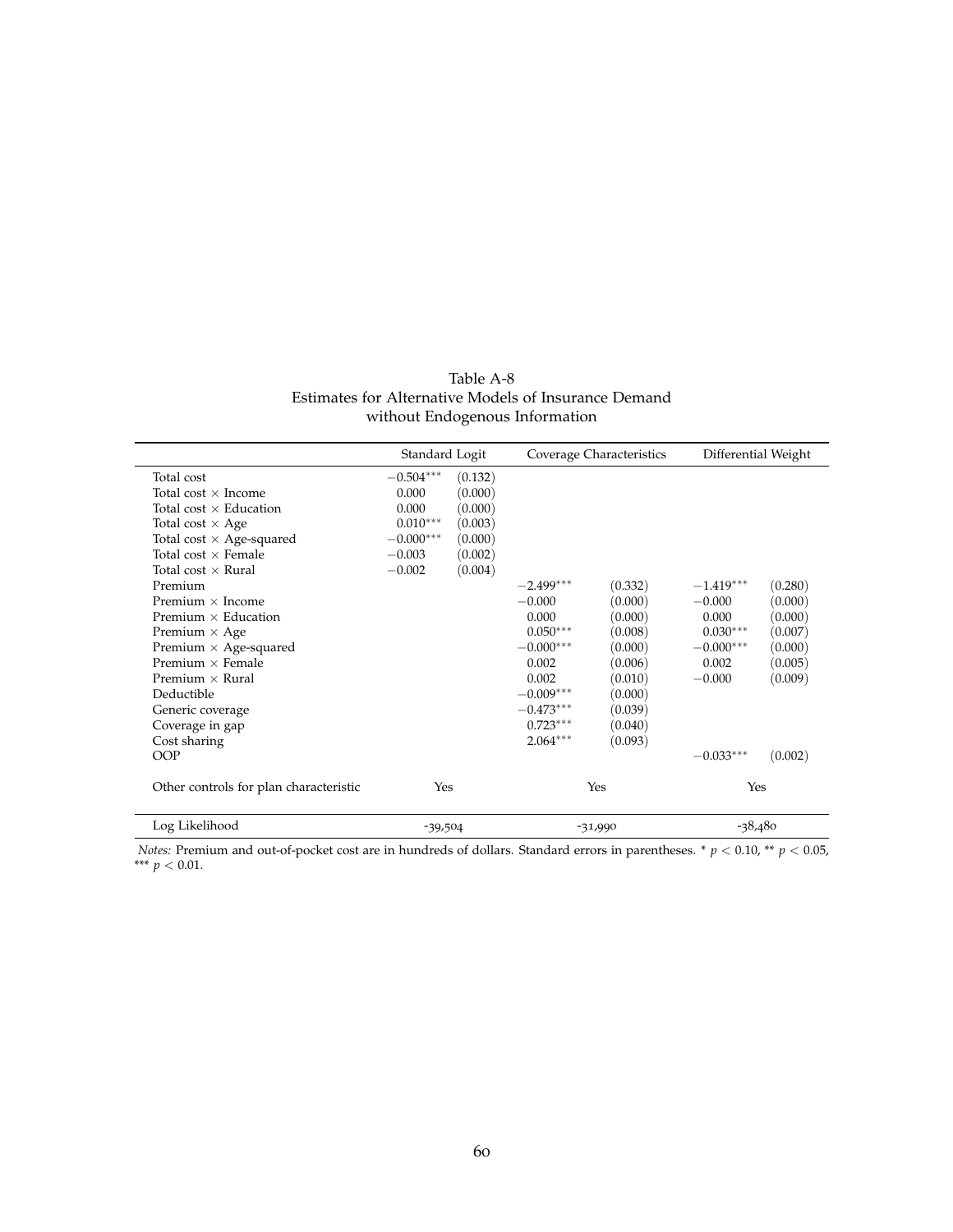<span id="page-61-0"></span>

| Table A-9                                                          |
|--------------------------------------------------------------------|
| Estimates for Demand Model with Endogenous Information Acquisition |
| <b>Alternative Specifications</b>                                  |

|                                                  | Specification 3<br>Plan<br><b>Fixed Effects</b> |           | Specification 4<br>Heterogenous Prior<br>Predicted from Observables |          |  |
|--------------------------------------------------|-------------------------------------------------|-----------|---------------------------------------------------------------------|----------|--|
|                                                  | Estimate                                        | <b>SE</b> | Estimate                                                            | SЕ       |  |
| Price Sensitivity $(\beta^{\alpha})$             |                                                 |           |                                                                     |          |  |
| Constant                                         | $-1.7991$                                       | (0.0214)  | $-2.1112$                                                           | (0.0875) |  |
| Income                                           | $-0.0004$                                       | (0.0007)  | 0.0017                                                              | (0.0026) |  |
| Education                                        | $-0.0021$                                       | (0.0012)  | $-0.0044$                                                           | (0.0056) |  |
| Age                                              | $-0.1915$                                       | (0.0273)  | 0.0238                                                              | (0.1395) |  |
| Age <sup>2</sup>                                 | 0.0011                                          | (0.0002)  | $-0.0003$                                                           | (0.0009) |  |
| Female                                           | $-0.0252$                                       | (0.0234)  | 0.1085                                                              | (0.0969) |  |
| Rural                                            | 0.0750                                          | (0.0441)  | 0.4103                                                              | (0.1432) |  |
| Other Plan Characteristics                       |                                                 |           |                                                                     |          |  |
| Plan Quality                                     | 1.4036                                          | (0.0543)  | 3.3867                                                              | (0.8149) |  |
| <b>Risk</b>                                      | $-0.0432$                                       | (0.0018)  | $-0.0481$                                                           | (0.0126) |  |
| Marginal cost of information $(\beta^{\lambda})$ |                                                 |           |                                                                     |          |  |
| Constant                                         | 2.9379                                          | (0.1194)  | 3.4565                                                              | (0.3415) |  |
| Income                                           | 0.0005                                          | (0.0008)  | 0.0010                                                              | (0.0016) |  |
| Education                                        | $-0.0048$                                       | (0.0018)  | $-0.0067$                                                           | (0.0037) |  |
| Age                                              | 0.2074                                          | (0.0500)  | 0.4138                                                              | (0.1064) |  |
| Age <sup>2</sup>                                 | $-0.0012$                                       | (0.0003)  | $-0.0024$                                                           | (0.0006) |  |
| Female                                           | 0.0330                                          | (0.0351)  | $-0.0075$                                                           | (0.0764) |  |
| Rural                                            | 0.3632                                          | (0.0825)  | 0.1288                                                              | (0.1375) |  |
| Part D Experience                                | $-0.4030$                                       | (0.0189)  | $-0.3324$                                                           | (0.0294) |  |
| Has alzheimers                                   | 0.0071                                          | (0.0591)  | $-0.1358$                                                           | (0.1357) |  |
| Has lung disease                                 | 0.0847                                          | (0.0575)  | 0.0796                                                              | (0.1180) |  |
| Has kidney disease                               | 0.0304                                          | (0.0461)  | $-0.2010$                                                           | (0.0940) |  |
| Has heart failure                                | 0.1033                                          | (0.0497)  | 0.1515                                                              | (0.1162) |  |
| Has depression                                   | 0.0372                                          | (0.0521)  | 0.0443                                                              | (0.1118) |  |
| Has diabetes                                     | 0.1162                                          | (0.0398)  | 0.0145                                                              | (0.0848) |  |
| Has other chronic condition                      | 0.0141                                          | (0.0391)  | $-0.0343$                                                           | (0.0835) |  |
| Mean price sensitivity                           | $-0.1656$                                       |           | $-0.1348$                                                           |          |  |
| Mean marginal cost of information                | 2.8154                                          |           | 5.5449                                                              |          |  |
| LL                                               | 107,842.09                                      |           | 118,556.31                                                          |          |  |
| Observations                                     | 1,058,745                                       |           | 1,058,745                                                           |          |  |

*Notes:* Premium and out-of-pocket cost are in hundreds of dollars. Continuous individual characteristics (income, education, age, and age squared) are demeaned. Standard errors in parentheses.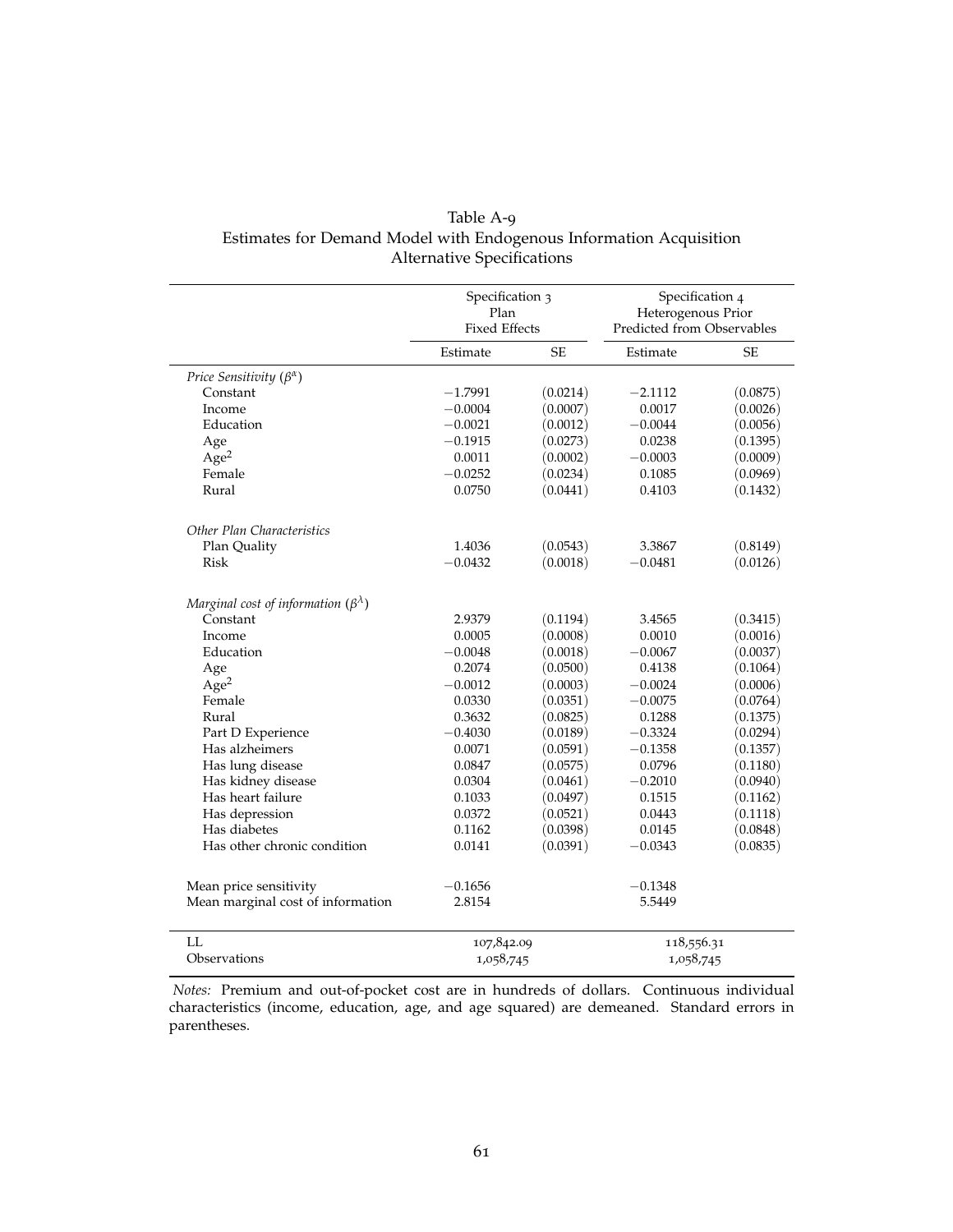#### Table A-10

### <span id="page-62-0"></span>Estimates for Demand Model with Endogenous Information Acquisition Robustness to Alternative Definition of Prior Variance Based on Group Average

|                                                  | Specification 1  |          | Specification 2<br>Heterogenous Prior |           |  |
|--------------------------------------------------|------------------|----------|---------------------------------------|-----------|--|
|                                                  | Homogenous Prior |          | Plan Average OOP                      |           |  |
|                                                  | Estimate         | SE       | Estimate                              | <b>SE</b> |  |
| Price Sensitivity $(\beta^{\alpha})$             |                  |          |                                       |           |  |
| Constant                                         | $-2.0477$        | (0.0260) | $-2.0392$                             | (0.0282)  |  |
| Income                                           | $-0.0005$        | (0.0009) | 0.0008                                | (0.0008)  |  |
| Education                                        | $-0.0015$        | (0.0016) | $-0.0032$                             | (0.0017)  |  |
| Age                                              | $-0.1518$        | (0.0354) | $-0.1592$                             | (0.0373)  |  |
| Age <sup>2</sup>                                 | 0.0009           | (0.0002) | 0.0009                                | (0.0002)  |  |
| Female                                           | $-0.0251$        | (0.0302) | $-0.0122$                             | (0.0324)  |  |
| Rural                                            | 0.1201           | (0.0533) | 0.0450                                | (0.0596)  |  |
| Other Plan Characteristics                       |                  |          |                                       |           |  |
| Plan Quality                                     | 2.6502           | (0.1664) | 2.7878                                | (0.1642)  |  |
| Risk                                             | $-0.0561$        | (0.0037) | $-0.0573$                             | (0.0036)  |  |
| Marginal cost of information $(\beta^{\lambda})$ |                  |          |                                       |           |  |
| Constant                                         | 3.2406           | (0.0809) | 3.2283                                | (0.0827)  |  |
| Income                                           | 0.0009           | (0.0005) | 0.0009                                | (0.0005)  |  |
| Education                                        | $-0.0068$        | (0.0012) | $-0.0066$                             | (0.0012)  |  |
| Age                                              | 0.2733           | (0.0354) | 0.2546                                | (0.0337)  |  |
| Age <sup>2</sup>                                 | $-0.0016$        | (0.0002) | $-0.0015$                             | (0.0002)  |  |
| Female                                           | 0.0305           | (0.0235) | 0.0293                                | (0.0231)  |  |
| Rural                                            | 0.0528           | (0.0467) | 0.0345                                | (0.0458)  |  |
| Part D Experience                                | $-0.3680$        | (0.0118) | $-0.3554$                             | (0.0105)  |  |
| Has alzheimers                                   | 0.0172           | (0.0406) | 0.0238                                | (0.0401)  |  |
| Has lung disease                                 | 0.0438           | (0.0376) | 0.0577                                | (0.0375)  |  |
| Has kidney disease                               | $-0.0282$        | (0.0304) | $-0.0220$                             | (0.0301)  |  |
| Has heart failure                                | 0.0789           | (0.0337) | 0.0783                                | (0.0333)  |  |
| Has depression                                   | $-0.0210$        | (0.0347) | $-0.0168$                             | (0.0343)  |  |
| Has diabetes                                     | 0.0409           | (0.0261) | 0.0539                                | (0.0258)  |  |
| Has other chronic condition                      | $-0.0251$        | (0.0257) | $-0.0193$                             | (0.0253)  |  |
| Mean price sensitivity                           | $-0.1291$        |          | $-0.1304$                             |           |  |
| Mean marginal cost of information                | 4.0605           |          | 4.2794                                |           |  |
| LL                                               | 123,016.43       |          | 123,470.78                            |           |  |
| Observations                                     | 1,058,745        |          | 1,058,745                             |           |  |

*Notes:* Premium and out-of-pocket cost are in hundreds of dollars. Continuous individual characteristics (income, education, age, and age squared) are demeaned. Prior variance defined as average choice set variance for similar individuals. Standard errors in parentheses.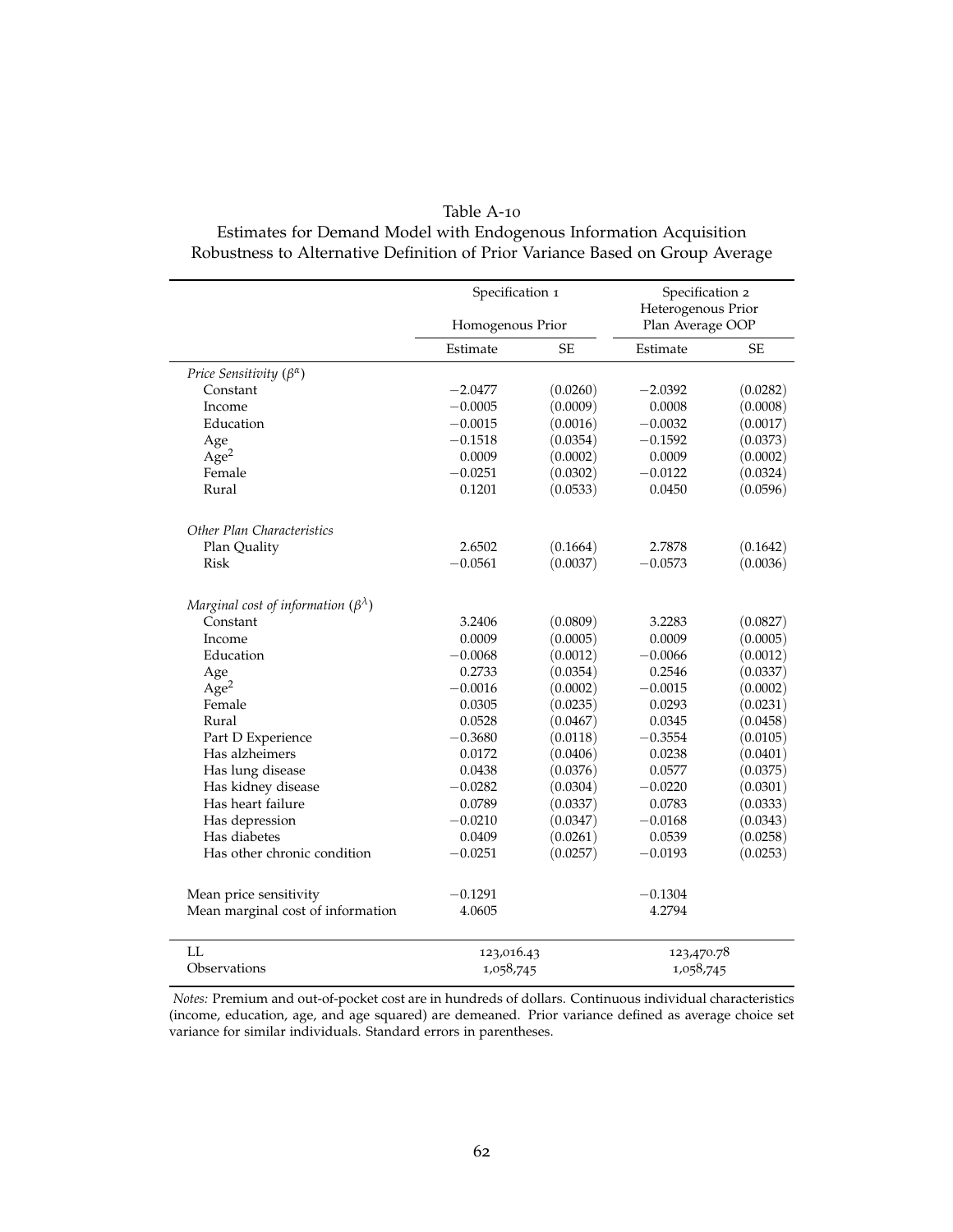<span id="page-63-1"></span>

| Table A-11                              |
|-----------------------------------------|
| Counterfactual Spending and Welfare for |
| Out-of-Pocket Cap with Fixed Prior      |

L,

| \$5,000<br>Cap | \$15,000<br>Cap |
|----------------|-----------------|
|                |                 |
| $-11.0$        | $-7.7$          |
| $-325.6$       | $-135.3$        |
| $-336.5$       | $-142.9$        |
| 0.0            | 0.0             |
| -24.4          | $-20.8$         |
|                |                 |

*Notes:* Out-of-pocket cap counterfactual imposes limit on out-of-pocket cost of all plans and then simulates information acquisition and plan choice holding individuals prior fixed at the baseline.

## <span id="page-63-0"></span>Table A-12 Counterfactual Spending and Welfare for Restricted Choice Set and Out-of-Pocket Cap from Alternative Demand Models

|                                | <b>Restricted Choice Set</b> | Out-of-Pocket Cap         |                |                 |
|--------------------------------|------------------------------|---------------------------|----------------|-----------------|
|                                | 25th Percentile<br>Cutoff    | 50th Percentile<br>Cutoff | \$5,000<br>Cap | \$15,000<br>Cap |
| Standard logit model           |                              |                           |                |                 |
| $\Lambda$ Premium              | $-20.9$                      | $-35.9$                   | $-25.8$        | $-16.6$         |
| $\Delta$ Out-of-pocket cost    | $-12.3$                      | $-32.4$                   | $-265.9$       | $-85.3$         |
| $\Delta$ Spending              | $-33.2$                      | $-68.4$                   | $-291.7$       | $-101.9$        |
| $\Delta$ Welfare               | $-271.6$                     | $-753.3$                  | 313.7          | 127.8           |
| Coverage characteristics model |                              |                           |                |                 |
| $\Lambda$ Premium              | $-8.7$                       | $-16.4$                   |                |                 |
| $\Delta$ Out-of-pocket cost    | $-6.5$                       | $-16.0$                   | $-358.4$       | $-172.8$        |
| $\Delta$ Spending              | $-15.2$                      | $-32.4$                   | $-358.4$       | $-172.8$        |
| $\Delta$ Welfare               | $-65.8$                      | $-191.5$                  |                |                 |
| Differential weight model      |                              |                           |                |                 |
| $\Delta$ Premium               | $-16.9$                      | $-31.2$                   | $-14.5$        | $-9.4$          |
| $\Delta$ Out-of-pocket cost    | $-6.9$                       | $-17.4$                   | $-316.3$       | $-126.2$        |
| $\Delta$ Spending              | $-23.8$                      | $-48.5$                   | $-330.7$       | $-135.6$        |
| $\Delta$ Welfare               | $-142.5$                     | $-407.4$                  | 145.1          | 64.2            |

*Notes:* Counterfactual simulations from alternative models described in [Appendix D.](#page-54-0) Restricted choice counterfactual removes plans with average utility below cutoff based on estimates from endogenous information model. Out-of-pocket cap counterfactual imposes limit on out-ofpocket cost of all plans and then simulates plan choice.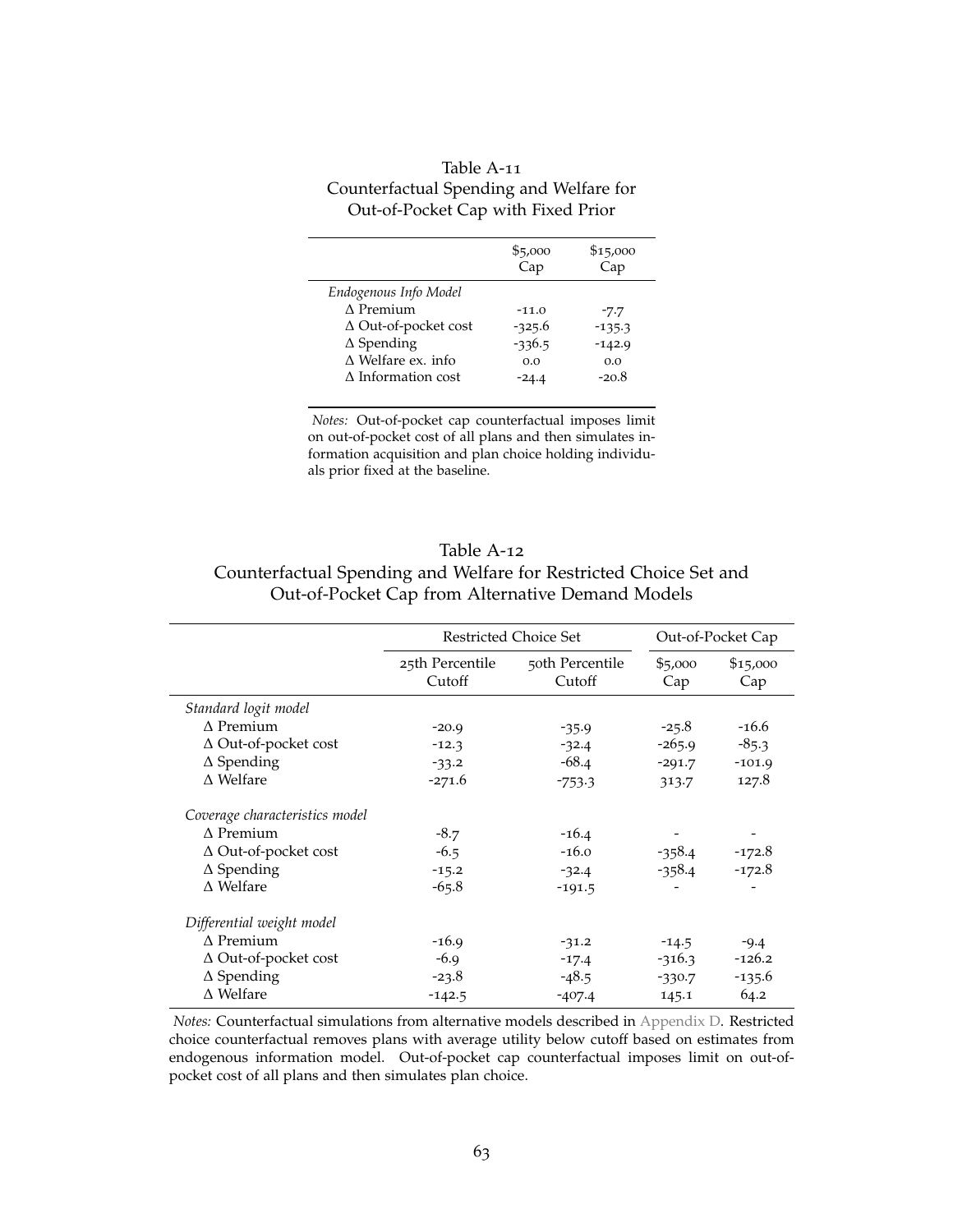## <span id="page-64-0"></span>**F Appendix Figures**





<span id="page-64-1"></span>*Notes:* For average percentile rank, higher percentile rank indicates lower cost choice. Standard error bars show 95% confidence interval for the mean.

Figure A-2 Alternative Measures of Choice Quality by Stakes



a. Fraction Choosing Lowest Risk Plan **b.** Average Plan Quality

*Notes:* Plan quality measured by Medicare star ratings. Standard error bars show 95% confidence interval for the mean.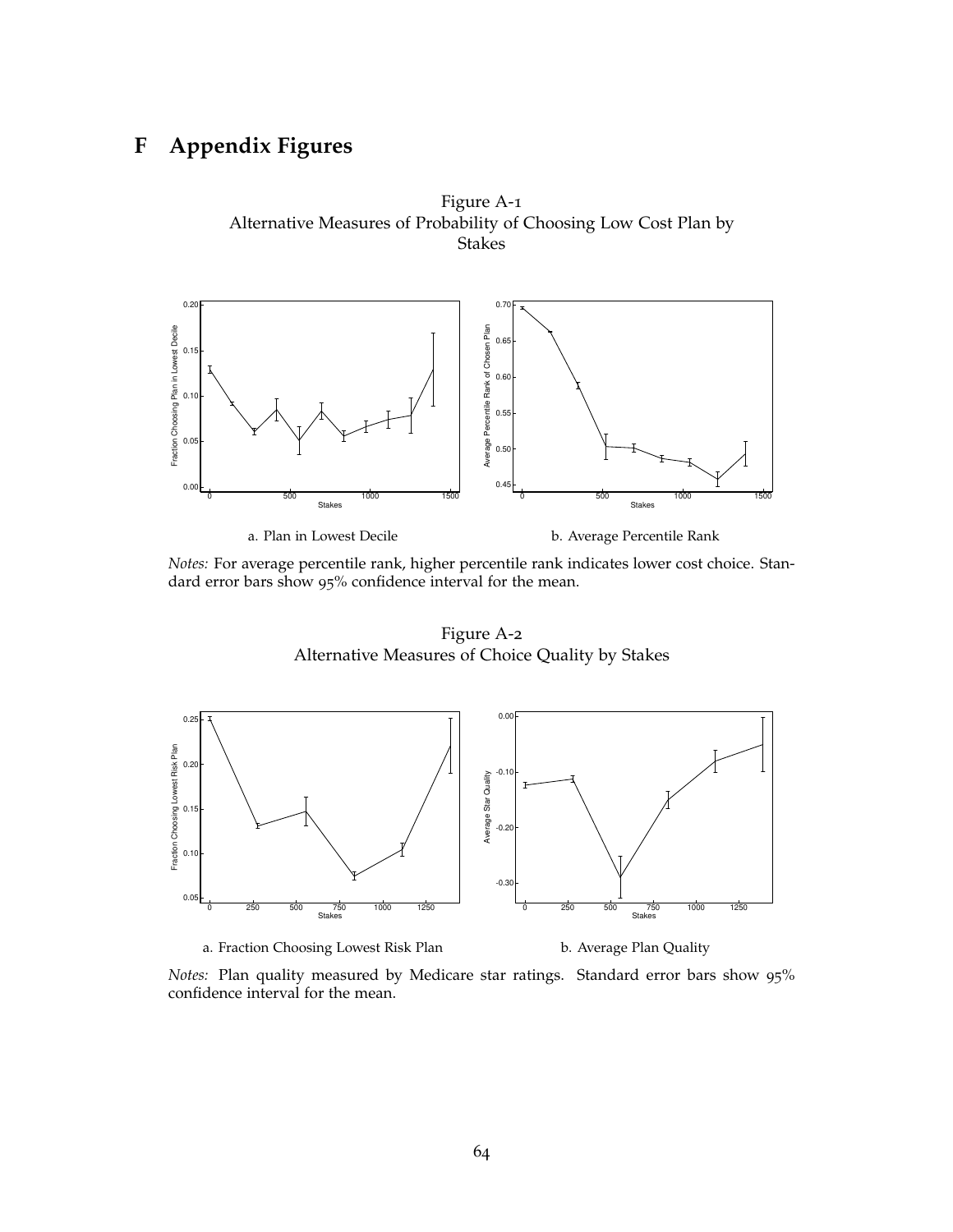

<span id="page-65-0"></span>

c. Income

*Notes:* Shows difference in welfare between baseline simulation using Specification 1 and counterfactual simulation with full information for each demographic bin. Income and education are at the zip code level.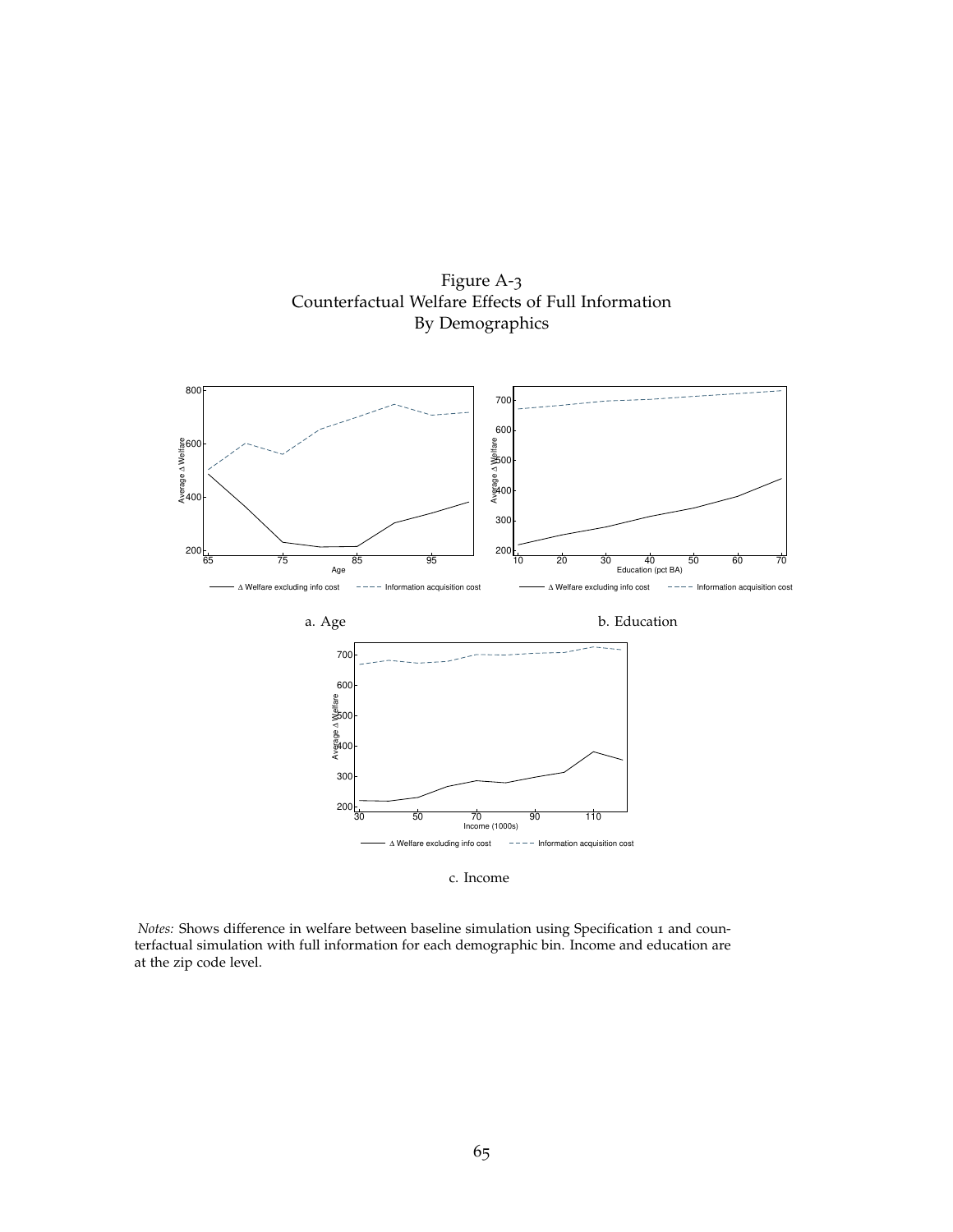<span id="page-66-0"></span>Figure A-4 Counterfactual Analysis of Randomly Removing Options from Choice Set



a. Spending b. Change in Welfare

*Notes:* Chart shows counterfactual spending and change in welfare from randomly removing a percentage of plans. Counterfactual estimates from model with endogenous information acquisition using welfare as calculated in [Section](#page-27-0) 5.2 is contrasted with welfare excluding taste shocks.

Figure A-5 Counterfactual Analysis of Increased Cost Sharing



a. Spending b. Change in Information Acquisition Cost

*Notes:* Chart shows counterfactual spending and change in information acquisition cost from increasing cost sharing. Counterfactual estimates from model with endogenous information acquisition is contrasted with counterfactual estimates from standard logit demand model.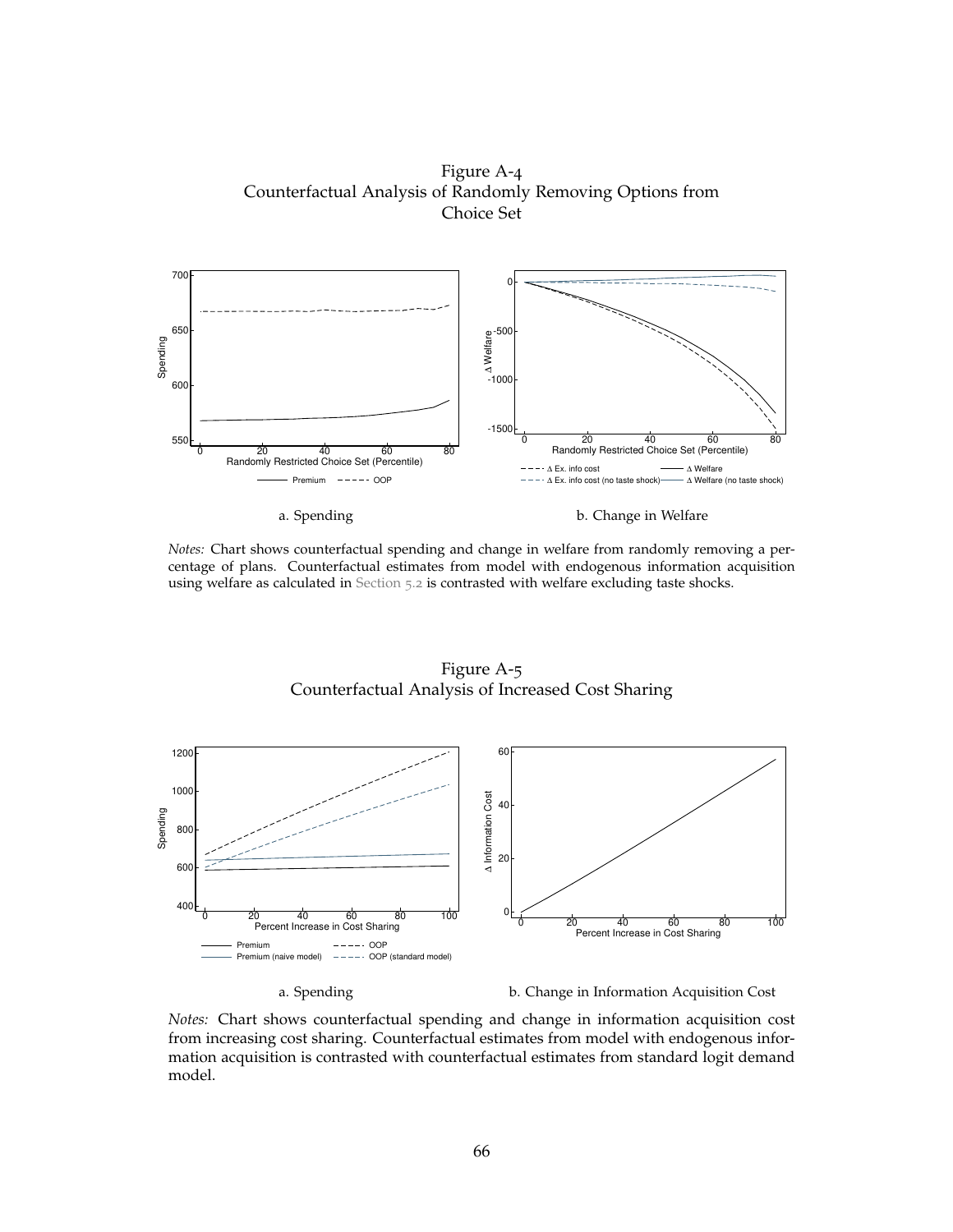# <span id="page-67-0"></span>**G Monte Carlo Analysis to Assess Sensitivity to Distributional Assumptions**

We conduct a Monte Carlo exercise as part of our robustness analysis. In particular, we examine whether estimates are sensitive to the distributional assumption on the prior of outof-pocket costs that is used in deriving the closed-form expression of choice probabilities (see appendix [A-](#page-45-2)1 for the derivation and assumptions). We simulate premiums and out-of-pocket costs by drawing from a normal distribution. Table  $A-13$  $A-13$  lists parameter values chosen for the simulation.

<span id="page-67-1"></span>Table A-13 Parameter Values for a Monte Carlo Simulation

| Number of choice situations $(N)$ | ${1000,5000}$ |
|-----------------------------------|---------------|
| Number of options                 | 3             |
| Cost of information $(\lambda)$   | 10            |
| Variance of out-of-pocket costs   | 15            |
| Variance of premiums              | 10            |
| .                                 |               |

*Notes:*

We compute choice probabilities based on two different assumptions about the prior. In the first case, we assume a normally distributed prior that coincides with the true distribution of out-of-pocket costs. In this case, we can compute initial choice probabilities by numerically solving [A-](#page-45-1)1 based on simulated maximum likelihood. In the second case, we assume that a non-standard prior that gives rise to a closed-form expression for choice probabilities as described in appendix  $A-1$  $A-1$ . Then, we can compute initial choice probabilities based on equation [A-](#page-47-2)6. We draw choices based on these two sets of choice probabilities and estimate the cost of information using maximum likelihood.

We simulate 1000 and 5000 choice situations under the two sets of assumptions and repeat each simulation 50 times. Table  $A-14$  $A-14$  shows results from the simulations. The distributional assumption on the prior does not have a significant effect on the estimate of the information cost  $(\lambda)$ . The mean squared error is 0.016 under the normal prior and 0.037 under the alternative non-standard distribution for the sample size of 5000. Given that the misspecified model is quite accurate, this implies that the distributional assumption is relatively innocuous. At the same time, the use of the closed-form expression dramatically reduces the computational burden. When using simulated MLE with the normal prior, the